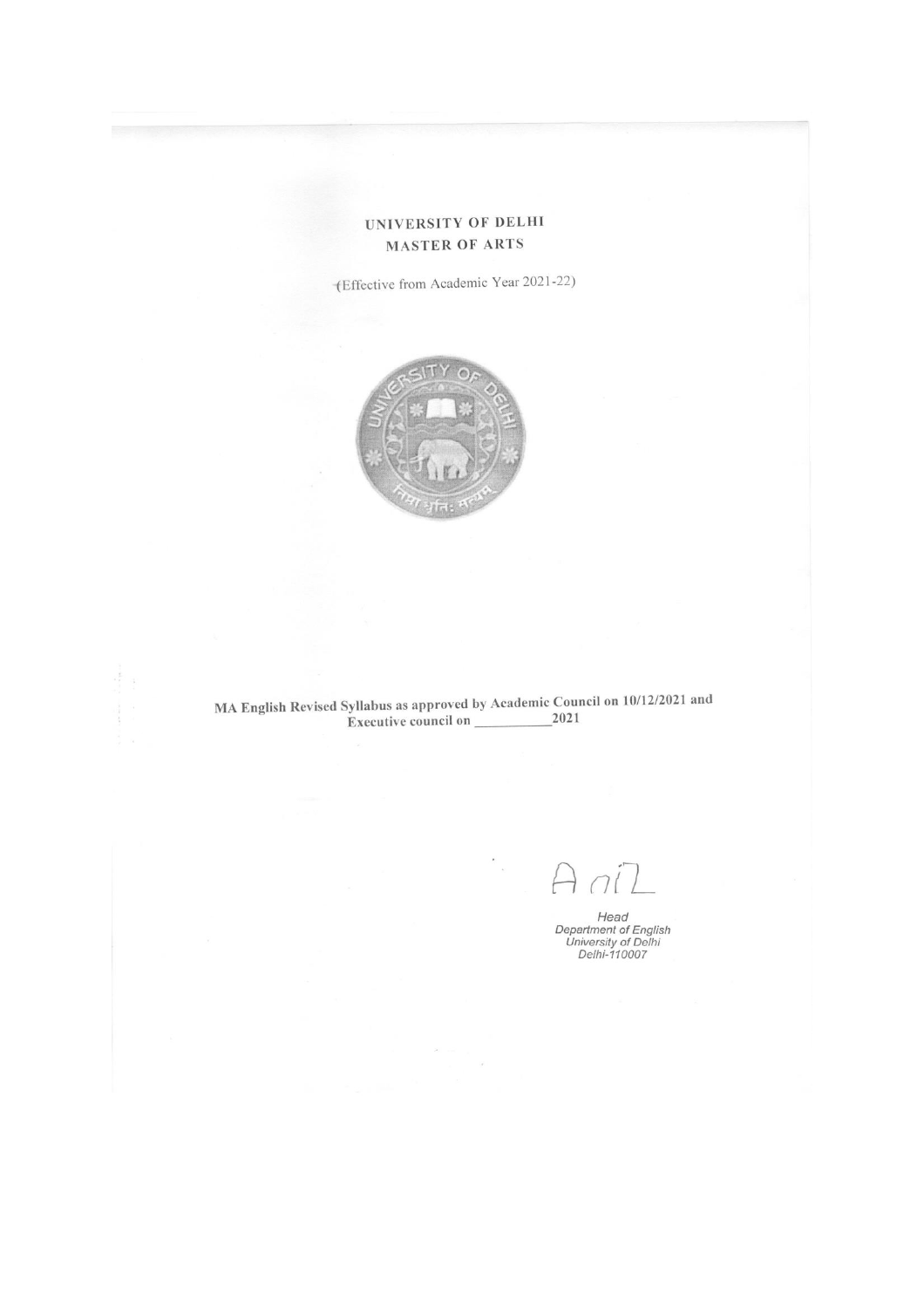## **UNIVERSITY OF DELHI DEPARTMENT OF ENGLISH MASTER OF ARTS**

**(**Effective from Academic Year 2021-22)

**Revised Syllabus**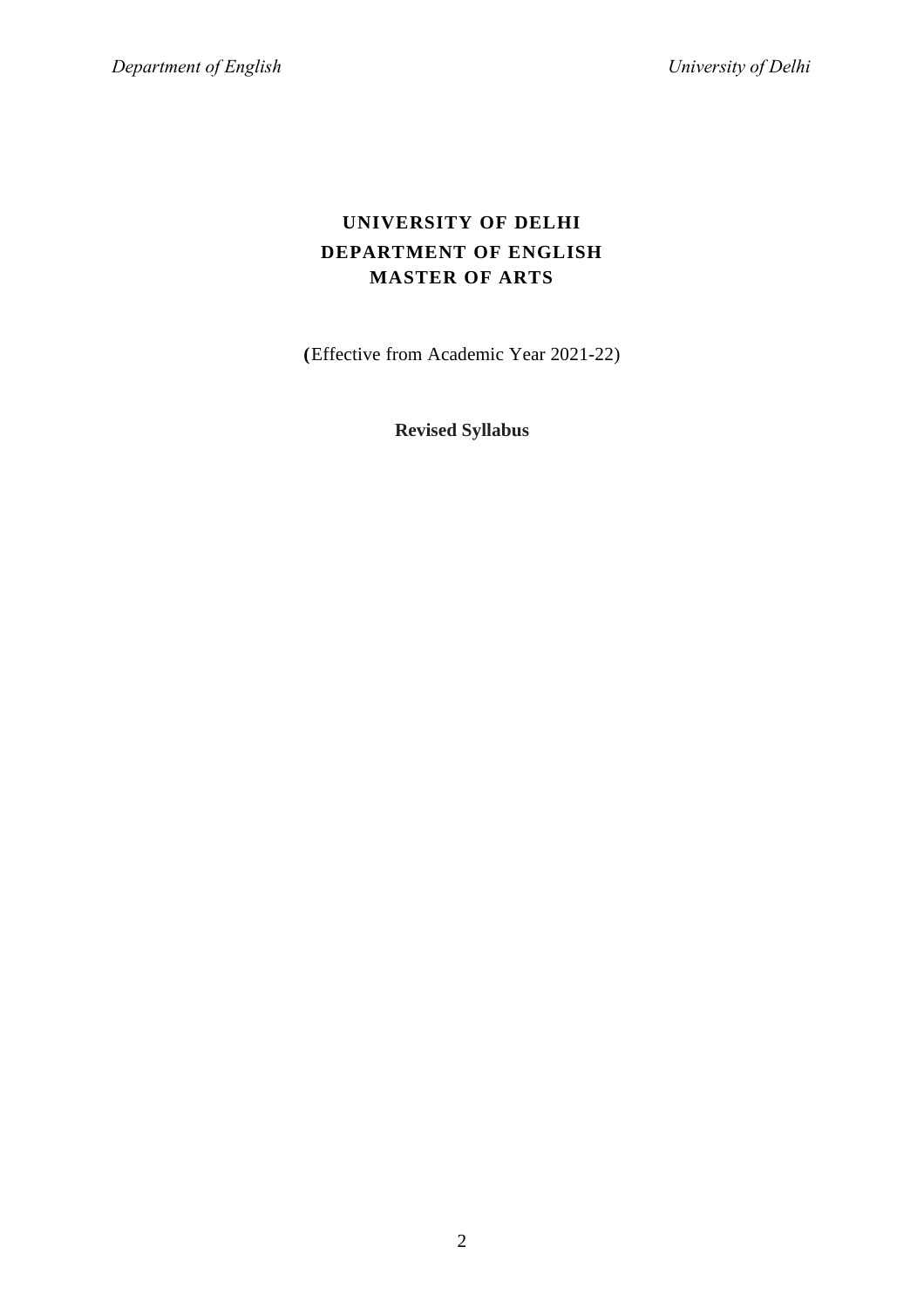## **Table of Contents**

| Ι. |                                                                                             |     |
|----|---------------------------------------------------------------------------------------------|-----|
| П. |                                                                                             |     |
|    | Introduction                                                                                | 6   |
|    | Définitions                                                                                 | 6   |
|    |                                                                                             | - 7 |
|    | Programme Credit Scheme                                                                     | 8   |
|    | <b>List of Courses</b>                                                                      | 11  |
|    | <b>Selection of Elective Courses</b>                                                        | 11  |
|    | Teaching                                                                                    | 12  |
|    | <b>Eligibility for Admissions</b>                                                           | 12  |
|    | Assessment of Students' Performance and Scheme of Examinations                              | 12  |
|    | Pass Percentage & Promotion Criteria                                                        | 12  |
|    | <b>Semester to Semester Progression</b>                                                     | 12  |
|    | <b>Conversion of Marks into Grades</b>                                                      | 12  |
|    | <b>Grade Points</b>                                                                         | 12  |
|    | <b>CGPA Calculation</b>                                                                     | 13  |
|    | <b>Attendance Requirement</b>                                                               | 13  |
|    | Guidelines for the Award of Internal Assessment Marks                                       | 13  |
|    | IV. Course Wise Content Details for MA English Programme ------------------------------- 14 |     |
|    | ENG I (Core): Medieval Literature                                                           | 14  |
|    | ENG II (Core): Early Modern World                                                           | 16  |
|    | ENG III (Core): Post-Independence Indian Literature                                         | 18  |
|    | <b>ENG IV (Core): Fiction</b>                                                               | 20  |
|    | ENG V (Core): 16th and 17th Century Drama                                                   | 22  |
|    | ENG VI (Core): Criticism and Theory I                                                       | 24  |
|    | ENG VII (Core): Postcolonial Literatures and Theory                                         | 26  |
|    | ENG VIII (Core): Disability Studies and Literary Representations                            | 28  |
|    | ENG IX (Core): The Long Eighteenth Century                                                  | 30  |
|    | ENG X (Core): The Long Nineteenth Century                                                   | 32  |
|    | ENG XI (Elective): Classical to Pre-modern Literatures                                      | 34  |
|    | ENG XII (Elective): Poetry I                                                                | 36  |
|    | ENG XIII (Elective): Politics, Literature and Philosophy                                    | 39  |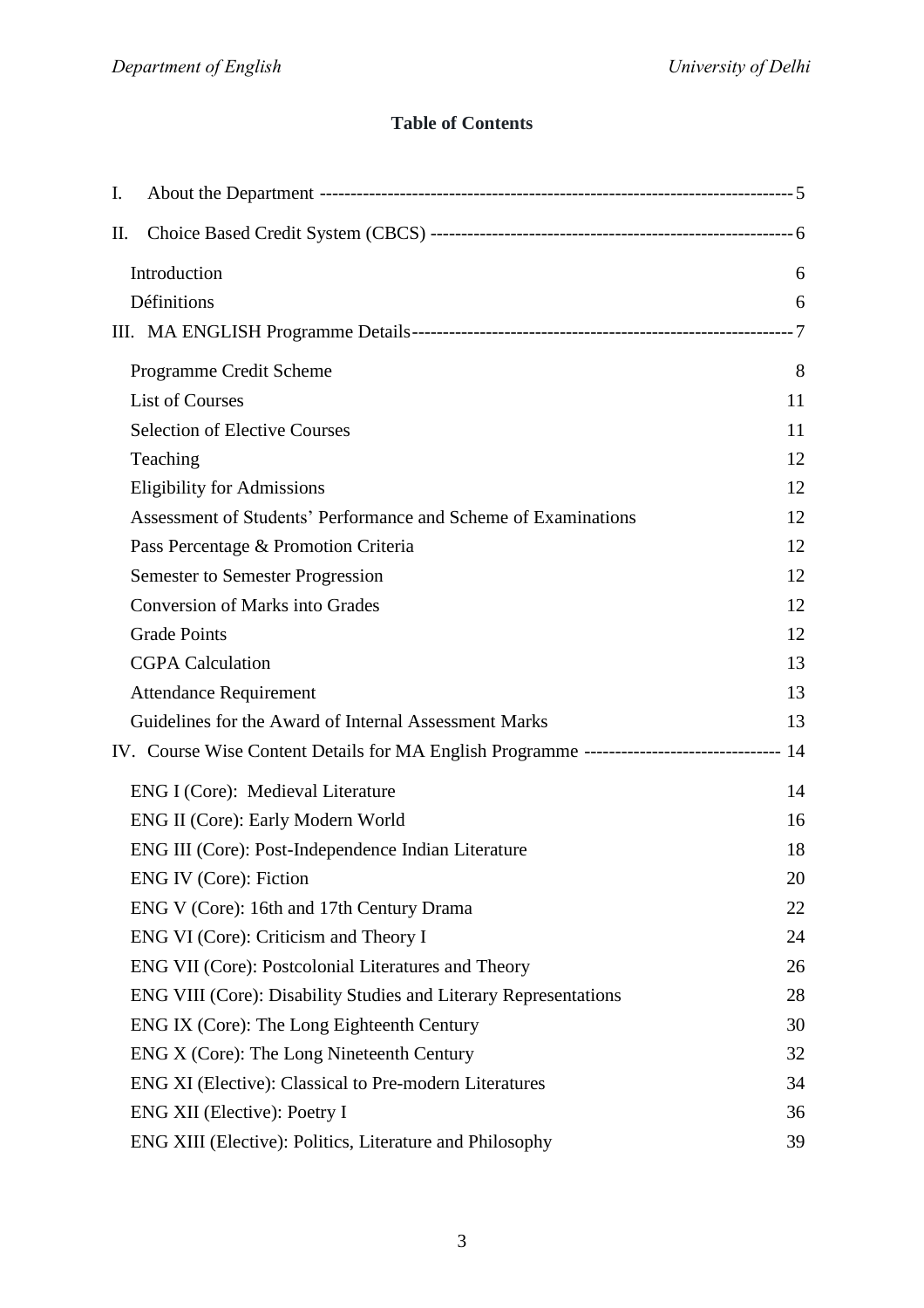| ENG XIV (Elective): Criticism and Theory II               | 41 |
|-----------------------------------------------------------|----|
| <b>ENG XV</b> (Elective): Research Methodology            | 44 |
| <b>ENG XVI</b> (Open Elective): Visual Studies            | 46 |
| <b>ENG XVII (Open Elective): Gender Studies</b>           | 48 |
| ENG XVIII (Core): The Long Twentieth Century              | 50 |
| <b>ENG XIX (Core): Dalit Studies</b>                      | 52 |
| ENG XX (Elective): Aesthetics and Literature              | 54 |
| ENG XXI (Elective): Introduction to the Study of Language | 56 |
| <b>ENG XXII</b> (Elective): Poetry II                     | 59 |
| ENG XXIII (Elective): Literatures of the Americas         | 61 |
| ENG XXIV (Elective): Religion and Literature              | 63 |
| <b>ENG XXV</b> (Elective): Dissertation                   | 65 |
| ENG XXVI (Open Elective): Discursive Prose                | 66 |
| ENG XXVII (Open Elective): Violence and Memory Studies    | 69 |
|                                                           |    |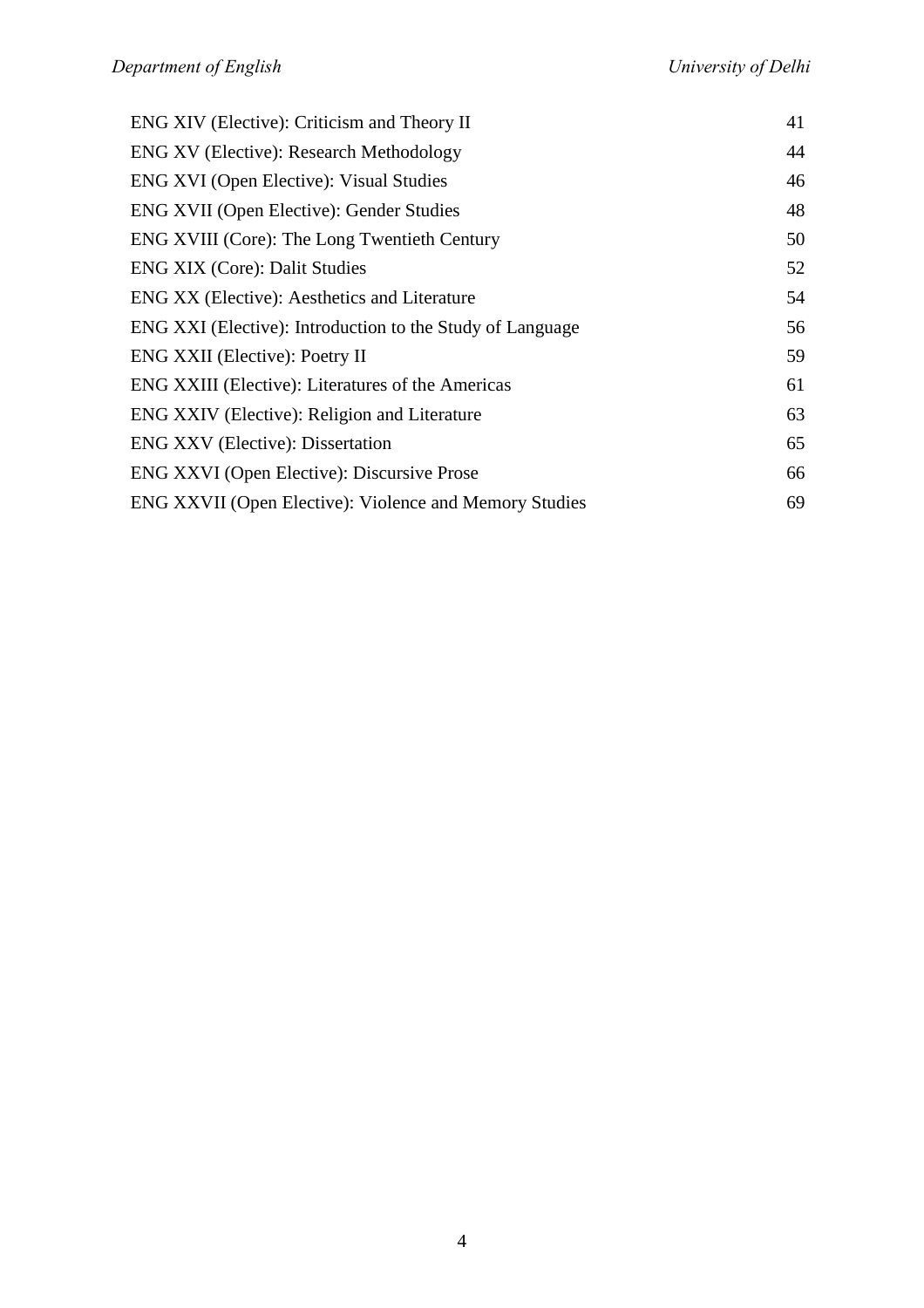## **I. About the Department**

The Department of English has the same year of inception as the University of Delhi — 1922. Lecturers from the constituent colleges of the University contributed to the MA teaching until 1957. After that direct appointments of faculty members were made in the Department. Since then it has steadily grown and is expected to expand further in the coming years. Presently, the Department has its head office at the North Campus and conducts academic activities at both Campuses: North and South. Apart from offering PG, MPhil and PhD programmes, the Department also oversees undergraduate teaching in English at the constituents / affiliated colleges of the University.

To take forward the present syllabus revision at the Masters level, the Department appointed two Joint Convenors and set up a range of course-specific subcommittees within the Department Council. The draft syllabus was reviewed by two external experts. It was displayed on the departmental website along with a feedback mechanism. The received inputs were shared with the subcommittees and convenors as were the report of the external experts and the syllabus was modified in the light of above.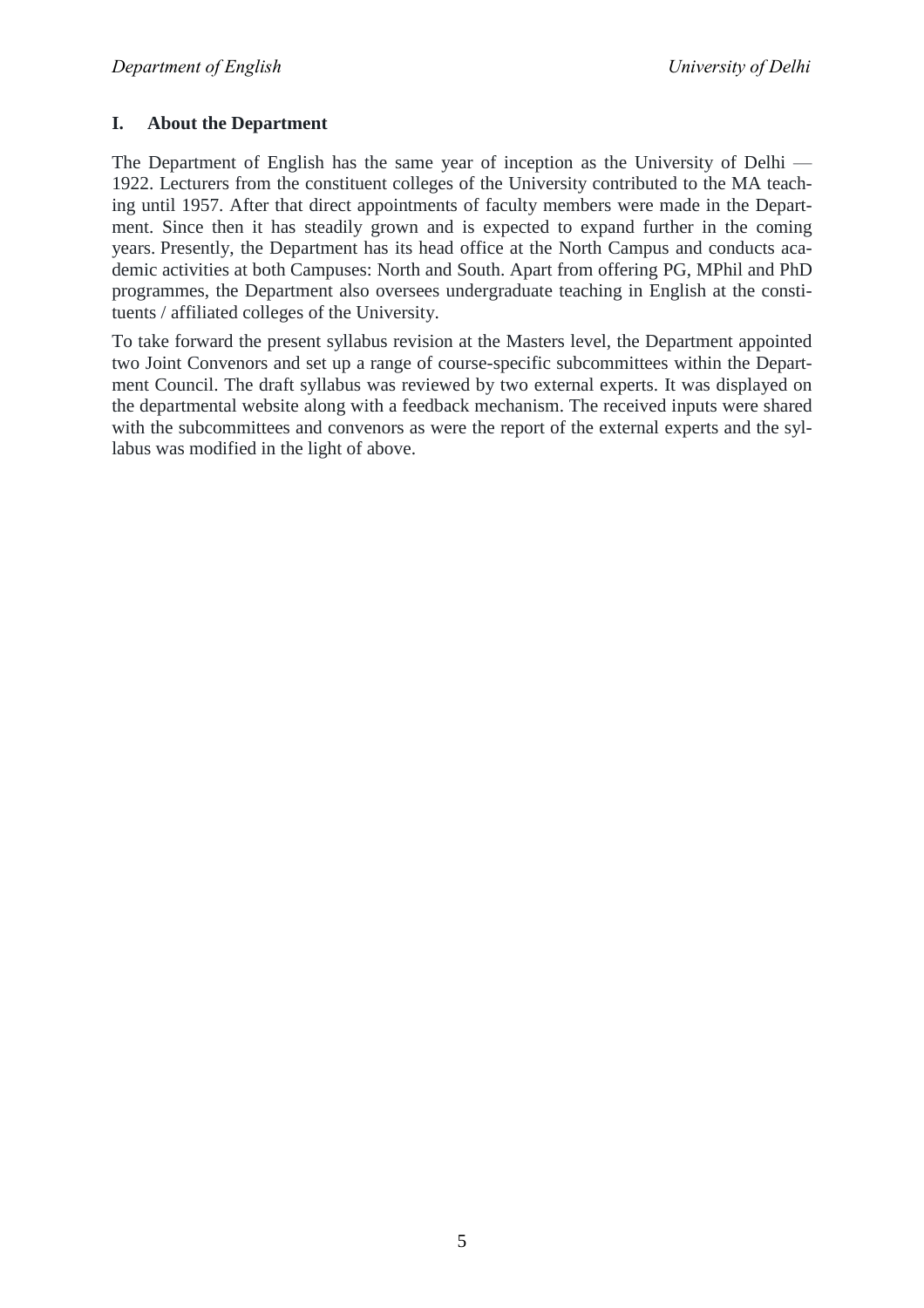## **II. Choice Based Credit System (CBCS)**

## **Introduction**

The **Choice Based Credit System (**CBCS) provides an opportunity for the students to choose courses from the prescribed courses comprising core, elective / minor or skill-based courses. The courses can be evaluated following the grading system, which is considered to be better than the conventional marks system. Grading system provides uniformity in the evaluation and computation of the Cumulative Grade Point Average (CGPA) based on a student's performance in examinations which enables the student to move across institutions of higher learning. The uniformity in evaluation system also enables the potential employers in assessing the performance of the candidates.

## **Définitions**

- A. ‗Academic Programme' means an entire course of study comprising its programme structure, course details, evaluation schemes etc. designed to be taught and evaluated in a teaching Department / Centre or jointly under more than one such Department / Centre.
- B. ‗Course' means a segment of a subject that is part of an Academic Programme.
- C. ‗Programme Structure' means a list of courses (Core, Elective, Open Elective) that makes up an Academic Programme, specifying the syllabus, Credits, hours of teaching, evaluation and examination schemes, minimum number of credits required for successful completion of the programme etc. prepared in conformity to University Rules, eligibility criteria for admission.
- D. 'Core Course' means a course that a student admitted to a particular programme must successfully complete to receive the degree and which cannot be substituted by any other course.
- E. ‗Elective Course' means an optional course to be selected by a student out of such courses offered in the same or any other Department / Centre.
- F. ‗Open Elective' means an elective course which is available for students of all programmes, including students of the same department. Students of other departments will opt these courses subject to fulfilling of eligibility criteria as laid down by the department offering the courses.
- G. ‗Credit' means the value assigned to a course which indicates the level of instruction; one hour lecture per week equals 1 Credit.
- H. ‗SGPA' means Semester Grade Point Average calculated for individual semesters.
- I. ‗CGPA' is Cumulative Grade Points Average calculated for all courses completed by the students at any point of time. CGPA is calculated each year for both the semesters clubbed together.
- J. ‗Grand CGPA' is calculated in the final year of the programme by clubbing together CGPA of two years, i.e., four semesters. To benefit the student a formula for conversion of Grand CGPA into percentage marks is given in the Transcript.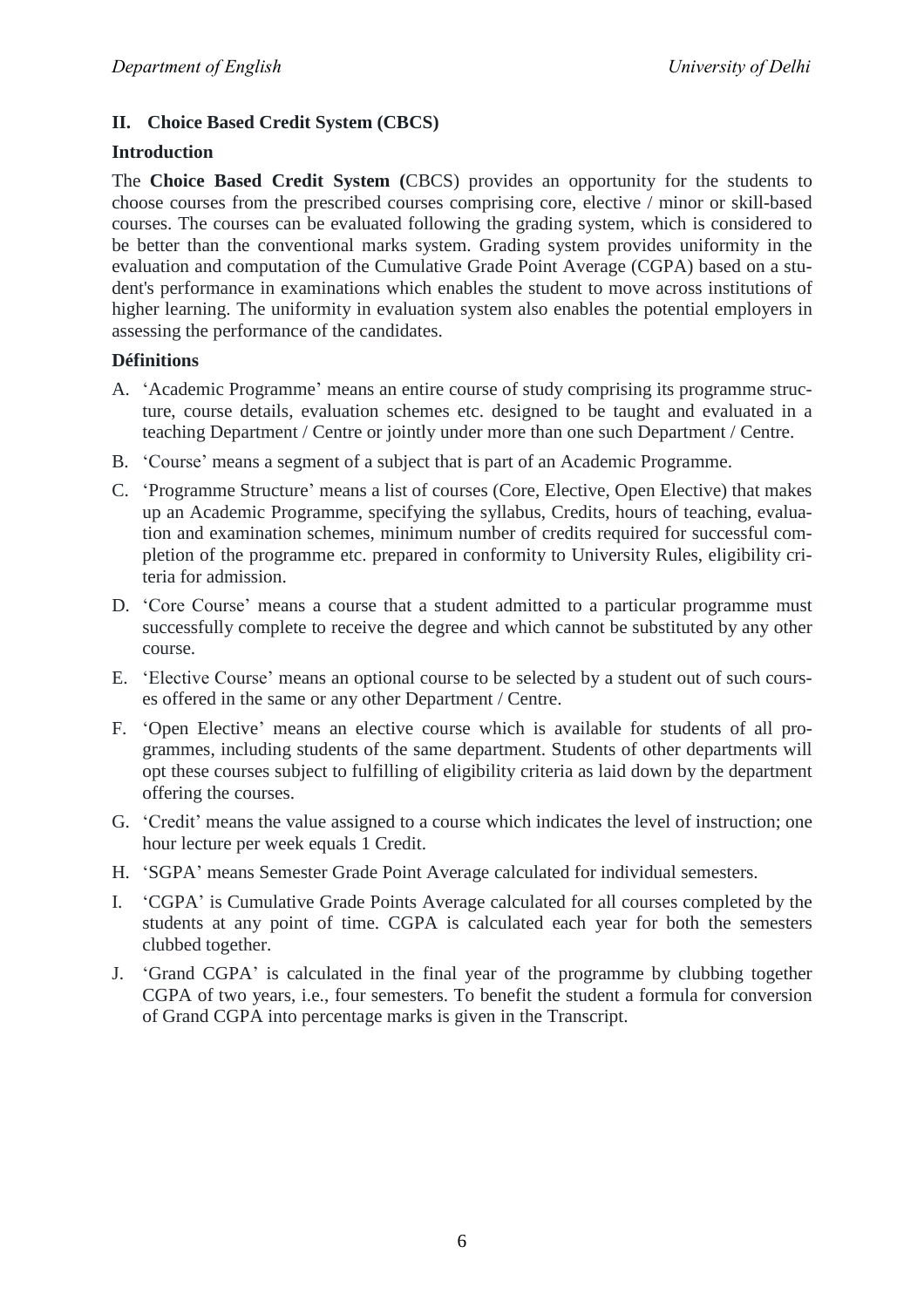## **III. MA ENGLISH Programme Details**

## **Programme Objectives (POs)**

The syllabus of MA English programme is designed to enhance a variety of literary, analytical, research, and theoretical skills among postgraduate students. The core, electives, and open electives courses in the syllabus are created to encourage students to think deeply and to reflect on what they have learned across the spatio-temporal, the socio-cultural and the economic-political transitions from ancient times to the present. It also aims to advance the domain of literary studies through an inter-disciplinary pedagogical framework.

## **Programme Specific Outcomes (PSOs)**

By the end of the MA English programme students they will have an in-depth understanding of how the literary underpins culture, politics and society transnationally. They will be able to apply proper research methods pertinent to English studies and related fields. In addition, they will also develop the ability to formulate research questions and write research papers and engage in critical writings.

## **Programme Structure**

The MA English Programme is a two-year course divided into four-semesters. A student is required to complete 88 credits (i.e. 12 Core, 04 Elective and 02 Open Elective Courses in the entire four semesters) for the completion of course and the award of degree.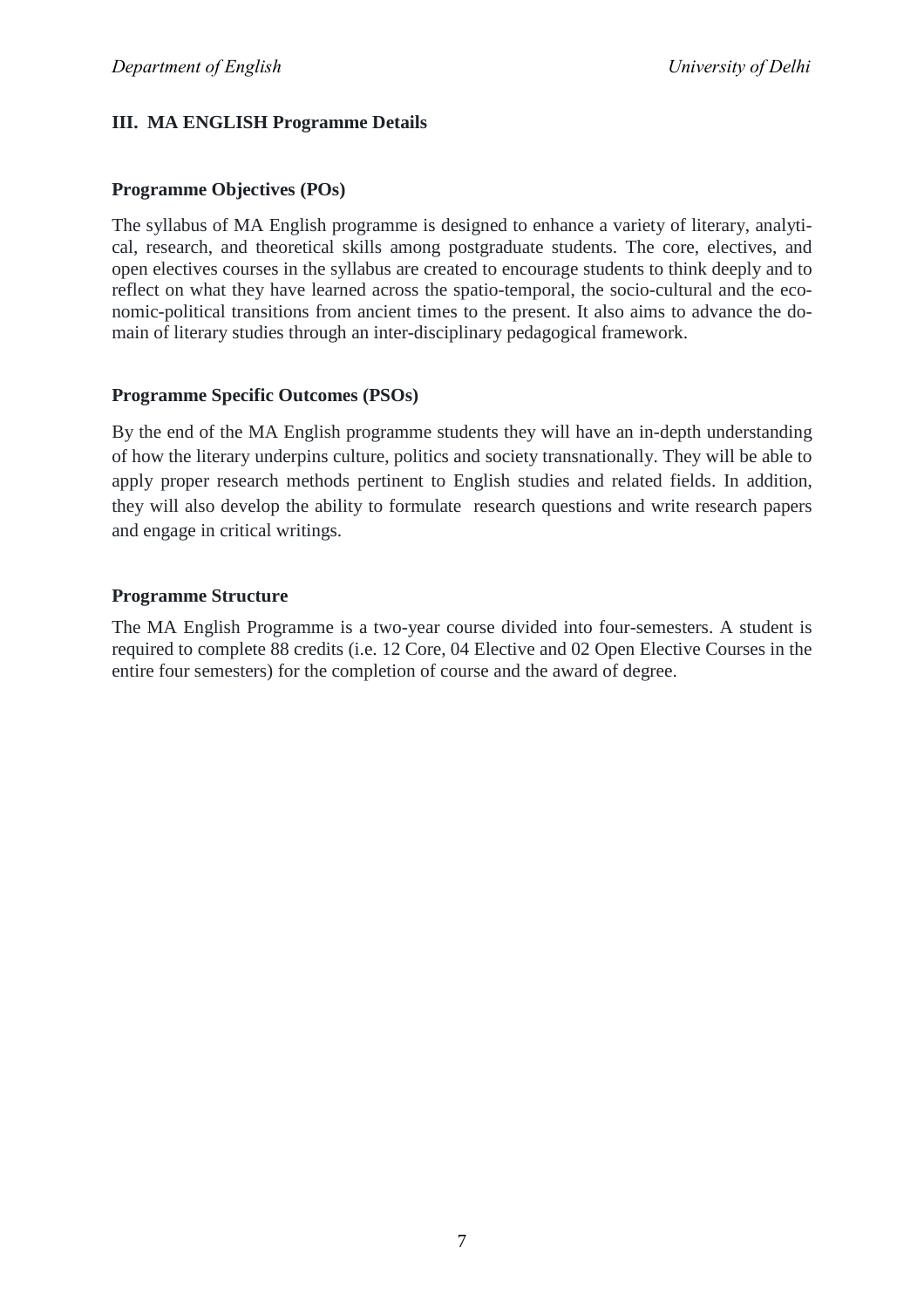|                 | <b>Core Courses</b>           |                           |                                | <b>Elective Course</b>        |                           |                                | <b>Open Elective Course</b>   |                           |                                |                                |
|-----------------|-------------------------------|---------------------------|--------------------------------|-------------------------------|---------------------------|--------------------------------|-------------------------------|---------------------------|--------------------------------|--------------------------------|
| <b>Semester</b> | No. of<br>Cours-<br><b>es</b> | <b>Credits</b><br>$(L+T)$ | <b>Total</b><br><b>Credits</b> | No. of<br>Cours-<br><b>es</b> | <b>Credits</b><br>$(L+T)$ | <b>Total</b><br><b>Credits</b> | No. of<br>Cours-<br><b>es</b> | <b>Credits</b><br>$(L+T)$ | <b>Total</b><br><b>Credits</b> | <b>Total</b><br><b>Credits</b> |
| $\mathbf I$     | $\overline{4}$                | $(4+1)x4$                 | 20                             |                               |                           |                                |                               |                           |                                | 20                             |
| $\mathbf{I}$    | $\overline{4}$                | $(4+1)x4$                 | 20                             |                               |                           |                                |                               |                           |                                | 20                             |
| III             | $\overline{2}$                | $(4+1)x2$                 | 10                             | 2                             | $(4+1)x2$                 | 10                             | $\mathbf{1}$                  | 4x1                       | $\overline{4}$                 | 24                             |
| IV              | $\overline{2}$                | $(4+1)x2$                 | 10                             | 2                             | $(4+1)x2$                 | 10                             | $\mathbf{1}$                  | 4x1                       | $\overline{4}$                 | 24                             |
| <b>Total</b>    | 12                            |                           | 60                             | $\overline{\mathbf{4}}$       |                           | <b>20</b>                      | $\overline{2}$                |                           | 8                              | 88                             |

## **Programme Credit Scheme**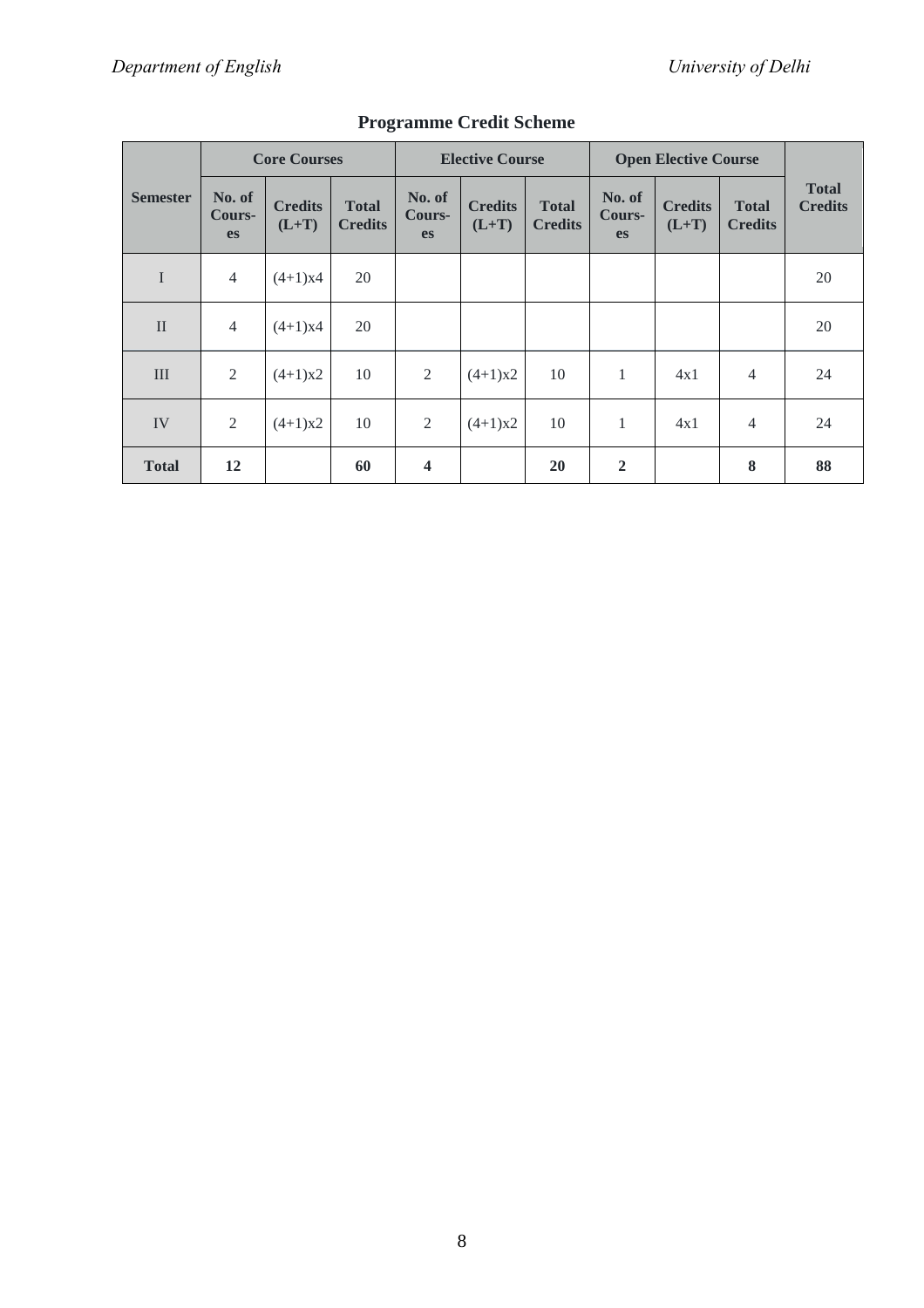| <b>Course</b>              | <b>Credit Count</b> |                 |                |  |  |  |
|----------------------------|---------------------|-----------------|----------------|--|--|--|
|                            | <b>Theory</b>       | <b>Tutorial</b> | <b>Credits</b> |  |  |  |
| Core Course I              | $\overline{4}$      | $\mathbf{1}$    | 5              |  |  |  |
| Core Course II             | $\overline{4}$      | $\mathbf{1}$    | 5              |  |  |  |
| Core Course III            | $\overline{4}$      | $\mathbf{1}$    | 5              |  |  |  |
| Core Course IV             | $\overline{4}$      | $\mathbf{1}$    | 5              |  |  |  |
| Core Course V              | $\overline{4}$      | $\mathbbm{1}$   | 5              |  |  |  |
| Core Course VI             | $\overline{4}$      | $\mathbf{1}$    | 5              |  |  |  |
| Core Course VII            | $\overline{4}$      | $\mathbf{1}$    | 5              |  |  |  |
| Core Course VIII           | $\overline{4}$      | $\mathbf{1}$    | 5              |  |  |  |
| Core Course IX             | $\overline{4}$      | $\mathbf{1}$    | 5              |  |  |  |
| Core Course X              | $\overline{4}$      | $\mathbf{1}$    | 5              |  |  |  |
| Core Course XI             | $\overline{4}$      | $\mathbf{1}$    | 5              |  |  |  |
| Core Course XII            | $\overline{4}$      | $\mathbf{1}$    | 5              |  |  |  |
| <b>Elective Course I</b>   | $\overline{4}$      | $\mathbf{1}$    | 5              |  |  |  |
| Elective Course II         | $\overline{4}$      | $\mathbf{1}$    | 5              |  |  |  |
| <b>Elective Course III</b> | $\overline{4}$      | $\mathbf{1}$    | 5              |  |  |  |
| Elective Course IV         | $\overline{4}$      | $\mathbf{1}$    | 5              |  |  |  |
| Open Elective I            | $\overline{4}$      |                 | $\overline{4}$ |  |  |  |
| Open Elective II           | $\overline{4}$      |                 | $\overline{4}$ |  |  |  |
| <b>Total Credits</b>       |                     |                 | 88             |  |  |  |

## **Credit Distribution**

## **Notes:**

• For each Core and Elective Course there will be 4 lecture hours of teaching per week.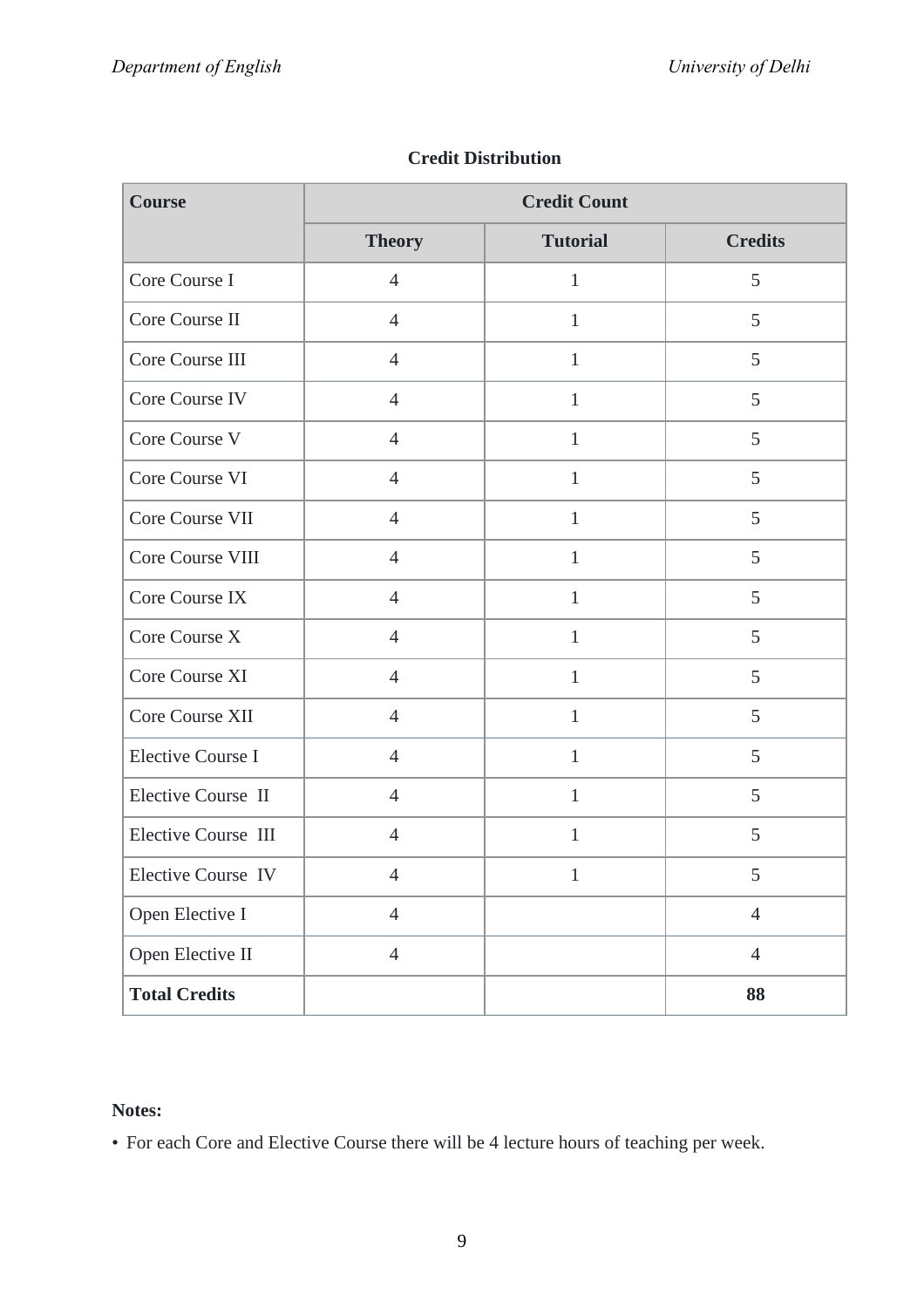- Open Electives of a total of 8 credits need to be taken by students as a part of the programme.
- Duration of examination of each paper shall be 3 hours.
- Each course of the MA English Programme including Dissertation will be of 100 marks. In case of Core and Elective Courses 70 marks shall be allocated for End Semester Examination and 30 marks for Internal Assessment. However, the evaluation of Open Elective Courses will be solely based on the End Semester Examination of 100 marks, and Dissertation shall also be marked out of 100 marks.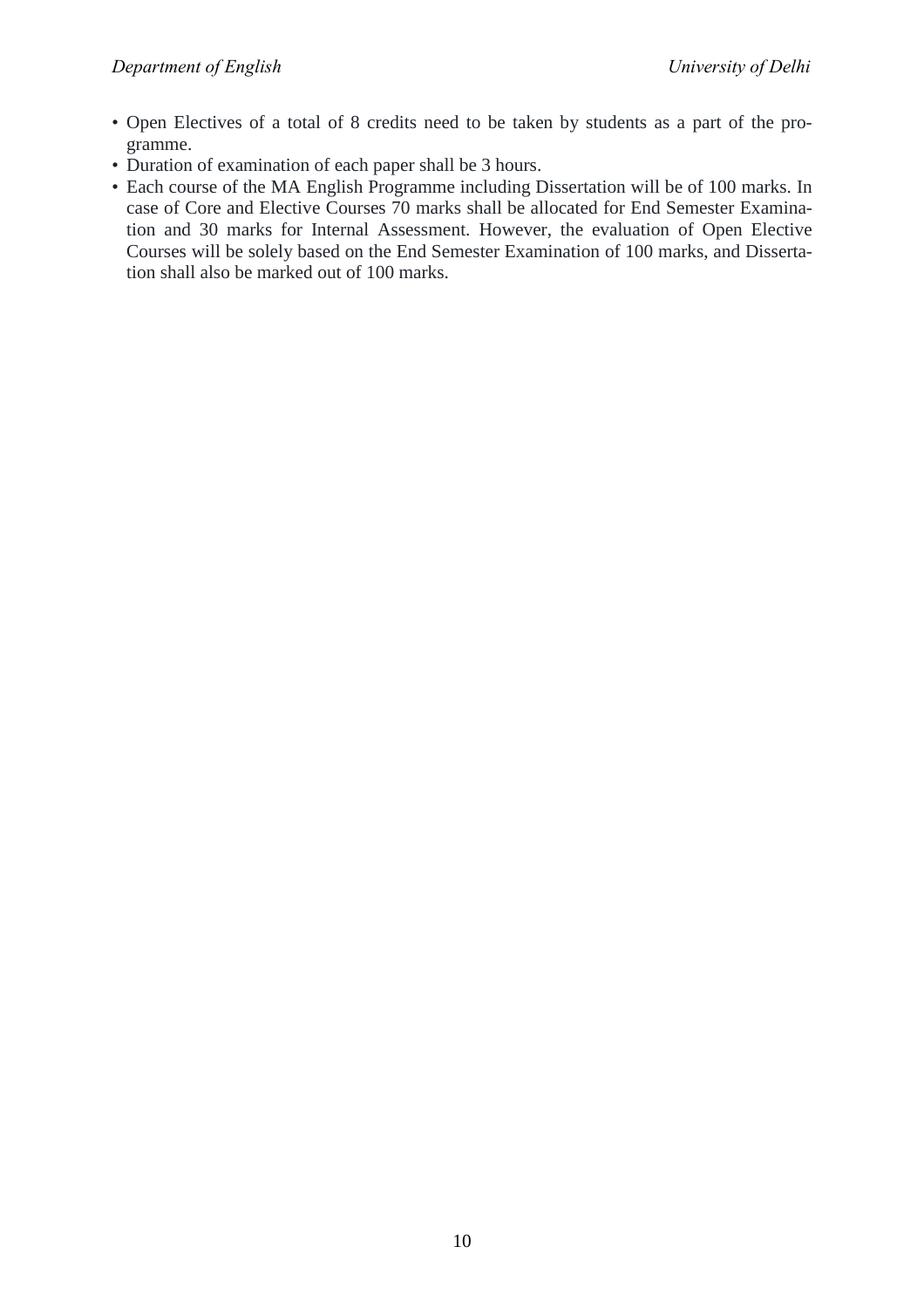## **List of Courses**

## **Semester - I**

- 1. ENG I (Core): Medieval Literature
- 2. ENG II (Core): Early Modern World
- 3. ENG III (Core): Post-independence Indian Literature
- 4. ENG IV (Core): Fiction

## **Semester - II**

- 5. ENG V (Core):  $16<sup>th</sup>$  and  $17<sup>th</sup>$  Century Drama
- 6. ENG VI (Core): Criticism and Theory I
- 7. ENG VII (Core): Postcolonial Literatures and Theory
- 8. ENG VIII (Core): Disability Studies and Literary Representations

## **Semester - III**

- 9. ENG IX (Core): The Long Eighteenth Century
- 10. ENG X (Core): The Long Nineteenth Century
- 11. ENG XI (Elective): Classical to Pre-modern Literatures
- 12. ENG XII (Elective): Poetry I
- 13. ENG XIII (Elective): Politics, Literature and Philosophy
- 14. ENG XIV (Elective): Criticism and Theory II
- 15. ENG XV (Elective): Research Methodology
- 16. ENG XVI (Open Elective): Visual Studies
- 17. ENG XVII (Open Elective): Gender Studies

## **Semester IV**

- 18. ENG XVIII (Core): The Long Twentieth Century
- 19. ENG XIX (Core): Dalit Studies
- 20. ENG XX (Elective): Aesthetics and Literature
- 21. ENG XXI (Elective): Introduction to the Study of Language
- 22. ENG XXII (Elective): Poetry II
- 23. ENG XXIII (Elective): Literatures of the Americas
- 24. ENG XXIV (Elective): Religion and Literature
- 25. ENG XXV (Elective): Dissertation
- 26. ENG XXVI (Open Elective): Discursive Prose
- 27. ENG XXVII (Open Elective): Violence and Memory Studies

## **Selection of Elective Courses**

1. The particular elective courses to be offered in any semester will depend on the availability of faculty. The department will have the right to offer / suspend any Elective Course from the list of available Elective Courses for any semester. However, the department will ensure that the students have an adequate number of Elective Courses offered in any particular semester.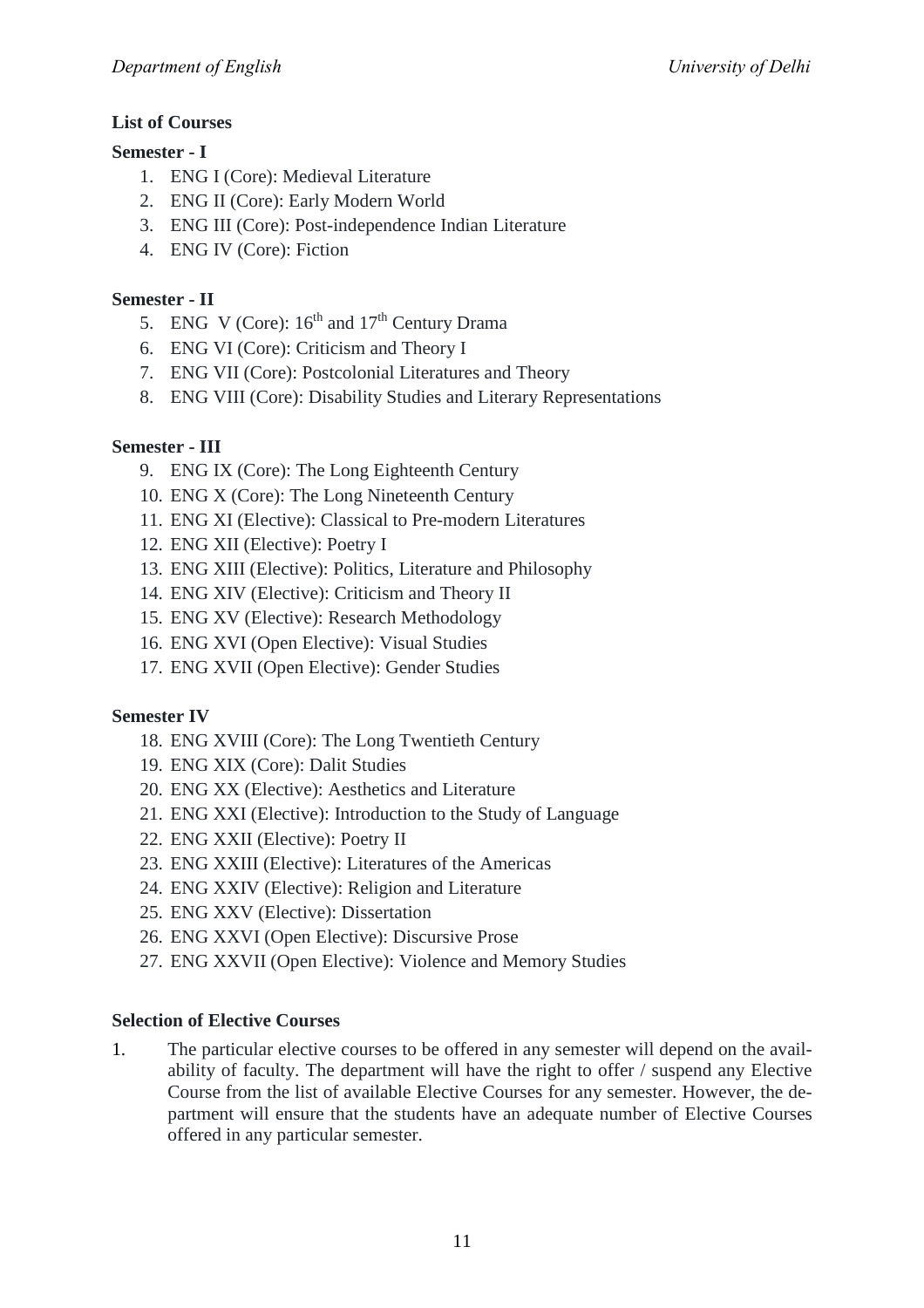- 2. Only those students who have opted Poetry I in the earlier semester will be allowed to opt for Poetry II.
- 3. Only those students who opt for Research Methodology course in their third semester, will be eligible to be considered for the option of Dissertation in their fourth semester. However, not more than 120 (one hundred twenty only) students will be permitted to opt for the option of Dissertation in their final semester, and the allocation will be done on the basis of students' marks in their Research Methodology course.

## **Teaching**

The faculty of the Department of English is primarily responsible for organising teachinglearning activities.

Various teaching schedules are announced by the department at the commencement of the semester.

## **Eligibility for Admissions**

As per existing departmental and university norms.

## **Assessment of Students' Performance and Scheme of Examinations**

- 1. English shall be the medium of instruction and examination.
- 2. Assessment of students' performance shall consist of:
	- As per existing guidelines where the department is responsible for assessing a thousand words essay per student per course for 25 marks, with 5 marks per student per course being the responsibility of the concerned colleges.
	- Assessment will be based on Learning Outcomes for the course.

## **Pass Percentage & Promotion Criteria**

As per existing departmental and university norms

## **Semester to Semester Progression**

As per existing departmental and university norms

## **Conversion of Marks into Grades**

As per existing university norms

## **Grade Points**

Grade point table as per University Examination rules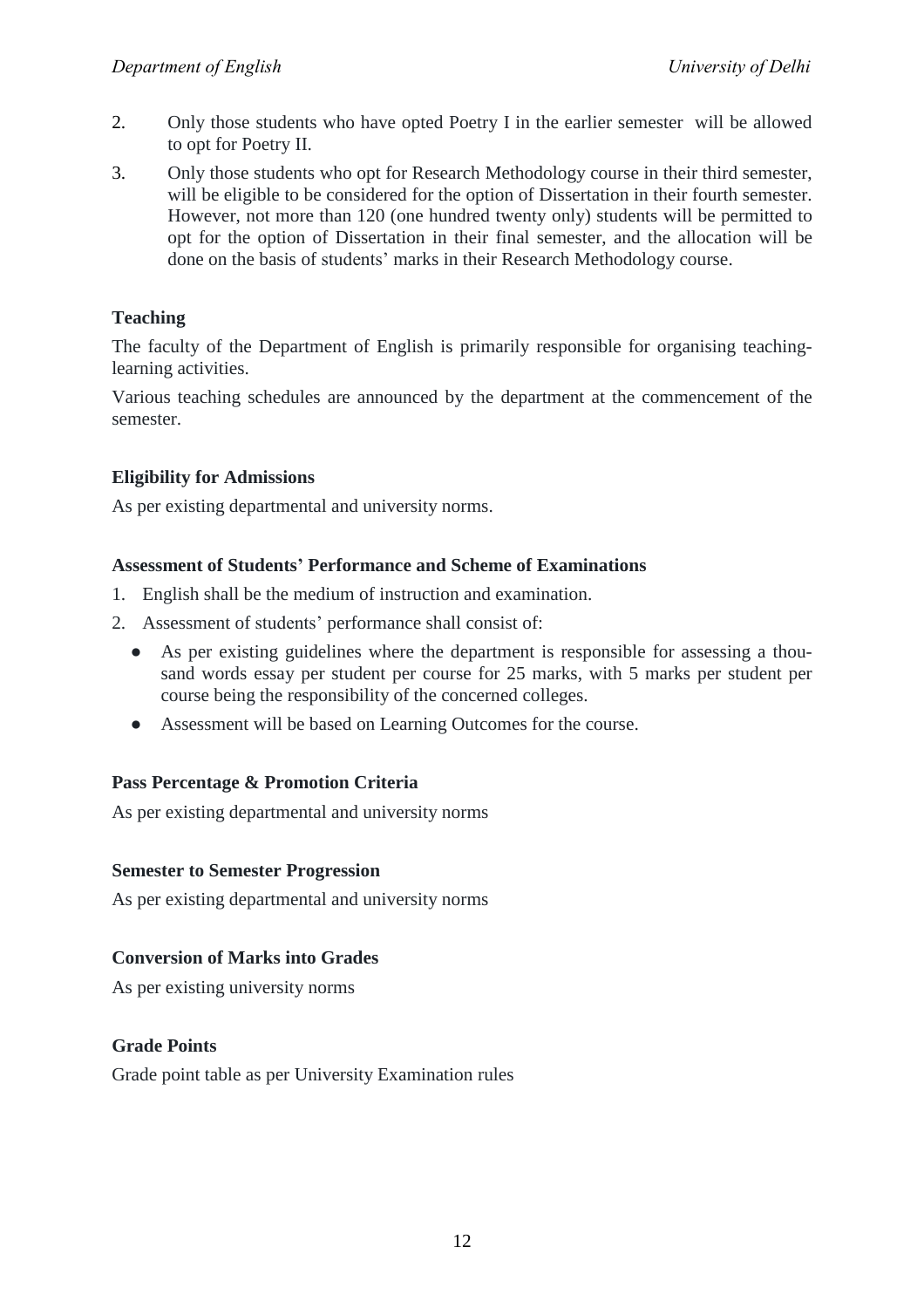## **CGPA Calculation**

As per University Examination rules.

## **Attendance Requirement**

As per existing university norms

No student shall be admitted as a candidate for the examination for any of the Parts / Semesters after the lapse of **four** years from the date of admission to the Part - I / Semester - I of the English Programme.

## **Guidelines for the Award of Internal Assessment Marks**

As per existing guidelines where the department is responsible for assessing a thousand words essay per student per course for 25 marks, with 5 marks per student per course being the responsibility of the concerned colleges. The Internal Assessment assignments and marking patterns will be governed by the decision/ notifications of the department issued from time to time.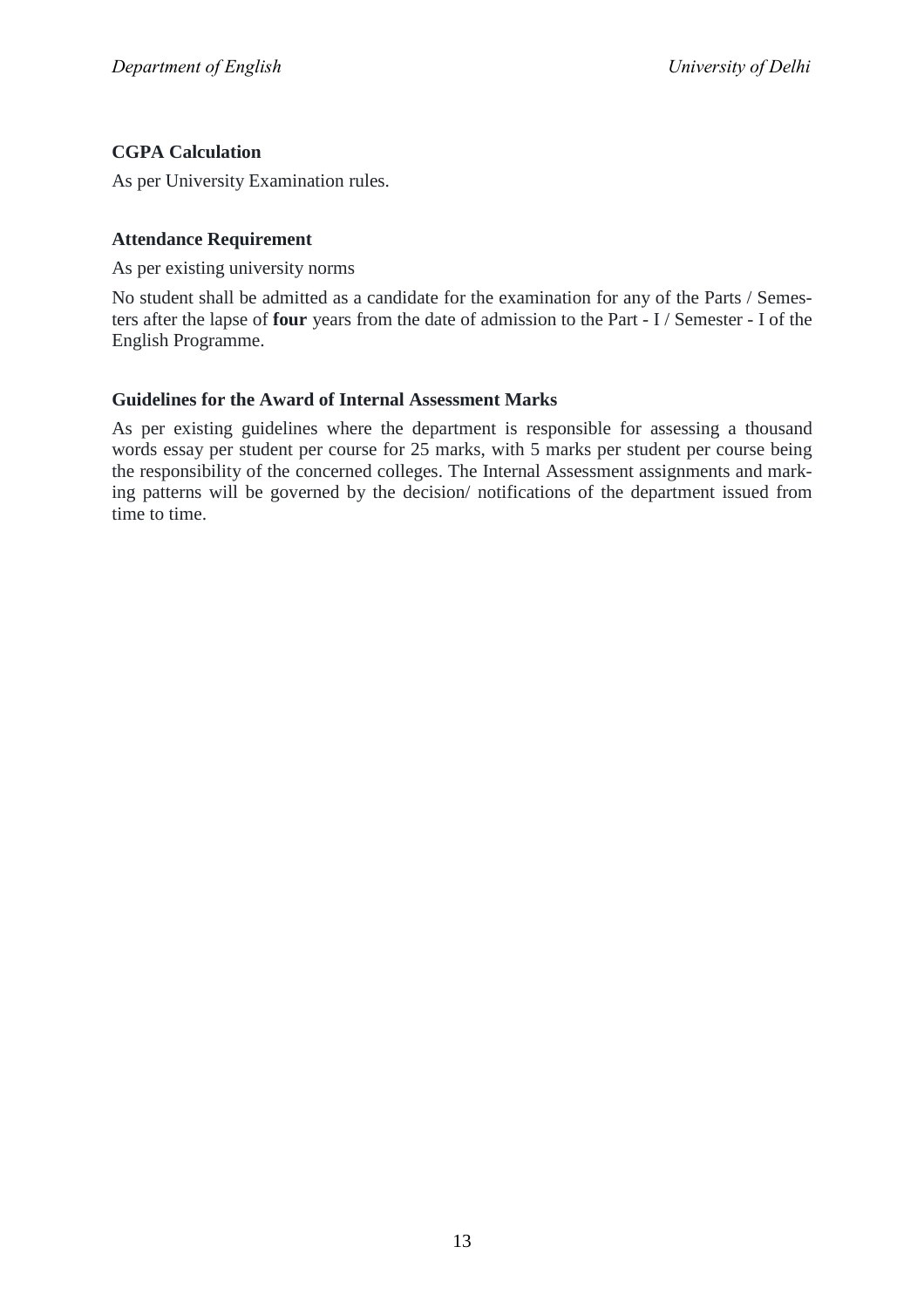## **IV. Course Wise Content Details for MA English Programme**

## **MASTER of ARTS (ENGLISH) Semester I ENG I (Core): Medieval Literature**

**Marks 100 Credits 05**

## **Course Objectives**

- 1. To understand the literature and intellectual background of medieval Europe.
- 2. To understand concepts like feudalism, chivalry, estate satire, the influence of Christianity, the position of women

### **Course Learning Outcomes**

- 1. To dispel myths about the medieval period being the supposed 'Dark Ages'
- 2. To gain knowledge of genres like chivalric romance, satire, early drama and beast fable

## **Contents**

#### **Unit I**

Marie de France: *Lais* (Guigemar and 'Equitan') Penguin Books, 2<sup>nd</sup> Edition, 1999.

Thomas Malory: *Morte d'Arthur.* WW Norton and Company, 2003. Book I: "From the Marriage of King Uther unto King Arthur that Reigned After Him and Did Many Battles". Book VII: "Sir Lancelot and Queen Guinevere".

Geoffrey Chaucer: *Canterbury Tales* 'The Nun's Priest's Tale.' Riverside Chaucer, Oxford University Press, 2008.

### **Unit II**

Wakefield Master: *The Second Shepherds' Play.* Trafford Publishing, 2010.

## **Unit III**

William Langland: *Piers Plowman.* WW Norton and Company, 2006.

#### **Unit IV**

*The Letters of Abelard and Heloise.* Penguin Books, 2004.

Andreas Capellanus: *De Amore/The Art of Courtly Love.* Columbia University Press, 1990*.*

#### **Suggested Readings:**

- Derek Brewer, ed*. Studies in Medieval English Romances: Some New Approaches* (Cambridge: UP, 1988)
- C. Batt, *Malory's Morte D'Arthur: Remaking Arthurian Tradition* (Palgrave Macmillan, 2016)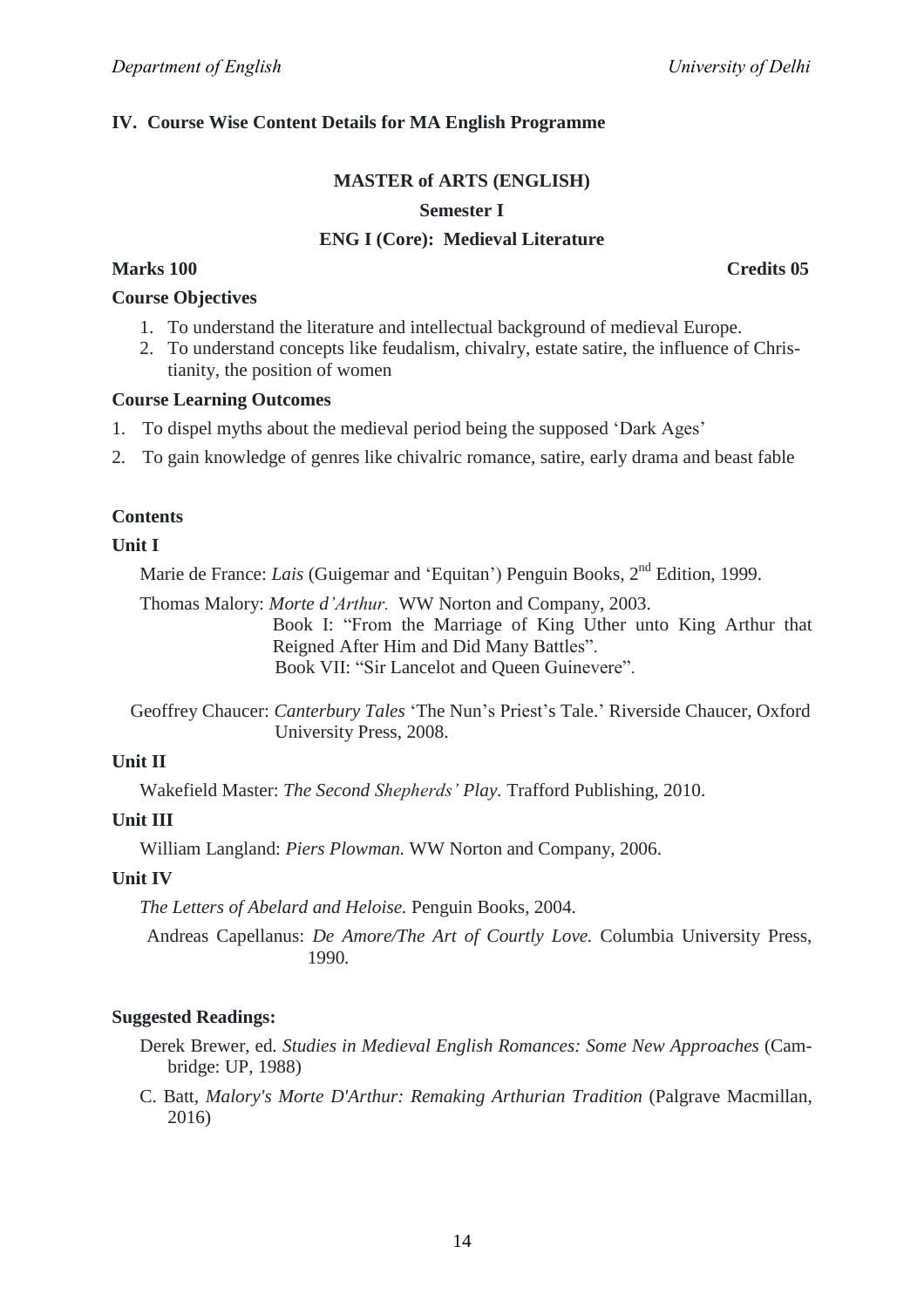Nicolette Zeeman, *The Arts of Disruption: Allegory and Piers Plowman* (Oxford UP, 2020)

Marc Bloch, *Feudal Society* (Routledge rpt. 2014)

Jill Mann, *From Aesop to Reynard: Beast Literature in Medieval Britain* (Oxford UP, 2009)

Jill Mann, *Chaucer and Medieval Estates Satire* (Cambridge UP, 1973)

## **Teaching Plan:**

Unit 1: 13 weeks

Unit 2: 13 weeks

Unit 3: 13 weeks

Unit 4: 13 weeks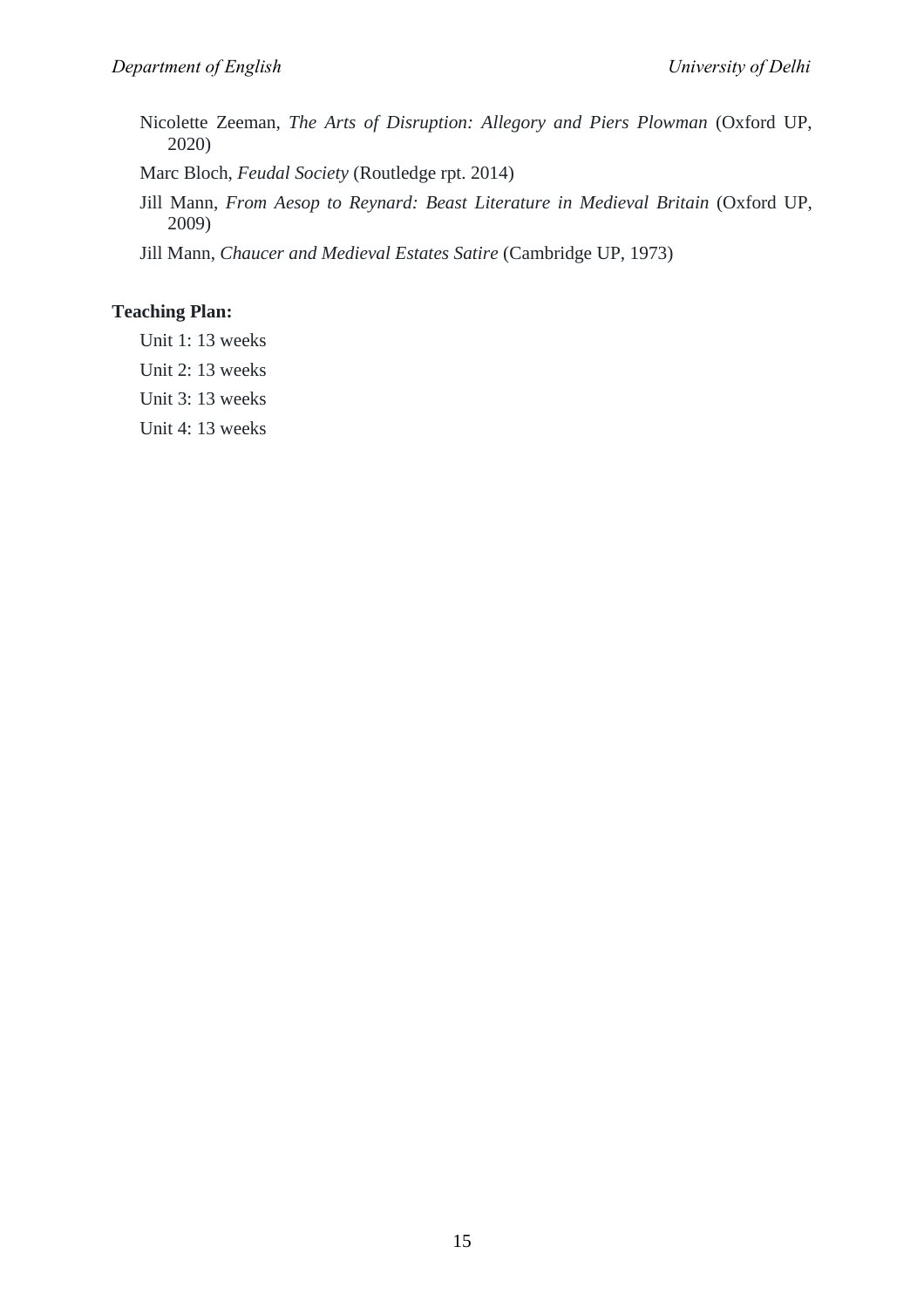#### **Semester I**

## **ENG II (Core): Early Modern World**

## **Marks 100 Credits 05**

#### **Course Objectives:**

- 1. This course will familiarise students with the Early Modern World, earlier called the Renaissance, through poetry, fiction and philosophy.
- 2. The individual gained centrality in this age but the optimism in human potential was tempered by scepticism and anxiety due the challenge posed to religious beliefs.

#### **Course Learning Outcomes:**

- 1. Familiarise students with literary texts and intellectual debates of 16th and 17th century Europe
- 2. Discuss religious faith vs scepticism, rise of science, burgeoning imperialism

#### **Contents**

#### **Unit I**

Thomas More: *Utopia* trans. and ed. George M. Logan (New York: Norton, 2011).

Erasmus: "One must be born a king or a fool," *Erasmus on his Times* trans. and ed. Margaret Mann Phillips (Cambridge: Cambridge UP, 1967) pp. 35-44*.*

#### **Unit II**

Edmund Spenser: *Shepheardes Calender* "Aprill Eclogue." Letter to Raleigh.  *The Faerie Queene* Books III and VI.  *Spenser: Poetical Works* eds. J.C. Smith and E. de Selincourt and (Oxford UP, 1975)

Baldassare Castiglione: From *The Book of the Courtier* trans. George Bull (Harmondsworth: Penguin, 1983): Book I pp.65-68, Book II, pp.125-133, Book IV pp.284-289.

#### **Unit III**

Michel de Montaigne: *Apology for Raymond Sebond* trans. and ed. M.A. Screech (Harmondsworth: Penguin,1987).

William Shakespeare: Sonnets 18, 29, 73, 94, 110, 129, 130, 138.

*Shakespeare's Sonnets* ed. Katherine Duncan-Jones, The Arden Shakespeare (Thomas and Nelson, 1997).

Metaphysical Poetry: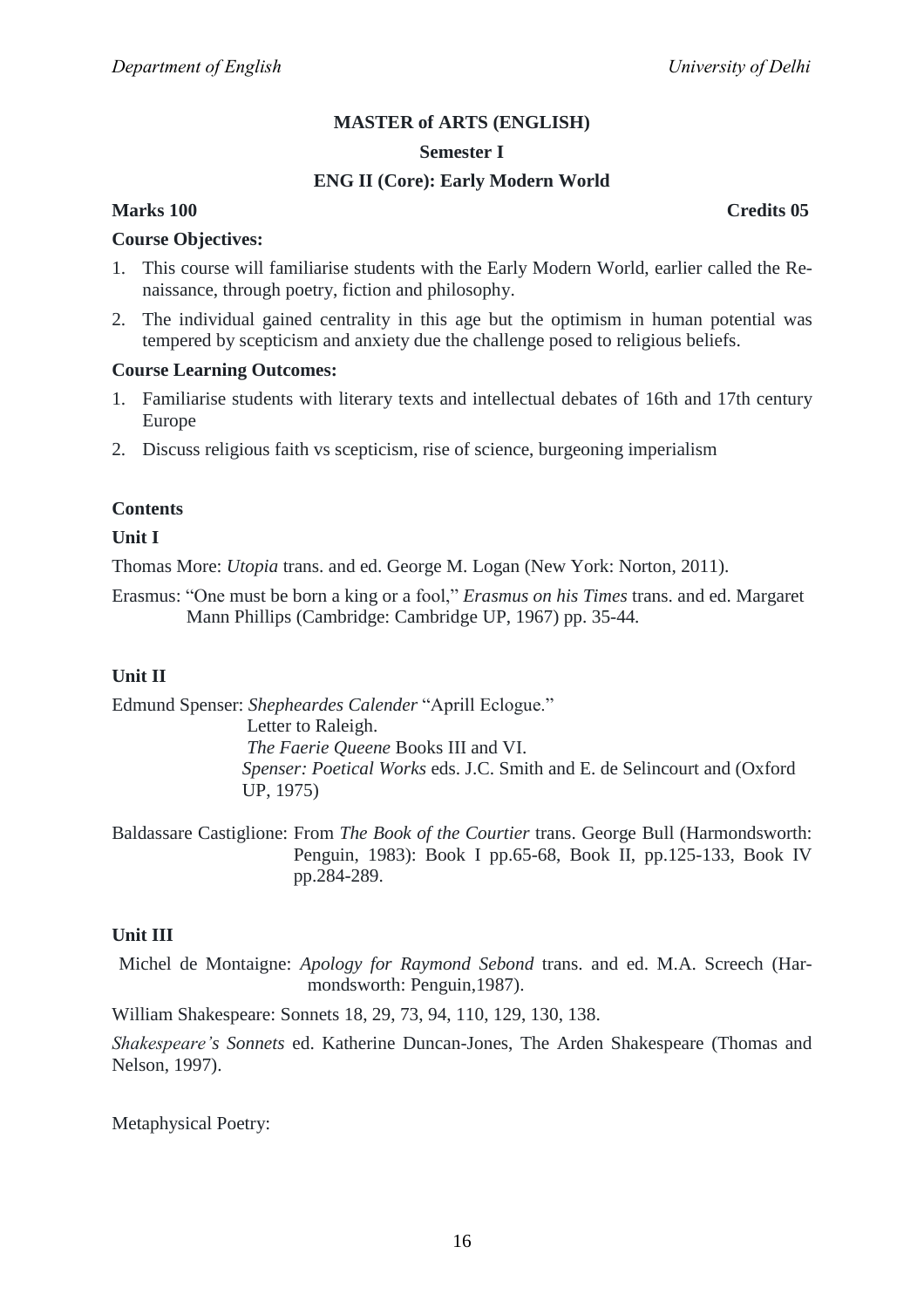John Donne: "The Flea," "The Ecstasie," "The Relique," "Batter my heart," "Satyre: of Religion".

George Herbert: "The Collar," "The Pulley," "Love".

Andrew Marvell: "The Garden," "To his coy mistress," "Bermudas".

*The Metaphysical Poets* ed. Helen Gardner (Harmondsworth: Penguin, 1972)

## **Unit IV**

Charles I: *Eikon Basilike* www.gutenberg.org.

John Milton: *Paradise Lost* Books 1-4, 9-10, ed. Alistair Fowler, Longman Annotated English Poets (London and New York: Longman, 1968).

Gerrard Winstanley: ‗The Law of Freedom' *The Works of Gerrard Winstanley*, ed. George Sabine (Eussell and Russell, 1965).

## **Suggested Readings:**

- Quentin Skinner, *The Foundations of Modern Political Thought* vol.1 (Cambridge; Cambridge UP, 1978)
- Stephen Greenblatt, *Renaissance Self Fashioning from More to Shakespeare* (Chicago: Chicago UP, 1980)
- Louis Montrose, "Spenser and the Elizabethan Poetical Imaginary" *ELH* 69.4 (2002): 907-946
- Rosalie Colie, *My Echoing Song: Andrew Marvell's Poetry of Criticism* (Princeton: Princeton UP, 1970)

Christopher Hill, *Milton and the English Revolution* (London: Faber and Faber, 1977)

## **Teaching Plan:**

- Unit 1: 13 weeks
- Unit 2: 13 weeks
- Unit 3: 13 weeks
- Unit 4: 13 weeks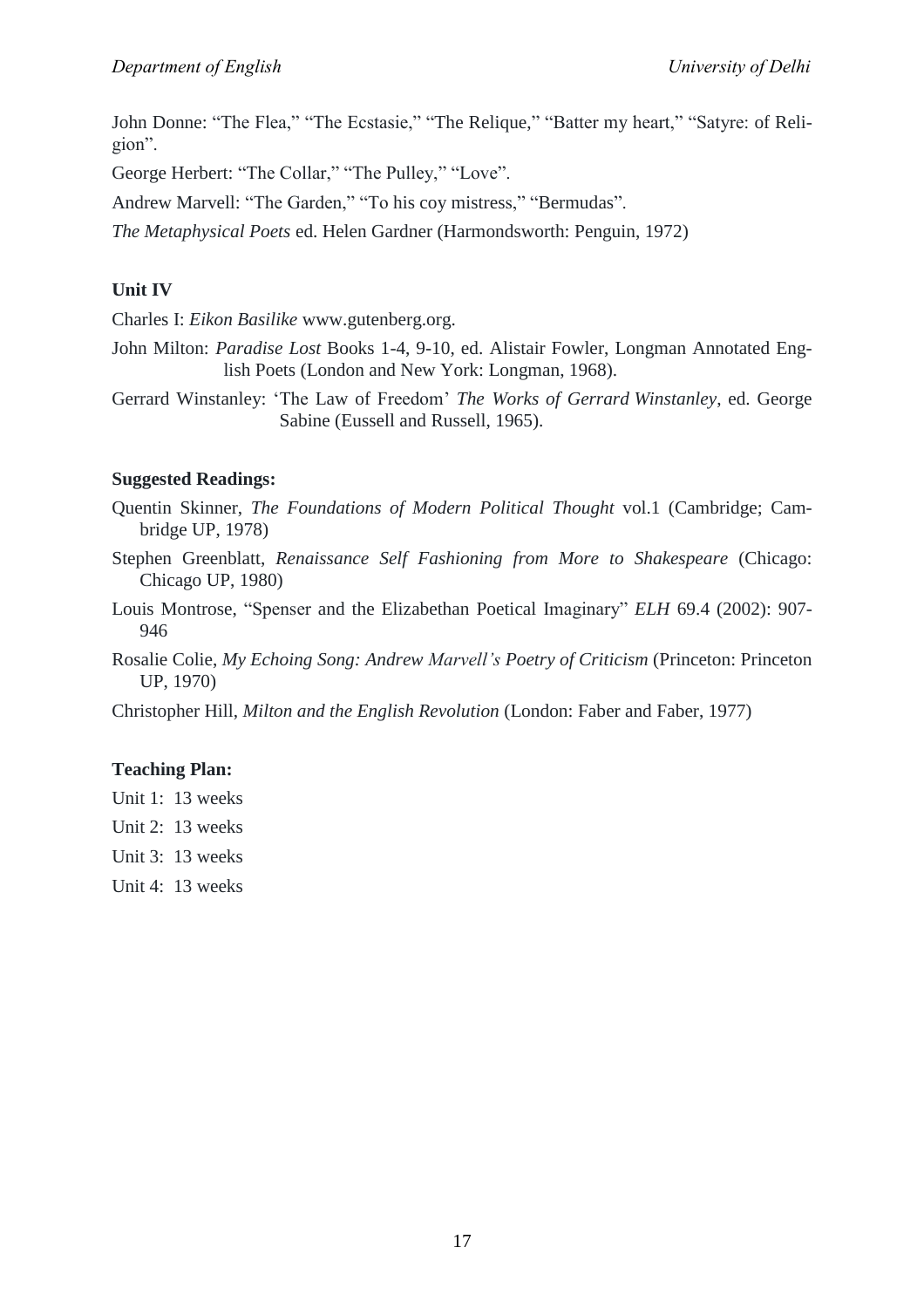#### **Semester I**

## **ENG III (Core): Post-Independence Indian Literature**

## **Marks 100 Credits 05**

#### **Course Objectives:**

- 1. To introduce students to literary texts from a range of regional, cultural, social, and political locations within India since Independence
- 2. To inculcate in students an in-depth understanding of some of the major issues shaping this literary production

## **Course Outcomes:**

- 1. To comprehend regional differences in issues discussed and in socio-cultural contexts
- 2. To analyse the use of the English language by non-native speakers and writers

## **Contents**

## **Unit I**

Salma: 'Toilets' (2020) Trans from Tamil by N. Kalyan Raman.

*The Curse: Stories.*

Attia Hossain: *Sunlight on a Broken Column*, 1961.

Aijaz Ahmad: 'In the Mirror of Urdu: Recompositions of Nation and Community, 1947-65',

Indian Institute of Advanced Study, Shimla, 1993.

### **Unit II**

Srilal Shukla: *Raag Darbari* (1967), trans. Gillian Wright, New Delhi: Penguin.

Partha Chatterjee: 'Politics of the Governed', pp. 53-78 in *The Politics of the Governed: Reflections on Popular Politics in Most of the World'*, Columbia University Press: New York, 2004.

## **Unit III**

Salman Rushdie: *The Moor's Last Sigh* (1995).

'Imaginary Homelands', pp 1-9 in Imaginary Homelands: Essays and Criticism 1981-1991, Granta: London, 1991.

#### **Unit IV**

|                | P. Lal and K Raghavendra Rao: Preface to Modern Indo-Anglian Poetry, Writers Workshop:<br>Calcutta, 1958.                                                                                                                                                                                                                                |  |
|----------------|------------------------------------------------------------------------------------------------------------------------------------------------------------------------------------------------------------------------------------------------------------------------------------------------------------------------------------------|--|
| Arun Kolatkar: | (i) 'Woman'; (ii) Irani Restaurant Bombay'; (iii) 'A note on the                                                                                                                                                                                                                                                                         |  |
|                | reproductive cycle of rubbish'; (iv) 'The Potato Peelers'                                                                                                                                                                                                                                                                                |  |
|                | From JEJURI (1976): 'The Bus'; 'Heart of Ruin'; 'The Doorstep';<br>'The Door'; 'Chaitanya'; 'A Low Temple'; 'An Old Woman';<br>'Chaitanya'; 'The Butterfly'; 'Makarand'; 'Chaitanya'; 'Between<br>Jejuri and the Railway Station'; The Railway Station' The Station<br>Master'; and 'the setting sun', in Arun Kolatkar: Collected Poems |  |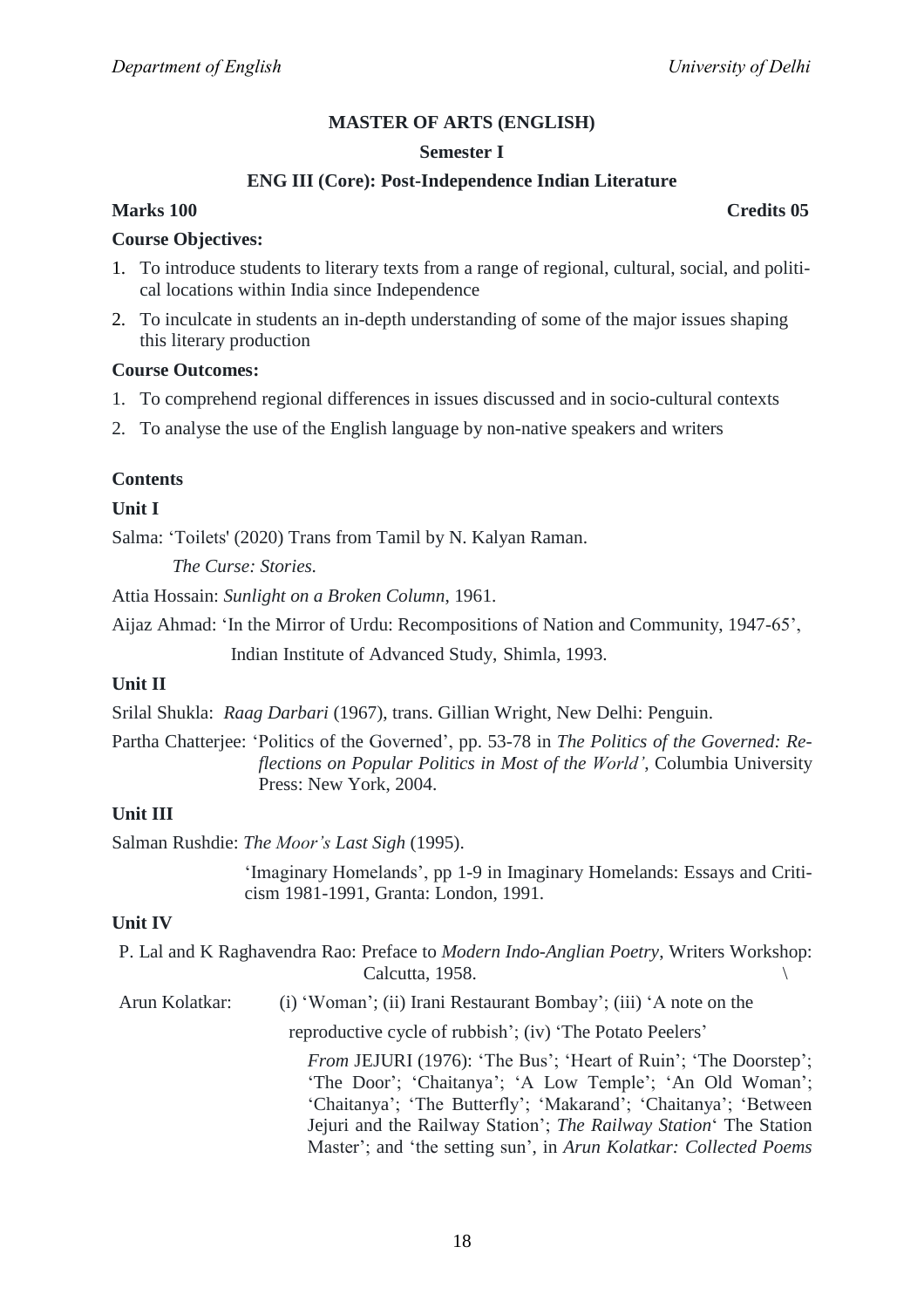*in English* ed Arvind Krishna Mehrotra, Bloodaxe Books: Northumberland, 2017.

‗SARPA SATRA' (2004) in *Arun Kolatkar: Collected Poems in English* ed Arvind Krishna Mehrotra, Bloodaxe Books: Northumberland, 2017, pp.186-214.

Arvind Krishna Mehrotra: ‗What is an Indian Poem?' in *Arun Kolatkar: Collected Poems in English* ed Arvind Krishna Mehrotra, Bloodaxe Books: Northumberland, 2017, pp.357-359.

#### **Suggested Readings:**

- Antoinette Burton, *Dwelling in the Archive: Women Writing House, Home, and History in Late Colonial India* (Oxford UP, 2003).
- Laetitia Zecchini, *Arun Kolatkar and Literary Modernism in India: Moving Lines* (Bloomsbury Academic USA, 2014).
- Anjali Nerlekar, *Bombay Modern: Arun Kolatkar and Bilingual Literary Culture* (Speaking Tiger, 2017).
- Ulka Anjaria, *Realism in the Twentieth-Century Indian Novel: Colonial Difference and Literary Form* (Cambridge UP, 2012).
- Vassilena Parashkevova, *Salman Rushdie's Cities: Reconfigurational Politics and the Contemporary Urban Imagination* (Bloomsbury, 2012).

## **Teaching Plan:**

Unit 1: 13 weeks

Unit 2: 13 weeks

Unit 3: 13 weeks

Unit 4: 13 weeks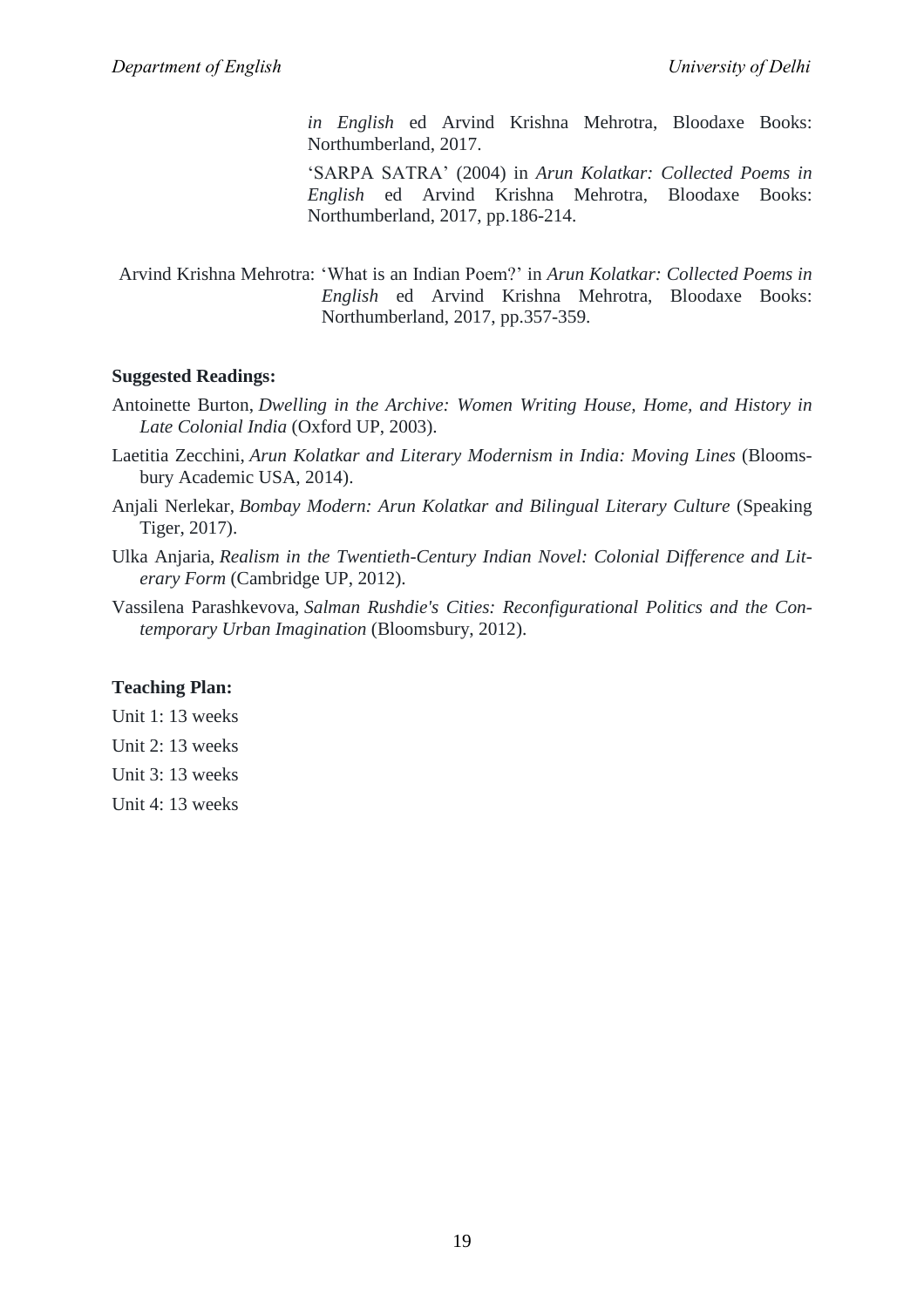## **MASTER of ARTS (ENGLISH) Semester I ENG IV (Core): Fiction**

## **Marks 100 Credits 05**

#### **Course Objectives**

1. To understand how fiction records and alters social and cultural realities

2. To understand the strategies of narrative, theme and image that fiction uses to take forward this task

#### **Course Learning Outcomes**

1. To train the student in methods of textual analysis

2. To sensitise students to the capacity of fiction to bring about social and cultural change.

#### **Contents**

#### **Unit I**

Jane Austen: *Persuasion*, Penguin Classics Paperback

#### **Unit II**

Charles Dickens: *Bleak House*, Penguin Random House.

#### **Unit III**

Milan Kundera: *The Unbearable Lightness of Being* (trans. Michael Henry Heim) Faber. Hassan Blasim: "The Corpse Exhibition;, 'The Reality and the Record', ‗The Iraqi Christ', *The Corpse Exhibition and Other Stories of Iraq* (trans. Jonathan Wright), Penguin Books.

## **Unit IV**

Rohinton Mistry: *Family Matters*, Faber.

#### **Suggested Readings:**

- Georg Lukacs. *The Historical Novel.* Introduction by Fredric Jameson. Lincoln and London: University of Nebraska Press, 1983.
- Tom Keymer, *Jane Austen: Writing, Society, Politics*, Oxford University Press.
- Claudia L Johnson, *Jane Austen: Women, Politics, and the Novel,* University of Chicago Press.

Mildred Newcomb, *The Imagined World of Charles Dickens*, University of Ohio Press.

MM Bakhtin, *The Dialogic Imagination: Four Essays*, Edited by Michael Holquist Translated by Caryl Emerson and Michael Holquist, University of Texas Press, 1982.

Milan Kundera, *The Art of the Novel*, London: Faber.

#### **Teaching Plan:**

Unit 1: 13 weeks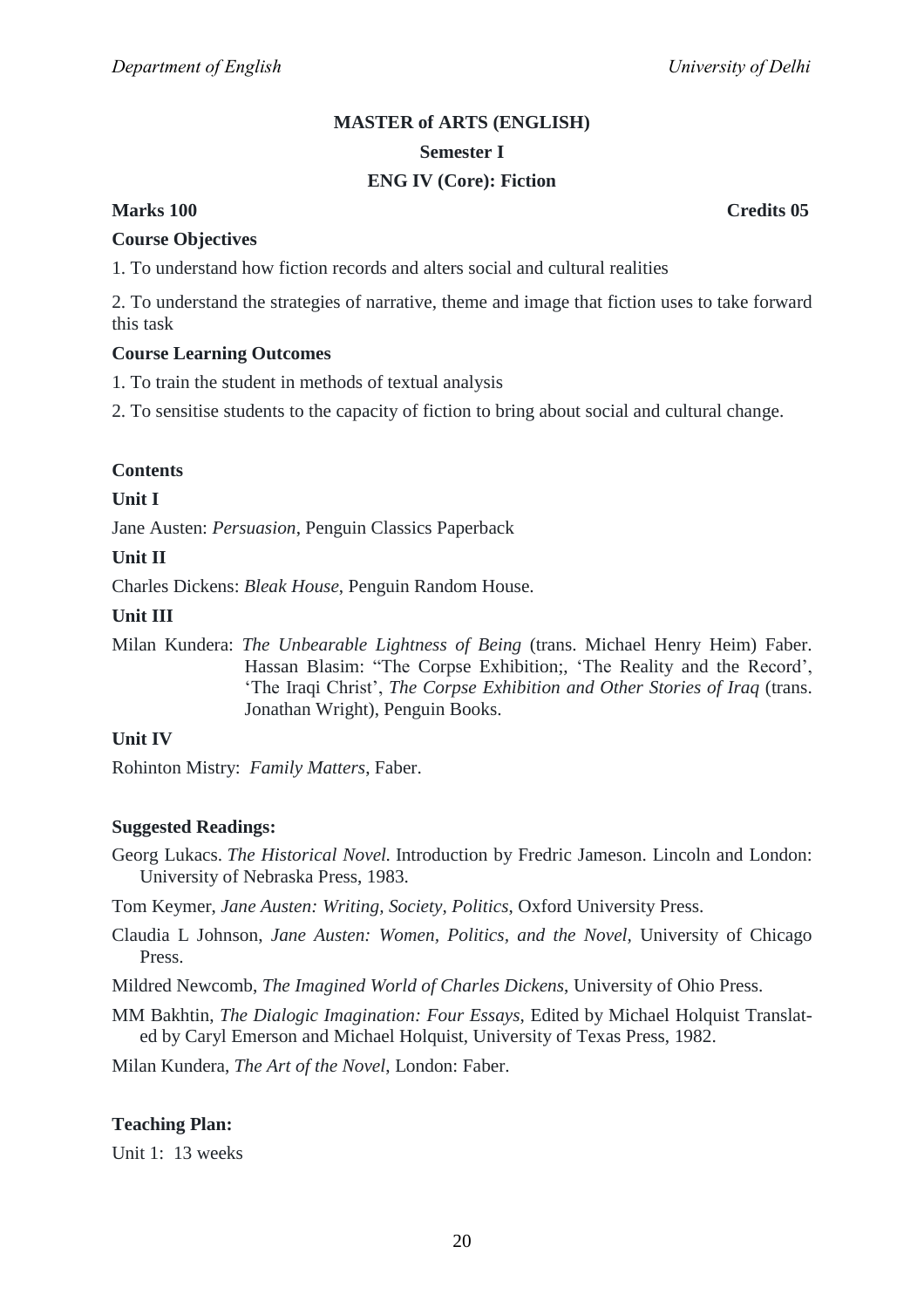Unit 2: 13 weeks Unit 3: 13 weeks Unit 4: 13 weeks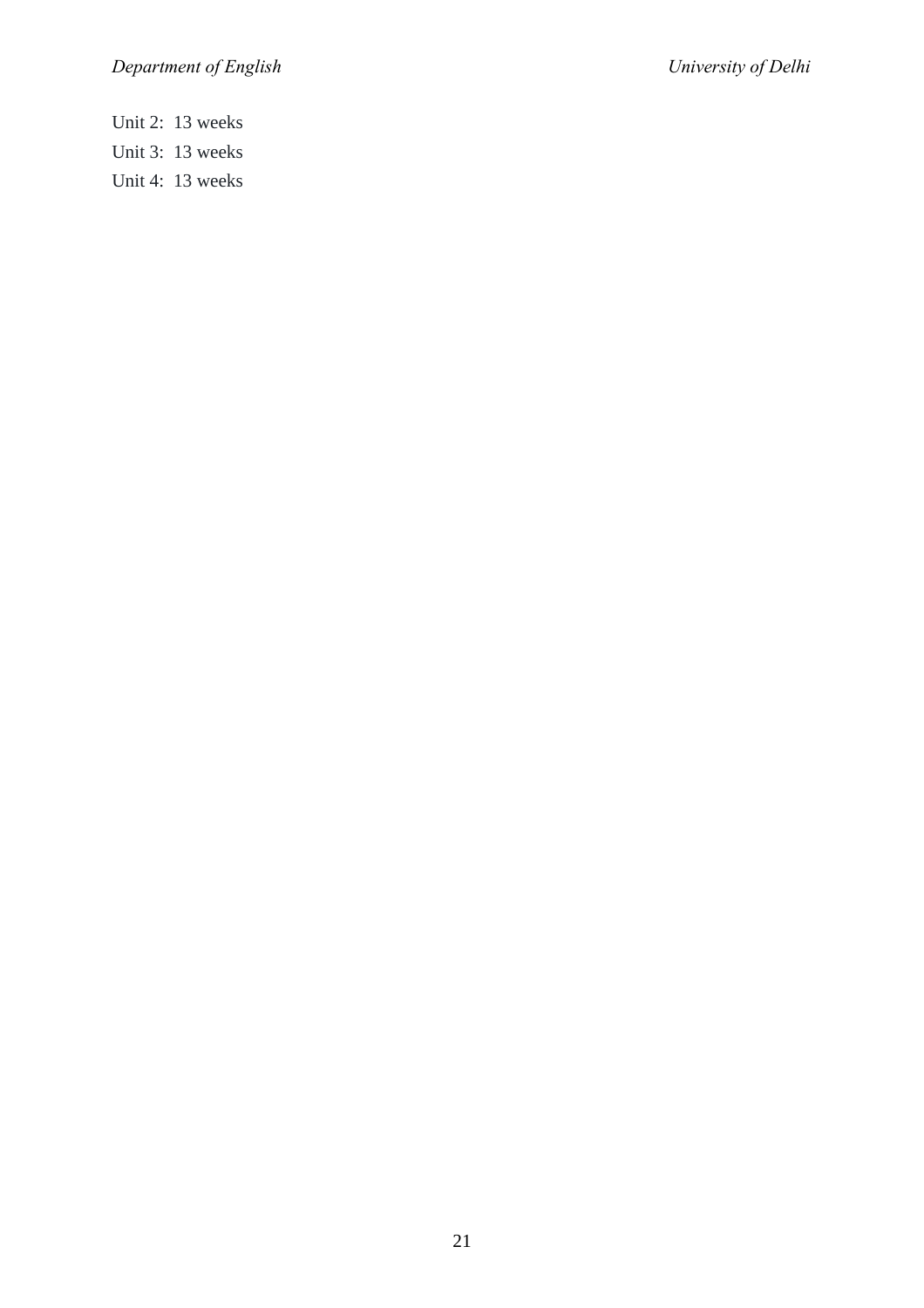## **MASTERS OF ARTS (ENGLISH)**

### **Semester II**

## **ENG V (Core): 16th and 17th Century Drama**

## **Marks 100 Credist 05**

#### **Course Objectives:**

1. This course will familiarise students with drama of the 16th and 17th centuries with a focus on the plays of Shakespeare and Jonson

2. Both comedy and tragedy of Shakespeare will be taught along with a Jacobean play by Jonson

#### **Course Learning Outcomes:**

1. The students will learn about the differences between the Renaissance and Jacobean drama as well as the generic differences between tragedy and comedy

2. The main features of Shakespearean drama will also be taught: liberty from the unities, philosophical complexity, realistic characterisation

3. The student will be exposed to the main contemporary critical approaches to Shakespeare: feminist, new historicist, presentist etc.

## **Contents**

#### **Unit I**

William Shakespeare: *A Midsummer Night's Dream* ed. Harold F. Brooks, Arden Shakespeare, Second Series (London: Bloomsbury, 1979).

### **Unit II**

William Shakespeare: *Hamlet* ed. Harold Jenkins, Arden Shakespeare, Second Series (London and New York: Routledge, 1982).

#### **Unit III**

William Shakespeare: *King Lear* ed. R.A. Foakes, Arden Shakespeare, Third Series (Surrey: Thomas Nelson and Sons, 1997).

Michel de Montaigne: "On Repentance" Michel de Montaigne: Essays trans. J.M. Cohen (Harmondsworth: Penguin, 1958) pp. 235-250.

#### **Unit IV**

Ben Jonson: *Volpone* ed. Robert M Watson, New Mermaid Edition.

#### **Suggested Readings:**

Stephen Greenblatt, *Shakespearean Negotiations: the Circulation of Social Energy in Renaissance England* (Oxford: Clarendon P, 1988)

Margreta de Grazia, *Hamlet Without Hamlet* (Cambridge: Cambridge UP, 2007)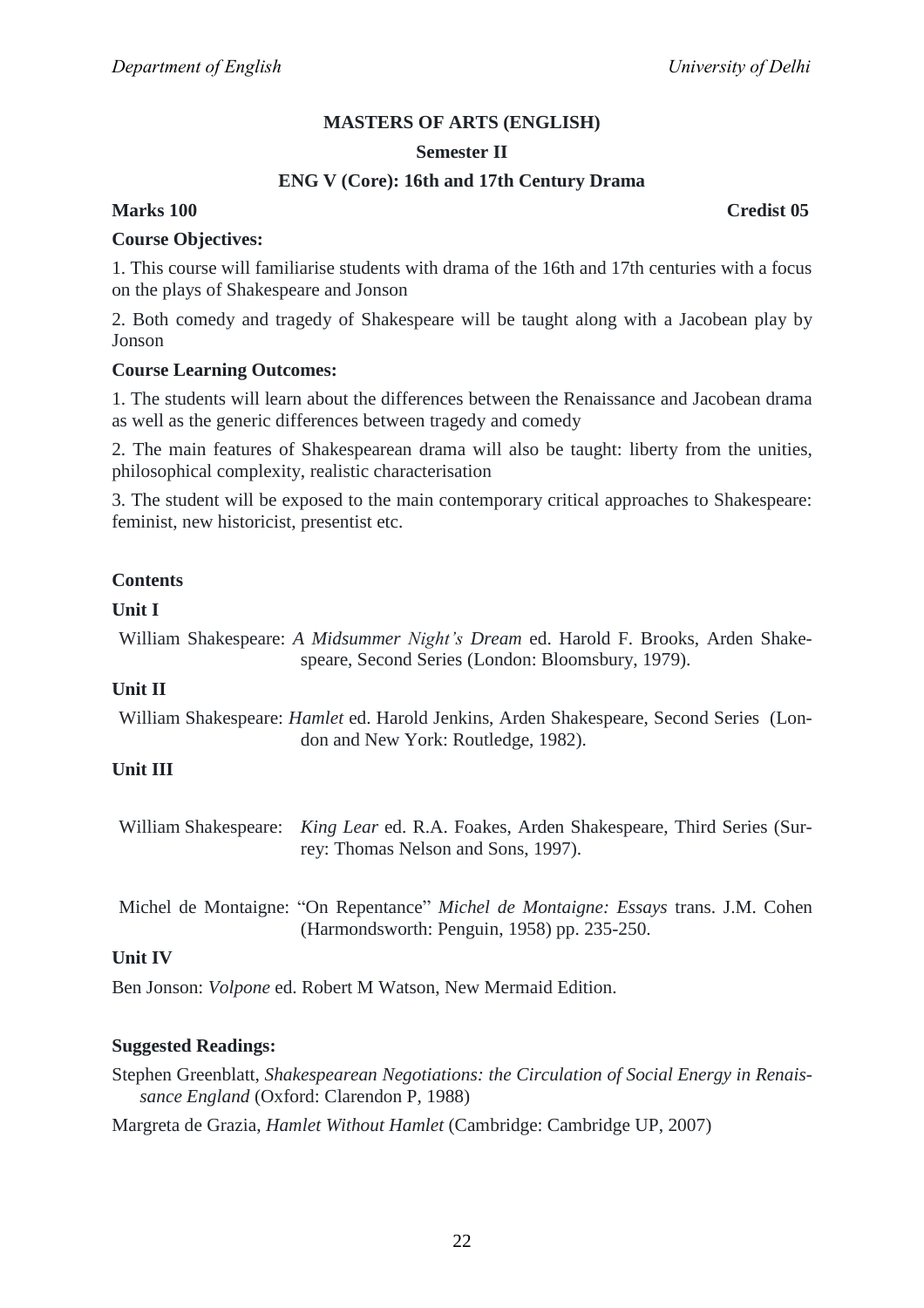- Janet Adelman, *Suffocating Mothers: Fantasies of Maternal Origin in Shakespeare's Plays, Hamlet to The Tempest* (New York and London: Routledge, 1992)
- Jonathan Dollimore and Alan Sinfield, eds. *Political Shakespeare* (Ithaca and London: Cornell UP, 1985)

Jeremy Black, *England in the Age of Shakespeare* (Bloomington: Indiana UP, 2019)

## **Teaching Plan:**

- Unit 1: 13 weeks
- Unit 2: 13 weeks
- Unit 3: 13 weeks
- Unit 4: 13 weeks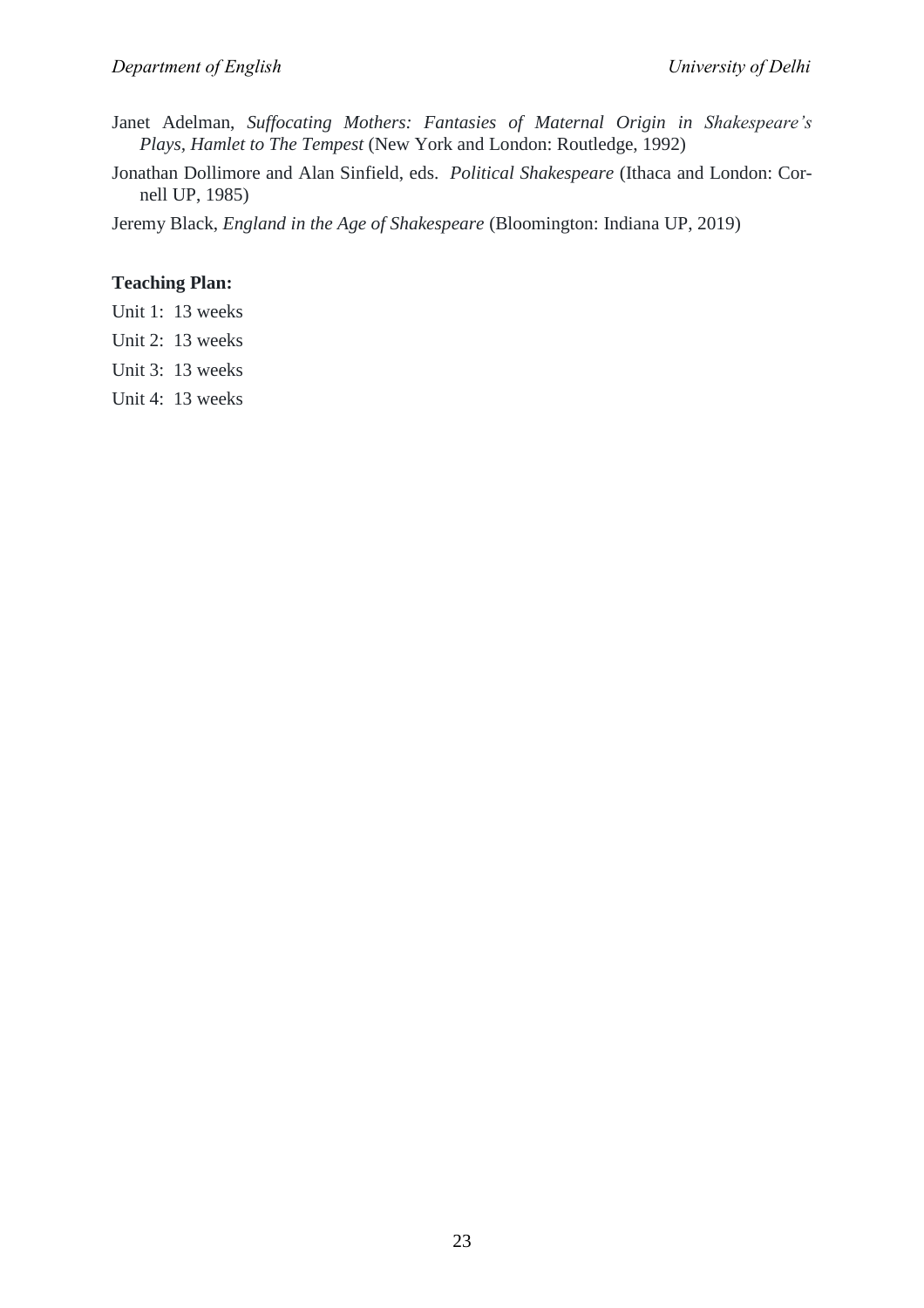#### **Semester II**

## **ENG VI (Core): Criticism and Theory I**

## **Marks 100 Credits 05**

## **Course Objectives:**

- 1. To build on the foundations laid by the relevant core course.
- 2. To enable those who wish it to develop a specialised interest in the field.

## **Course Learning Outcomes:**

- 1. Students will gain familiarity with a range of theoretical approaches.
- 2. Students will acquire skills in the handling of theoretical issues related to the study of literature and culture.

## **Contents**

## **Unit I**

- Bhartrhari: "On Syntax and Meaning" (from *Vakyapadiya*). *Indian Literary Criticism: Theory and Interpretation*. Ed. G. N. Devy. Orient Longman, 2002. (Page 20-25).
- Anandavardhana: "*Dhwani*: Structure of Poetic Meaning" (from *Dhvanyaloka*"). *Indian Literary Criticism: Theory and Interpretation*. Ed. G. N. Devy. Orient Longman, 2002. (Page 31-40).

Kuntaka: "Language of Poetry and Metaphor" (from *Vakrokti-Jivita*). *Indian Literary Criticism: Theory and Interpretation*. Ed. G. N. Devy. Orient Longman, 2002. (Page 47-60).

## **Unit II**

Plato: *The Republic Book X,* trans. Benjamin Jowett. Random House, 1957.

Aristotle: *The Poetics,* Ed & trans. Anthony Kenny. Oxford University Press, 2013.

## **Unit III**

Philip Sidney: *An Apology for Poetry* ed. Forrest G Robinson (Macmillan, 1985).

P B Shelley: "A Defence of Poetry". *English Critical Texts* Ed. D. J. Enright and Ernest De Chickera. OUP, 2001. (Page 225-255).

Matthew Arnold: "The Study of Poetry". *English Critical Texts* Ed. D. J. Enright and Ernest De Chickera. OUP, 2001. (Page 260-285).

## **Unit IV**

I A Richards: "Metaphor" and "The Command of Metaphor". Lectures V and VI, in *The Philosophy of Rhetoric*. Oxford University Press, 1965. (Page 87-138).

- Cleanth Brooks: "The Formalist Critics," *Literary Theory: An Anthology*, Eds. Julie Rivkin and Michael Ryan. Maiden, MA: Blackwell, 2004. (Page 22-28).
- Northrop Frye: "The Archetypes of Literature." *The Norton Anthology of Theory and Criticism*. 2001. (Page 1442-1457).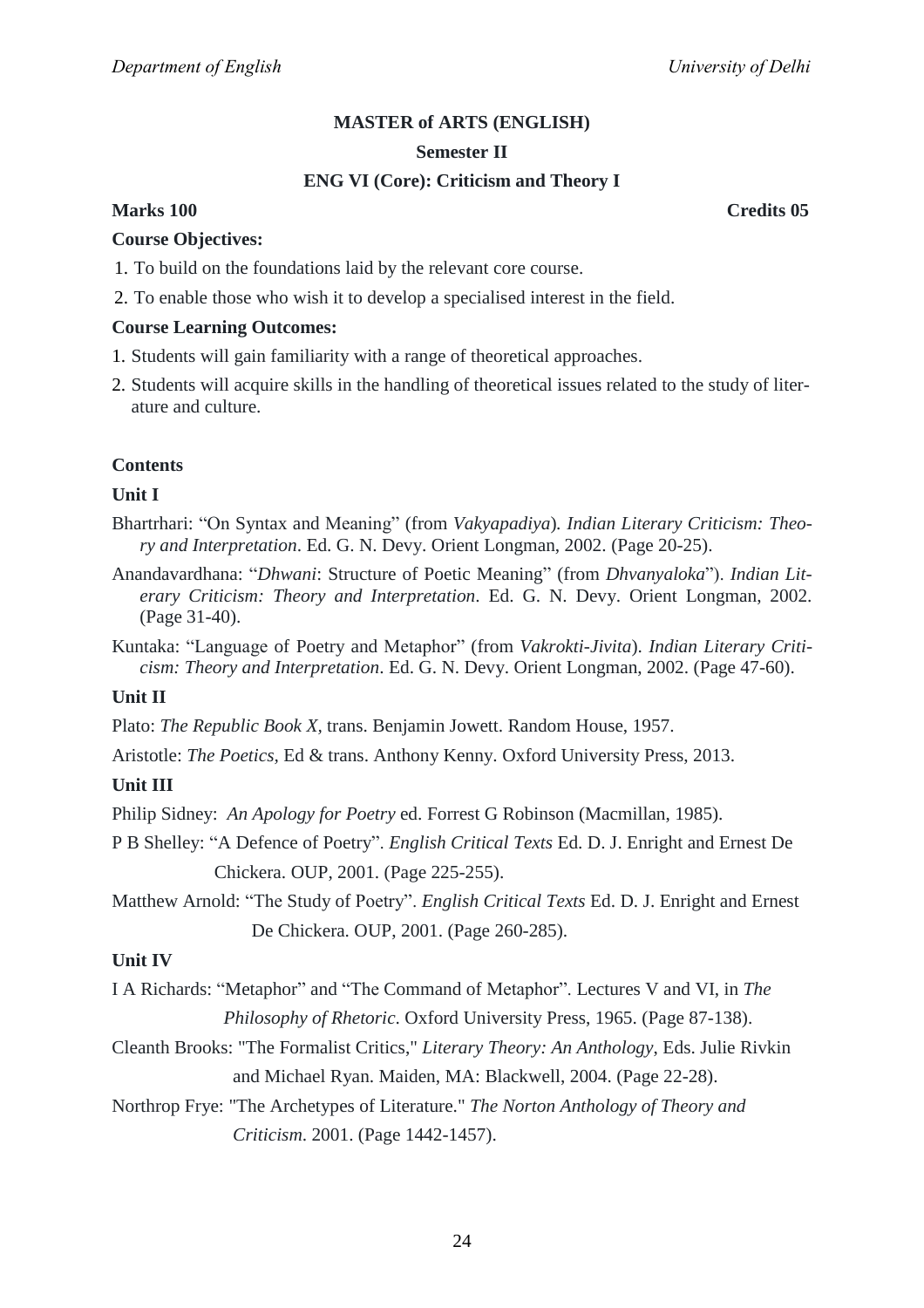#### **Suggested Readings:**

Auerbach, Eric.*Mimesis: The Representation of Reality in Western Literature.* Princeton: Princeton UP, 2014.

Chaudhery, Satya Dev. *Glimpses of Indian Poetics*. New Delhi; Sahitya Academy, 2002.

- John Spencer Hill. *A Coleridge Companion: An Introduction to the Major Poems and the Biographia Literaria.* UK: Palgrave Macmillan, 1983.
- Wimsatt, William K. and Cleanth Brooks. *Literary Criticism: A Short History.* New Delhi: Oxford and IBH, 1957.
- Abrams, Meyer H. *The Mirror and the Lamp: Romantic Theory and the Critical Tradition*. New York: OUP, 1977.
- Thompson, E. M., *Russian Formalism and Anglo-American New Criticism*. The Hague: Mouton, 1971.

## **Teaching Plan:**

- Unit 1: 13 weeks
- Unit 2: 13 weeks
- Unit 3: 13 weeks
- Unit 4: 13 weeks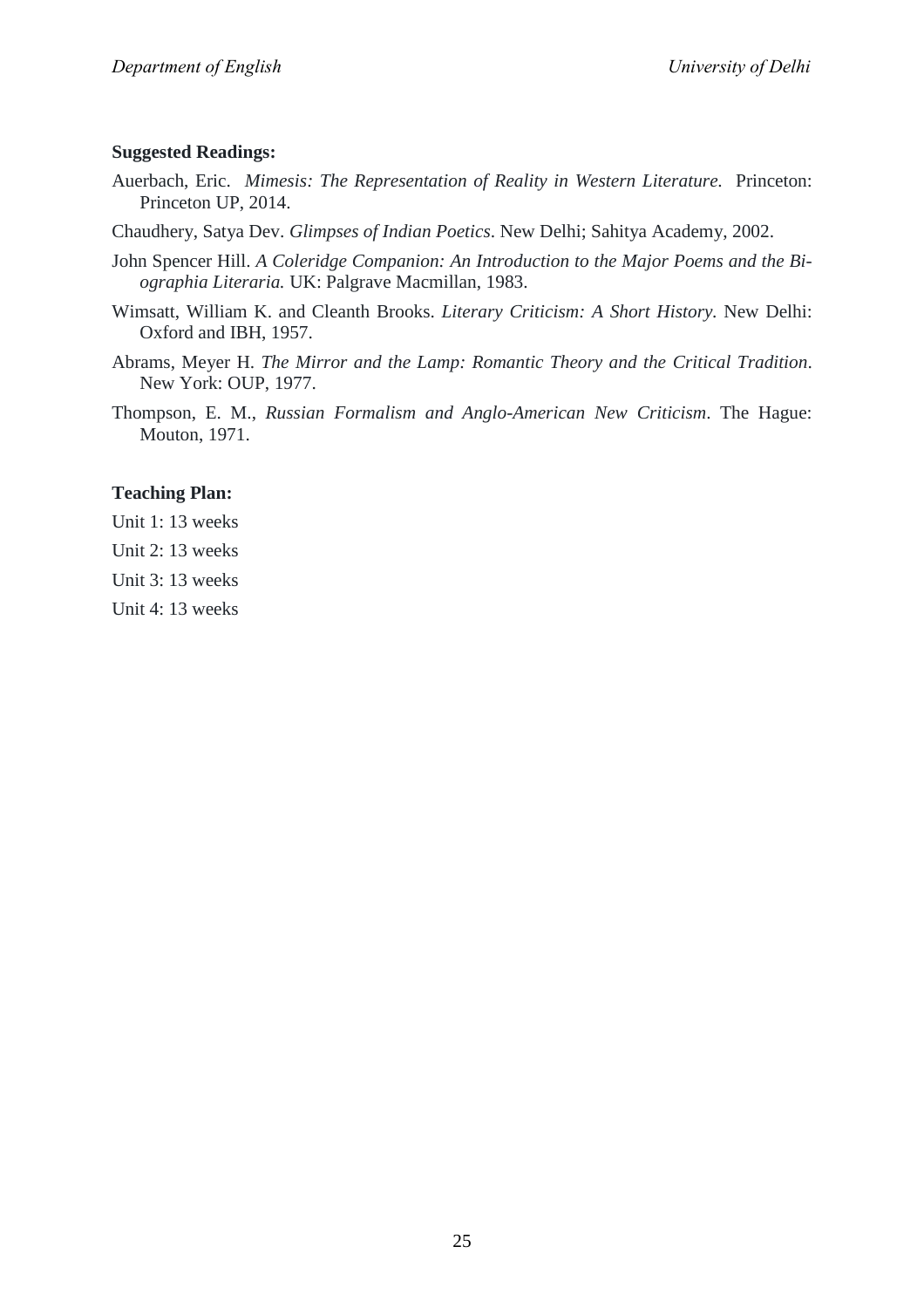#### **Semester II**

## **ENG VII (Core): Postcolonial Literatures and Theory**

#### **Course Objectives:**

- 1. Students will get a critical introduction to the fascinating yet highly contested field of postcolonial literature and theory.
- 2. Students will examine a diverse selection of postcolonial literatures emanating from some of the major former geographical centres of colonialism: South Asia, Africa and the Caribbean.

#### **Course Learning Outcome:**

- 1. Students will have learnt about a wide range of topics, including: the migration of people during and in the aftermath of the colonial encounter; trans-Atlantic slavery, the apartheid regime and its aftermath, and the Algerian struggle for liberation.
- 2. Students will also be able to think about diverse forms of anti-colonial resistance; the power and limits of anti-colonial nationalisms; the exclusions of nationalist discourse; the gendering of nations, and the patriarchal construction of women as emblems of the nation.

#### **Contents**

#### **Unit I**

Edward Said: From *Culture and Imperialism*, (Vintage: 1994): "Introduction" (xi-xxviii); Chapter 1 (Sections titled "Empire, Geography and Culture," and "Discrepant" Experiences" 3-14  $&$  43-61), Chapter 2 (Section titled "Narrative and Social Space" 62-80).

- Robert Young: "The National Liberation Movements: Introduction (161-167), and "Africa IV: Fanon‖ (274-280) in *Postcolonialism: An Historical Introduction* (Oxford: Blackwell, 2001).
- Frantz Fanon: *The Wretched of the Earth* trans. Richard Philcox, (New York: Grove Press, 1961; 2004): "On Violence," "Colonial Violence and Mental Disorders," "Conclusion"

#### **Unit II**

J.M. Coetzee: *Age of Iron* (Penguin, 2010)

J.M. Coetzee: ―Apartheid Thinking,‖ *Giving Offense: Essays on Censorship*, Chicago: University of Chicago Press, 1997.

## **Unit III**

Fred D'Aguiar: *Feeding the Ghosts* (New York: Harper Perennial, 2000). Brij V Lal's "The Tamarind Tree", Gitan Djali's "Mother Wounds", and Anirood Singh's

#### **Marks 100 Credits 05**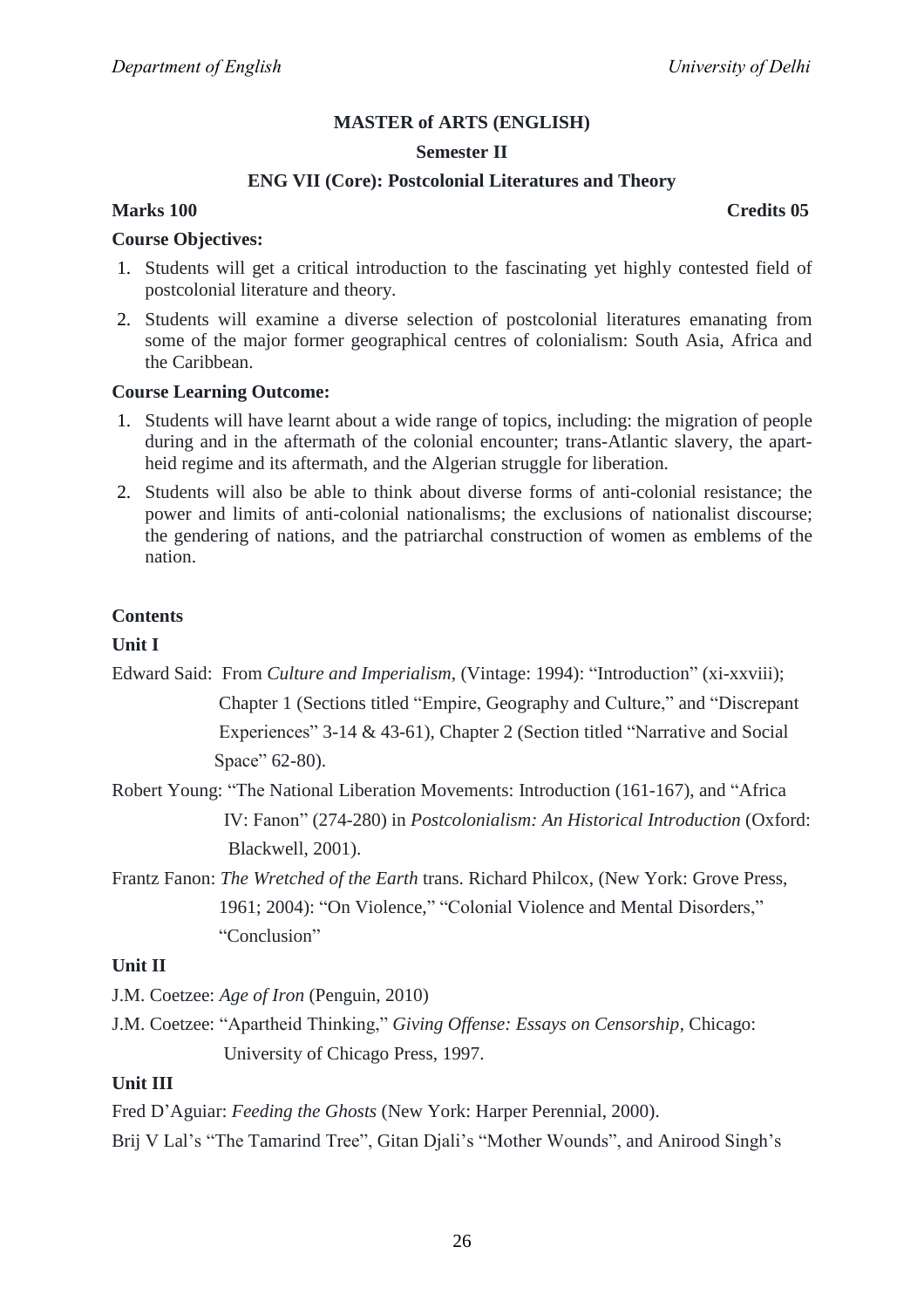| "Passage from India" from We Mark your Memory: Writings from the Descendants                   |
|------------------------------------------------------------------------------------------------|
| of Indenture, Eds. David Dabydeen, Maria del Pilar Kaladeen and Tina K.Ramnarine.              |
| <b>Unit IV</b>                                                                                 |
| M.K. Gandhi: What is Swaraj?" in <i>Hind Swaraj and Other Writings</i> , edited by Anthony J.  |
| Parel (Cambridge UP: 1997), 26-29.                                                             |
| Sri Aurobindo: "The Meaning of Swaraj" and "Swadeshi and Boycott," <i>Bande Mataram</i> :      |
| Political Writings and Speeches (1890-1908) Volume 6 and 7 The Complete                        |
| Works of Sri Aurobindo (Sri Aurobindo Ashram Trust: 2002), 833-844.                            |
| Ania Loomba: "Challenging Colonialism: Nationalisms and Pan-Nationalisms," Colonialism/        |
| <i>Postcolonialism</i> (London: Routledge, 1994), 184-203.                                     |
| Rabindranath Tagore: <i>The Home and the World</i> , trans.by Sreejata Guha (New Delhi:        |
| Penguin, 2005).                                                                                |
| Tanika Sarkar: "Many Faces of Love, Country, Woman and God in The Home and the                 |
| World,"                                                                                        |
| Rabindranath Tagore: <i>The Home and the World: A Critical Companion</i> , ed. by P. K. Datta, |
| New Delhi: Permanent Black, 2003), 27-44.                                                      |

# **Suggested Readings:**

Robert Young, "Postcolonial Remains," New Literary History 43.1 (2012), 1942.

Paul Gilroy, *The Black Atlantic: Modernity and Double Consciousness.*

Mahmood Mamdani, "Amnesty or Impunity: A Preliminary Critique of the Report of the Truth and Reconciliation Commission of South Africa," *Diacritics* 32.3/4 (Fall 2002), 1-27.

Anne McClintock, "Family Feuds: Gender, Nationalism, and the Family," *Feminist Review* 44 (1993): 61-80.

Vijay Mishra, "Indenture and Diaspora Poetics," The Literature of the Indian Diaspora," Theorizing the Diasporic Imaginary," (London and New York: Routledge, 2007), 71-105.

#### **Teaching Plan:**

- Unit 1: 13 weeks
- Unit 2: 13 weeks
- Unit 3: 13 weeks
- Unit 4: 13 weeks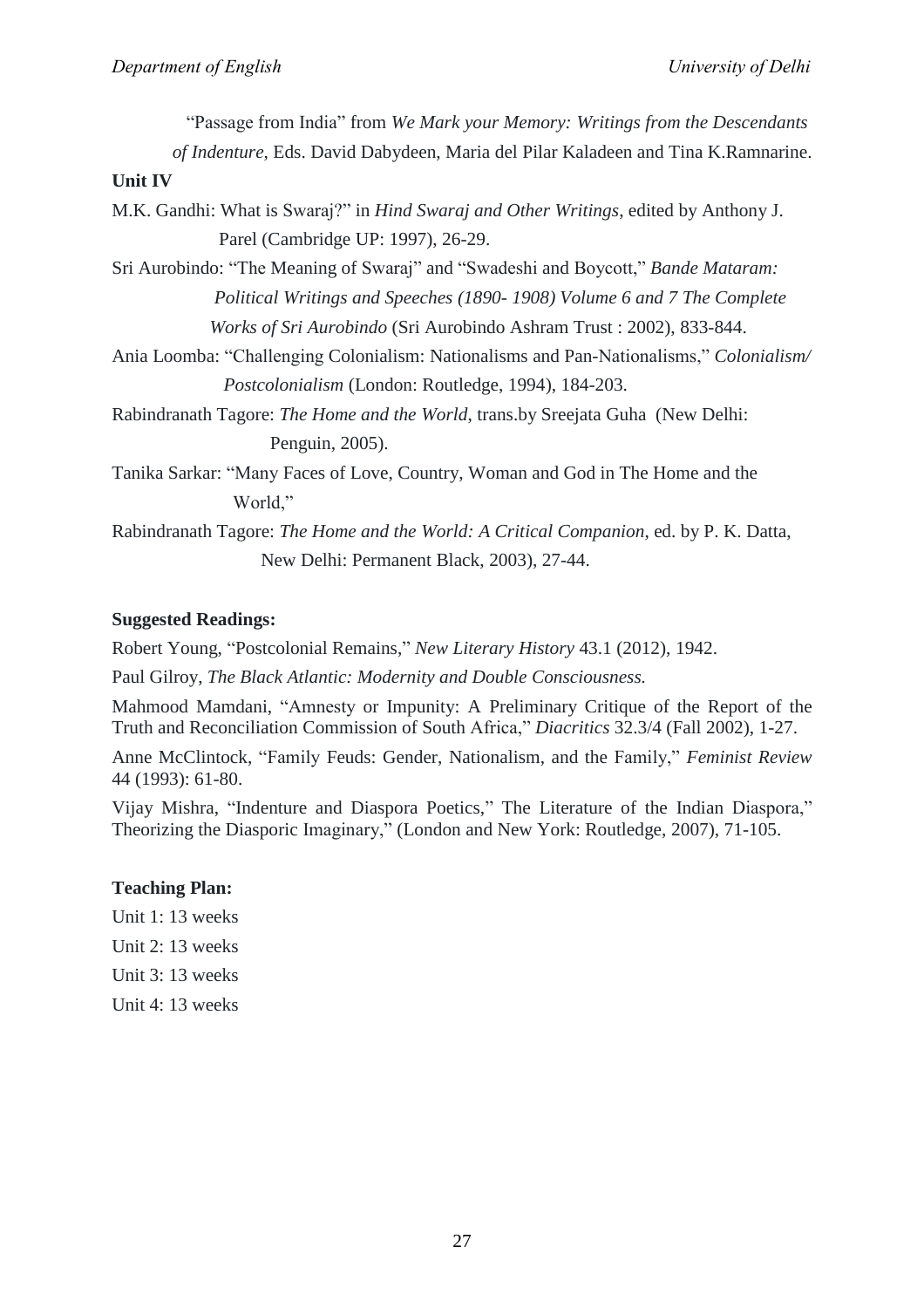## **Semester II**

## **ENG VIII (Core): Disability Studies and Literary Representations**

## **Marks 100 Credits 05**

## **Course Objectives:**

1. To promote sensitivity and understanding regarding disability amongst future researchers and teachers in various disciplines through engaging students with a relatively fresh interdisciplinary domain of Disability Studies in relation to literature.

2. To familiarize students with historical outlooks, disability theories and issues in relation to socio-cultural context and disability representations in literature.

#### **Course Learning Outcome:**

1. By the end of this course, the students should be able to gain an understanding of issues and concerns of persons with disabilities who are fast being included in the mainstream higher education system, both in terms of numbers, as resources and also as voices in the academic curriculum.

2. The students will have an exposure and option of exploring Disability Studies as a relatively fresh area of study and research.

## **Contents**

**Unit I** Disability Theory Michael Oliver: *Understanding Disability: from Theory to Practice*.

Palgrave MacMillan, 1996.

## **Unit II**

Life Narratives

Malini Chib: *One Little Finger*. SAGE Publications, 2011.

Tom Sullivan: *If You Could See What I Hear*. Harper Collins.1989.

## **Unit III**

Fiction

Wilkie Collins: *Poor Miss Finch*. Fascimile Publisher. 1872.

Munshi Premchand: *Rangbhoomi*. trans. Manju Jain. Penguin. 2012.

## **Unit IV**

Short Stories and Poetry

Raymond Carver: ‗Cathedral'. Vintage Classics, 2009.

Rabindranath Tagore: ‗Shubha', *The Essential Tagore*, ed's Fakrul Alam and Radha

Chakravarty. Harvard UP and Vishwa Bharati P, 2011.

Richards M. Deets: Christina's ‗Courage'. *Disabled World*. 15 Mar. 2012.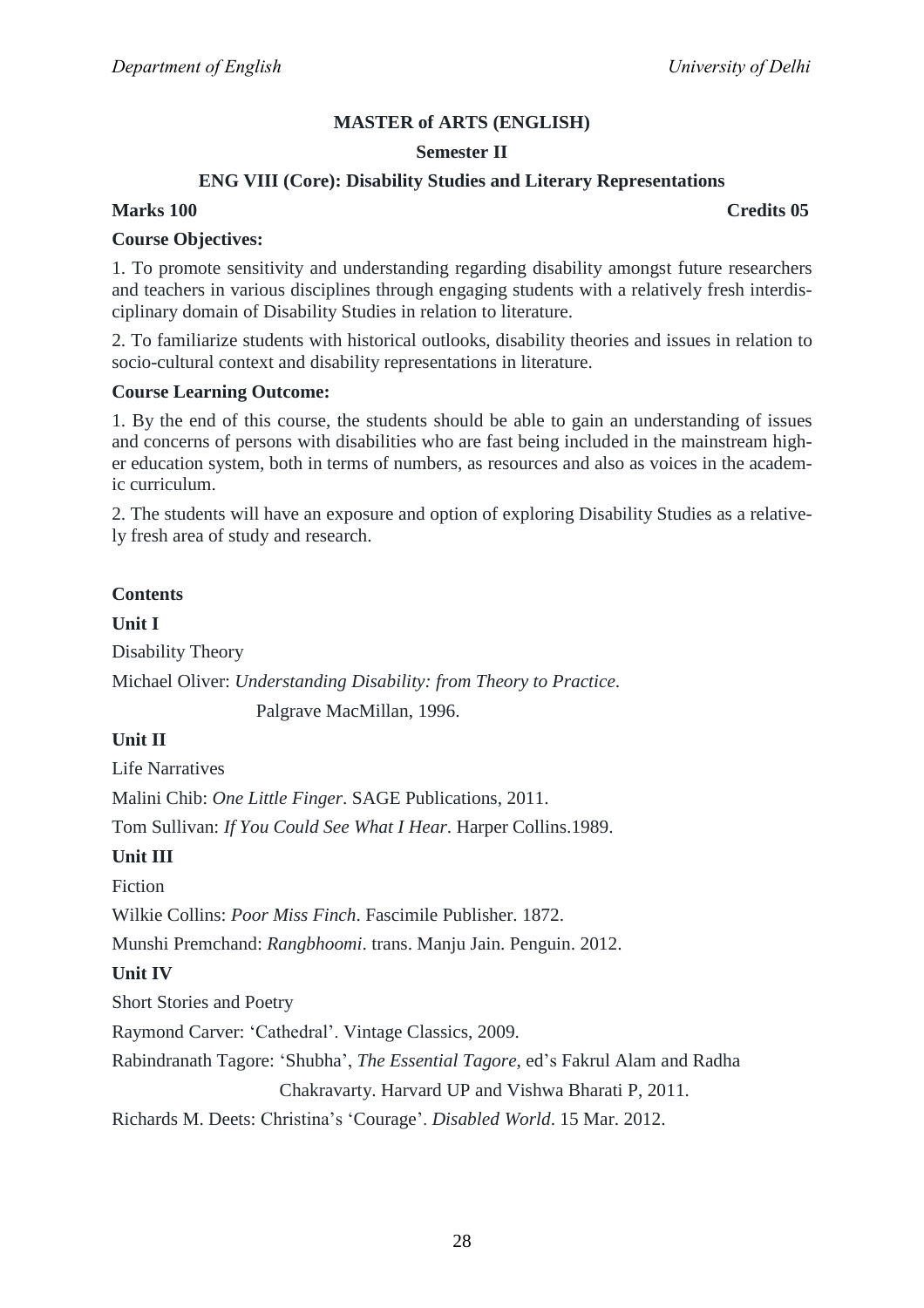|               | www.disabledworld.com/communication/poetry/christinas-courage.php.                  |
|---------------|-------------------------------------------------------------------------------------|
| web.          |                                                                                     |
|               | Seamus Heaney: 'Bye-Child', <i>Wintering Out.</i> Faber and Faber, 2013.            |
|               | 'Field of Vision', Seeing Things. Faber and Faber, 2013.                            |
|               | Wilfred Owen: 'Disabled', Wilfred Owen: Selected Poetry and Prose. Routledge, 2014. |
| Sylvia Plath: | 'Tulips', and 'Lady Lazarus', Sylvia Plath: The Collected Poems. ed. Ted            |
|               | Hughes. Harper Perennial Modern Classics, 2018.                                     |

## **Suggested Readings:**

Addlakha, Renu. *Disability Studies in India: Global Discourses, Local Realities*. 2013. Colin Barnes, Geof Mercer and Tom Shakespeare. *Exploring Disability: A Sociological* Introduction. Cambridge; Malden, MA: Polity Press. 1999. Ghai, Anita. *Rethinking Disability in India*. Routledge India. 2015. Ghosh, Nandini. *Interrogating Disability in India: Theory and Practice*. Springer Verlag. 2016 Keller, Helen. *The Story of My Life*(1903). New York: Doubleday, 1954. Mitchell, David and Snyder, Sharon. *The Biopolitics of Disability: Neoliberalism, Ablenationalism, and Peripheral Embodiment*. Ann Arbor: U of Michigan P. 2015. Shakespeare, Tom. *Disability Rights and Wrongs*. London: Routledge, 2006.

## **Teaching Plan:**

Unit 1: 13 weeks Unit 2: 13 weeks Unit 3: 13 weeks Unit 4: 13 weeks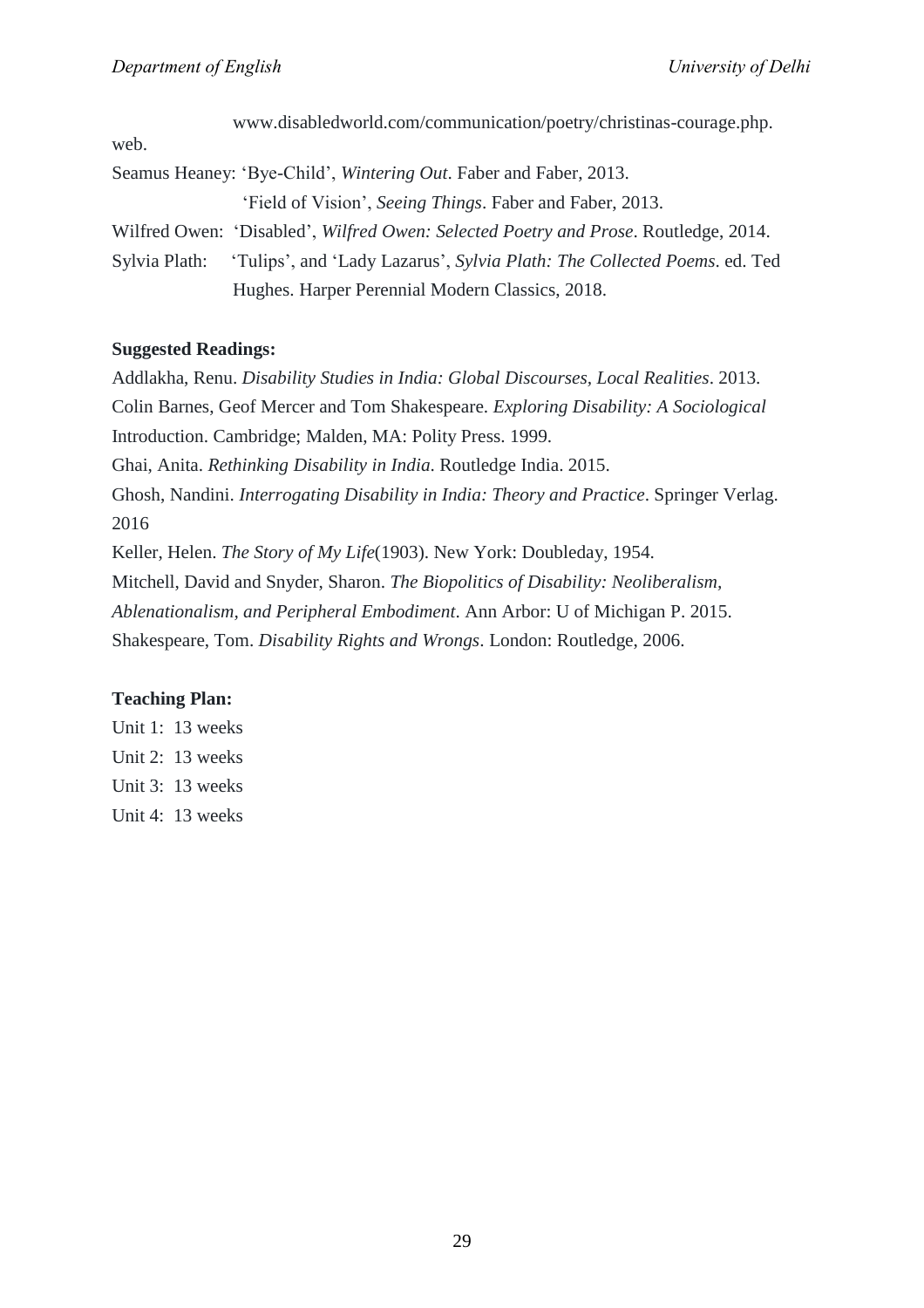## **Semester III**

## **ENG IX (Core): The Long Eighteenth Century**

## **Marks 100 Credits 05**

#### **Course Objectives:**

1. This course engages with the history of ideas and their figuration in multiple genres. It encompasses the didacticism of Johnson's England, the Continental philosophy of Rousseau and closes with canonical and non canonical texts from British Romanticism.

2. To understand the formation of intellectual debate during this period

## **Course Learning Outcomes**:

1. This course will train students to examine and interpret the long eighteenth century and its multiple revolutions through a transnational and cross-cultural perspective.

2. Students will be trained to understand the continuities between the eighteenth century and high modernity. Contents

## **Contents**

## **Unit I**

Alexander Pope: *Eloisa to Abelard* (1717).

Samuel Johnson: *The History of Rasselas, Prince of Abissinia* (1759). Penguin Classics

#### **Unit II**

Jean Jacques Rousseau: *Julie, or, The New Heloise* (1761). Translated by Judith H.

McDowell. Penn State Press.

#### **Unit III**

Hannah More: "Slavery: A Poem" (1788)

Helen Maria Williams: "The Bastille: A Vision" (1790?)

Anna Seward: "To the Poppy"(1789)

Charlotte Smith: "Sonnet: On Being Cautioned Against Walking on an Headland

 Overlooking the Sea, Because it was Frequented by a Lunatic"(1783), "To A Nightingale‖(1791)

Anna Laetitia Barbauld: "The Rights of Women"(1792) ―Washing Day" (1797)

Mary Robinson: "London's Summer Morning" (1800) Felicia Dorothea Hemans;

―Casabianca (1826), The Bride of the Greek Isles" (1828)

## **Unit IV**

William Wordsworth: *The Prelude* (1805). Norton Critical Edition.

## **Suggested Readings:**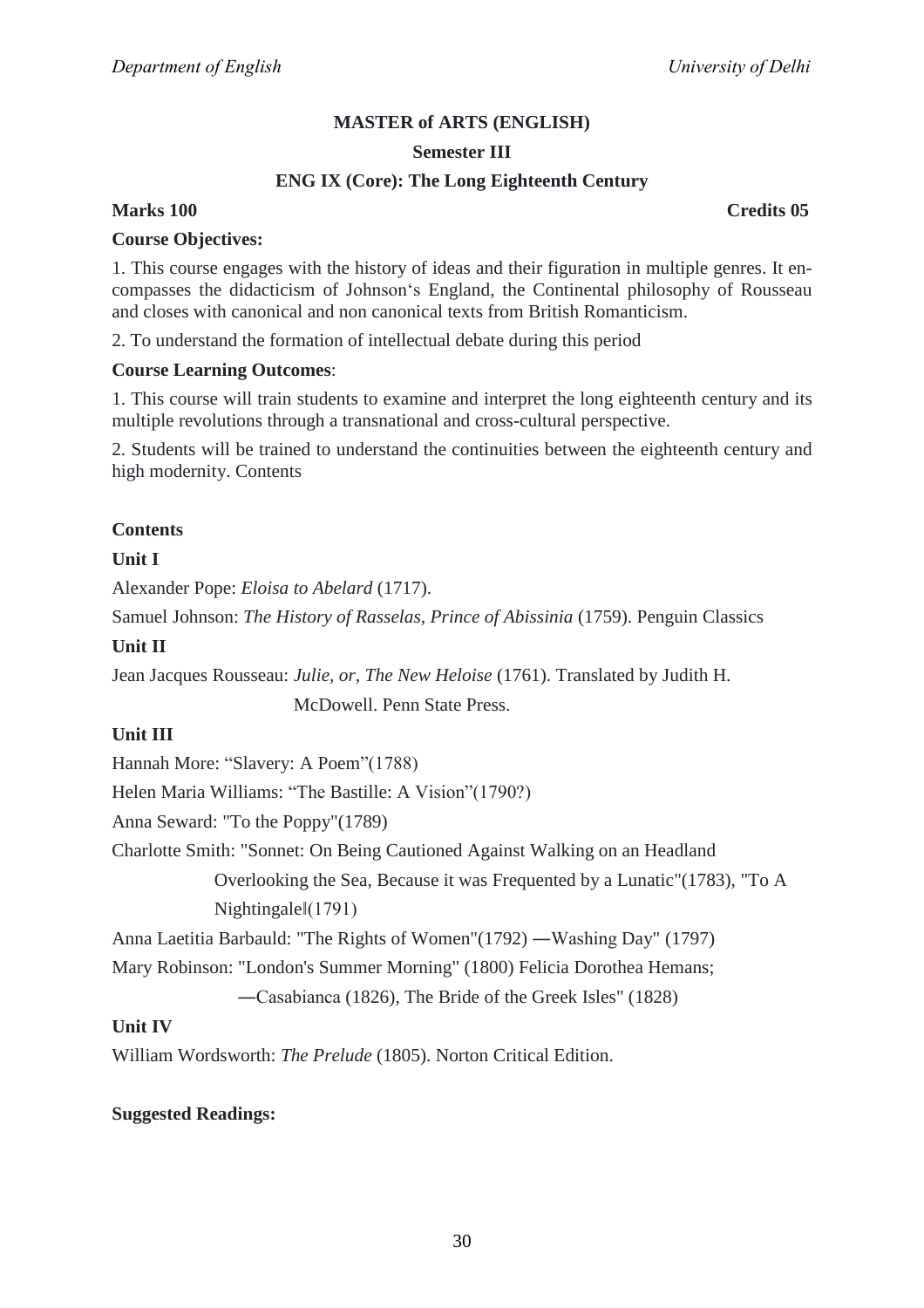Eric Hobsbawm. *The Age of Revolution: Europe 1789-1848.* London: Wedenfeld and Nicholson. 1962.

Marilyn Butler. *Romantics, Rebels and Reactionaries: English Literature and Its Background, 1760-1830.* Oxford: Oxford University Press, 1981.

Jurgen Habermas. *The Structural Transformation of the Public Sphere: An Inquiry into the Category of Bourgeois Society.* 1962. Cambridge, Mass: MIT. 1989.

Martha Nussbaum. *The Cosmopolitan Tradition: A Noble but Flawed Ideal.* Cambridge, Mass: Harvard University Press. 2019.

## **Teaching Plan:**

Unit 1: 13 weeks

Unit 2: 13 weeks

Unit 3: 13 weeks

Unit 4: 13 weeks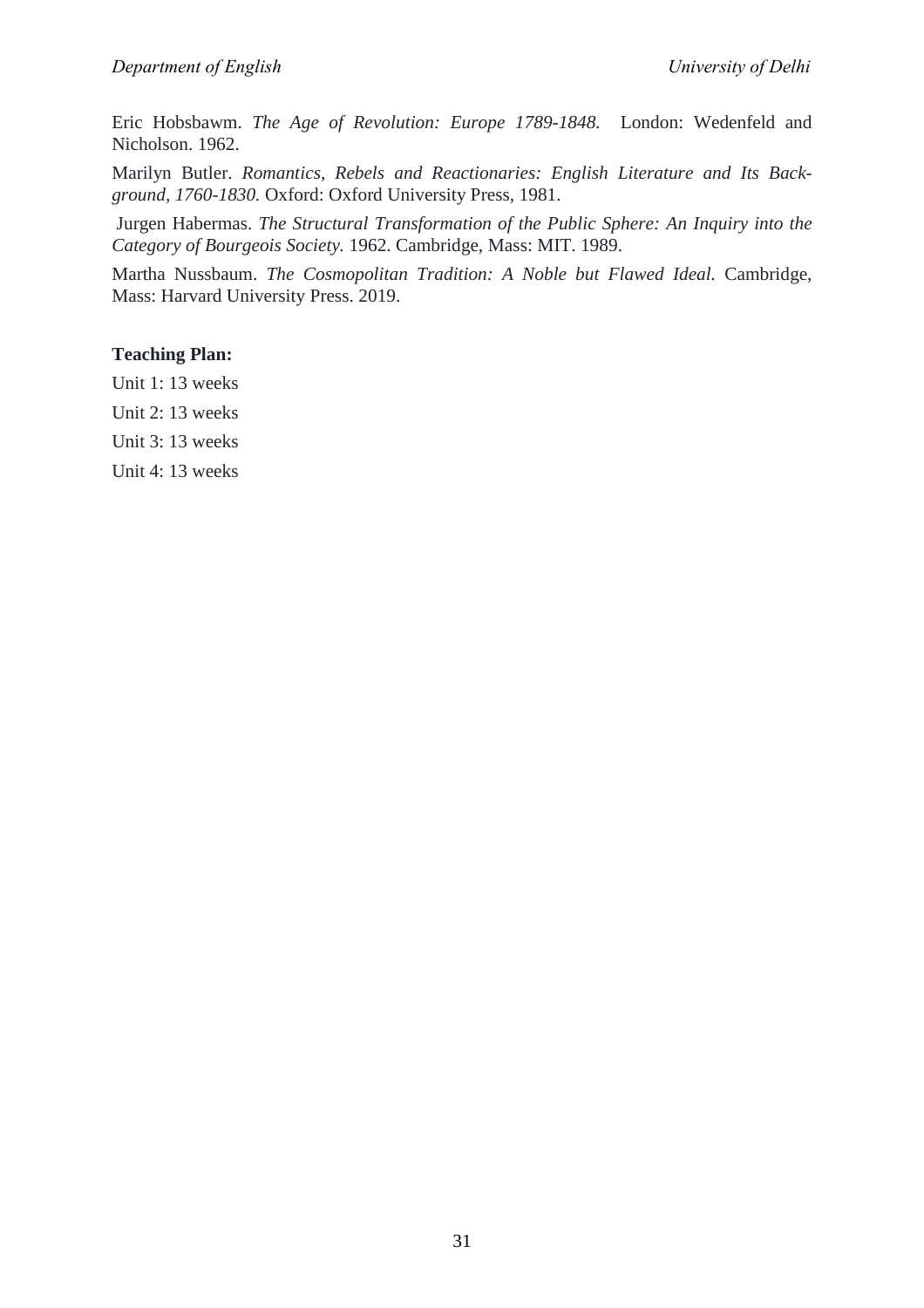## **Semester III**

## **ENG X (Core): The Long Nineteenth Century**

## **Marks 100 Credits 05**

## **Course Objectives:**

1. The course will educate students about some key factors - nation / colony, community, class, gender and race–which went into the making of the 20th century, the modern world as we know it.

2. Through a choice of representative texts, the course will map the cultural cross-currents of this momentous era in world history, recording its important developments through the prisms of nation/ colony, community, class, gender and race.

## **Course Learning Outcomes:**

1. The students should be able to analyze the period which witnessed England's emergence as a full-fledged industrial capitalist nation, the first in the world to become so.

2. This will enable the students to familiarize with England's self-consolidation as an imperial power with the setting up of a significant number of colonies in Asia and in Africa.

## **Contents**

## **Unit I**

George Elliot: *Middlemarch*

Harriet Taylor: 'The Enfranchisement of Women,' *John Taylor Mill and Harriet Taylor Mill,*

 *Essays on Sex Inequality*, ed. Alice Rossi (Chicago: Chicago University Press, 1970)

## **Unit II**

Bankim Chandra Chatterjee: *Ananda Math* Trans. Julius J Lipner

## **Unit III**

Walt Whitman: *Song of Myself*

John Keats: "The Eve of St. Agnes"

#### **Unit IV**

Henrik Ibsen: *A Doll's House*

## **Suggested Readings:**

Raymond Williams, *Culture and Society* (New York: Columbia University Press. 1958).

Mary Poovey, *Uneven Developments: the Ideological Work of Gender in Mid-Victorian England* (Chicago: University of Chicago Press, 1988).

Dipesh Chakrabarty, *Provincializing Europe: Postcolonial Thought and Historical Difference*. (Princeton: Princeton UP, 2000).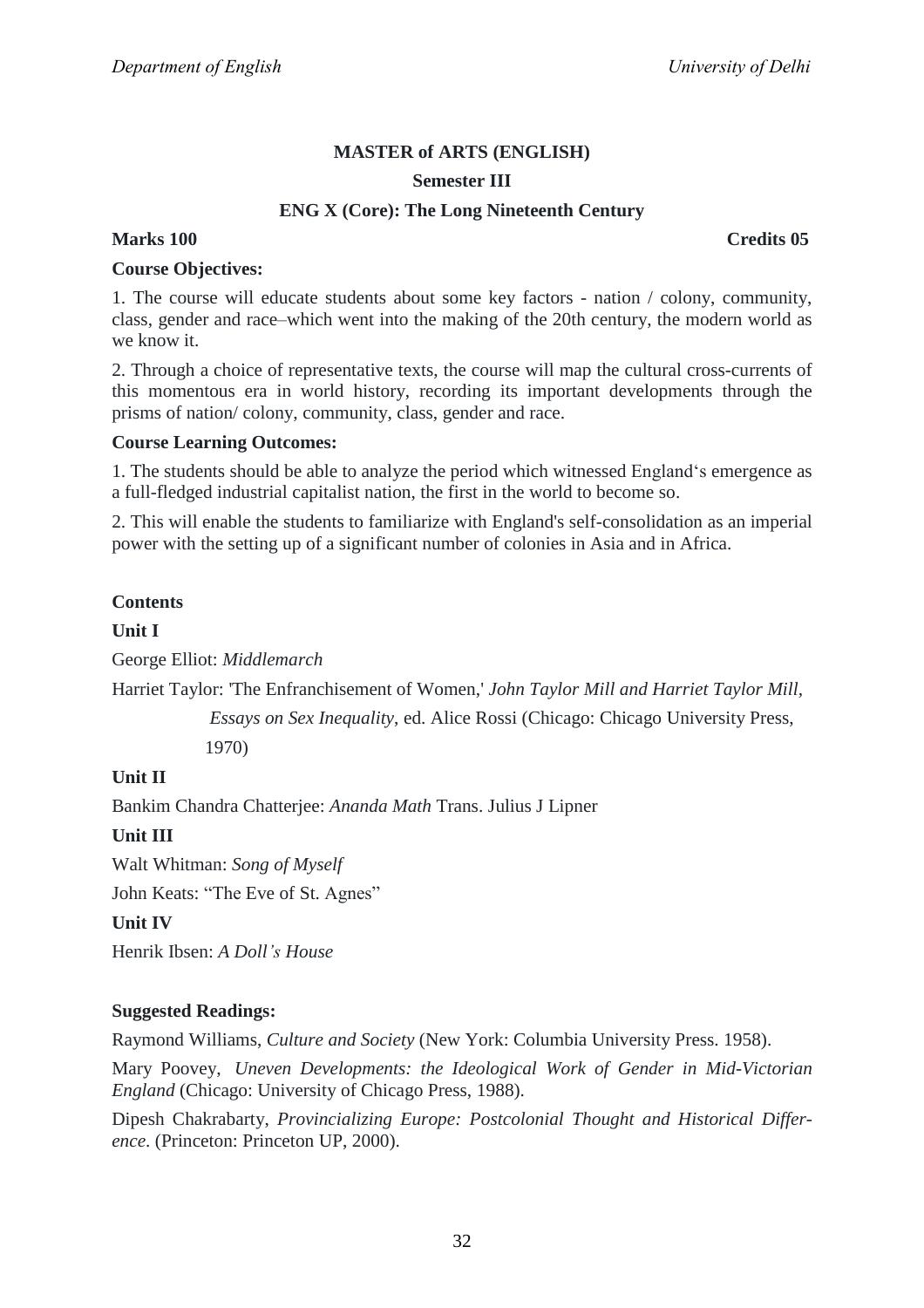## **Teaching Plan:**

- Unit 1: 13 weeks
- Unit 2: 13 weeks
- Unit 3: 13 weeks
- Unit 4: 13 weeks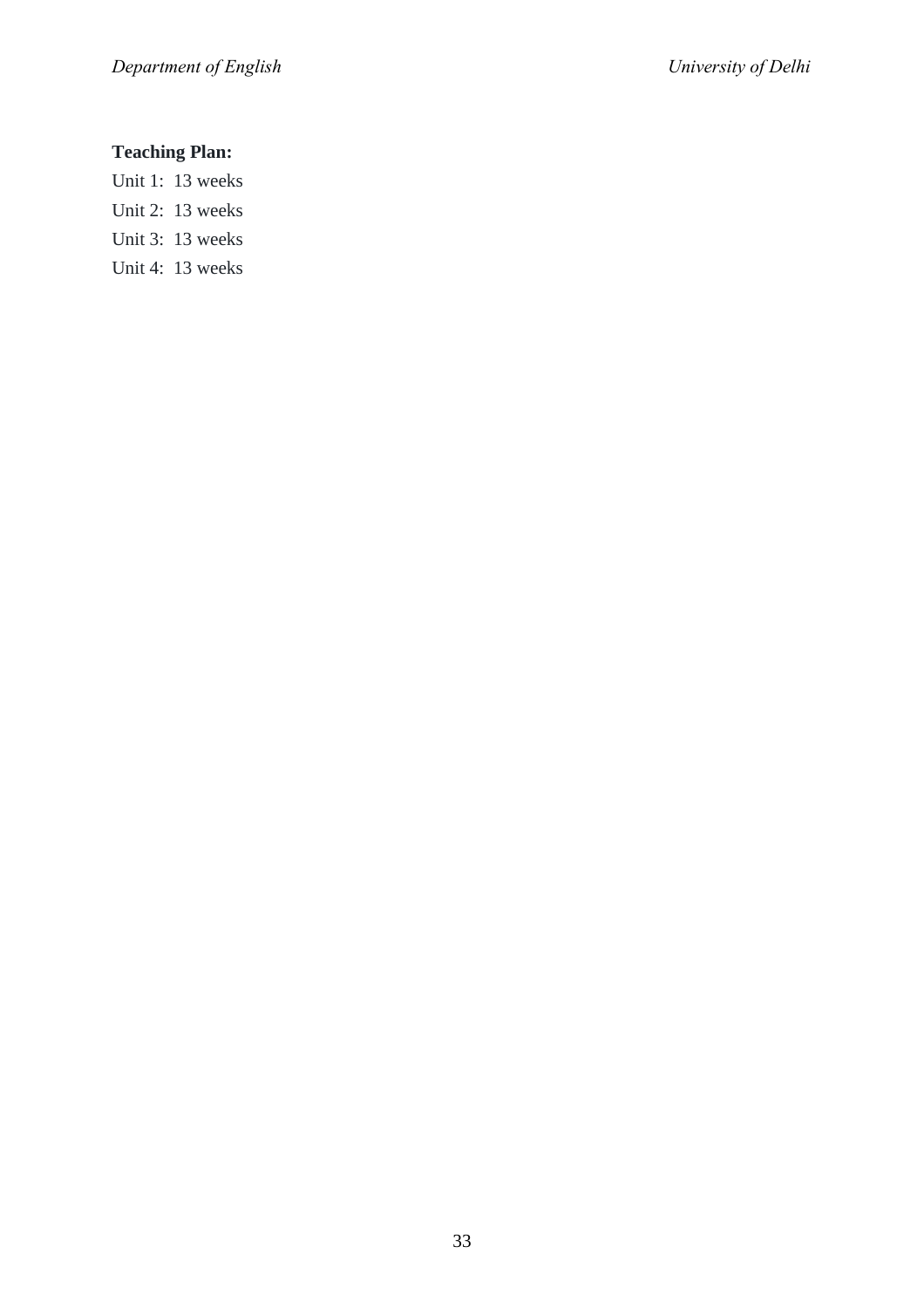#### **Semester III**

## **ENG XI (Elective): Classical to Pre-modern Literatures**

## **Marks 100 Credits 05**

#### **Course Objectives**

1. To introduce the students to ideas of classicism across languages and regions.

2. To open the argument to include the pre-modern world.

## **Course Learning Outcomes**

1. Students will have gained theoretical knowledge of different definitions of antiquity

2. Students will have gained a sense of how antiquity moves through to the pre-modern

## **Contents**

## **Unit I**

Aeschylus' *The Oresteia* Trans. Robert Fagles, Penguin Classi

## **Unit II**

Bhasa: ‗Svapna-vasavadattam or, The Vision of Vasavadatta', Thirteen Plays of Bhasa, tr.

A.C. Woolner and Lakshman Swarup, Motilal Banarasidas, 1985, pp. 37-70.

Anandavardhana: 'The First Flash', in the Dhvanyalok of Amndavardham, ed. and tr. K.

Krishnamoorthy, Motilal Banarasidas, 1974, pp. 2-37

## **Unit III**

Horace: *The Complete Odes and Epodes with the 'Centennial Hymn'*, tr., with notes, by W.G. Shepherd, with an introduction by Betty Radice (Penguin Books, 1983): Book 1: Odes 9, 11,25; Book 2: Ode 14; Book 3: Ode 30.

- Horace: *Satires and Epistles; Persius: Satires*, tr. Niall Rudd (Penguin Books, 1997): Horace. Book I, Satire 9.
- Juvenal: *Sixteen Satires*, tr., with an Introduction and Notes by Peter Green (Penguin Books, rev. ed. 1998) Satire 3.

Marcus Aurelius: From *Meditations*, tr. , Gregory Hays (London: Weidenfeld & Nicolson, 2003): Book 5; Book 7; Book 9.

## **Unit IV**

Imru al Qais: ‗The Muallaqa', *The Seven Odes* by AJ Arberry, Macmillan Company.

Amir Khusro : 'Come Colour Me in Your Hue', 'The Fine Lads of Delhi', 'Mother, Today There is Colour', 'When Our Eyes Met', 'I Have Become You', 'Ghazal 1', ‗Ghazal 155', ‗Ghazal 257', ‗Ghazal 417', Ghazal 490', ‗Ghazal 1719', *In the Bazar of Love: The Selected Poetry of Amir Khusro* by Paul E Losensky and Sunil Sharma, Penguin India.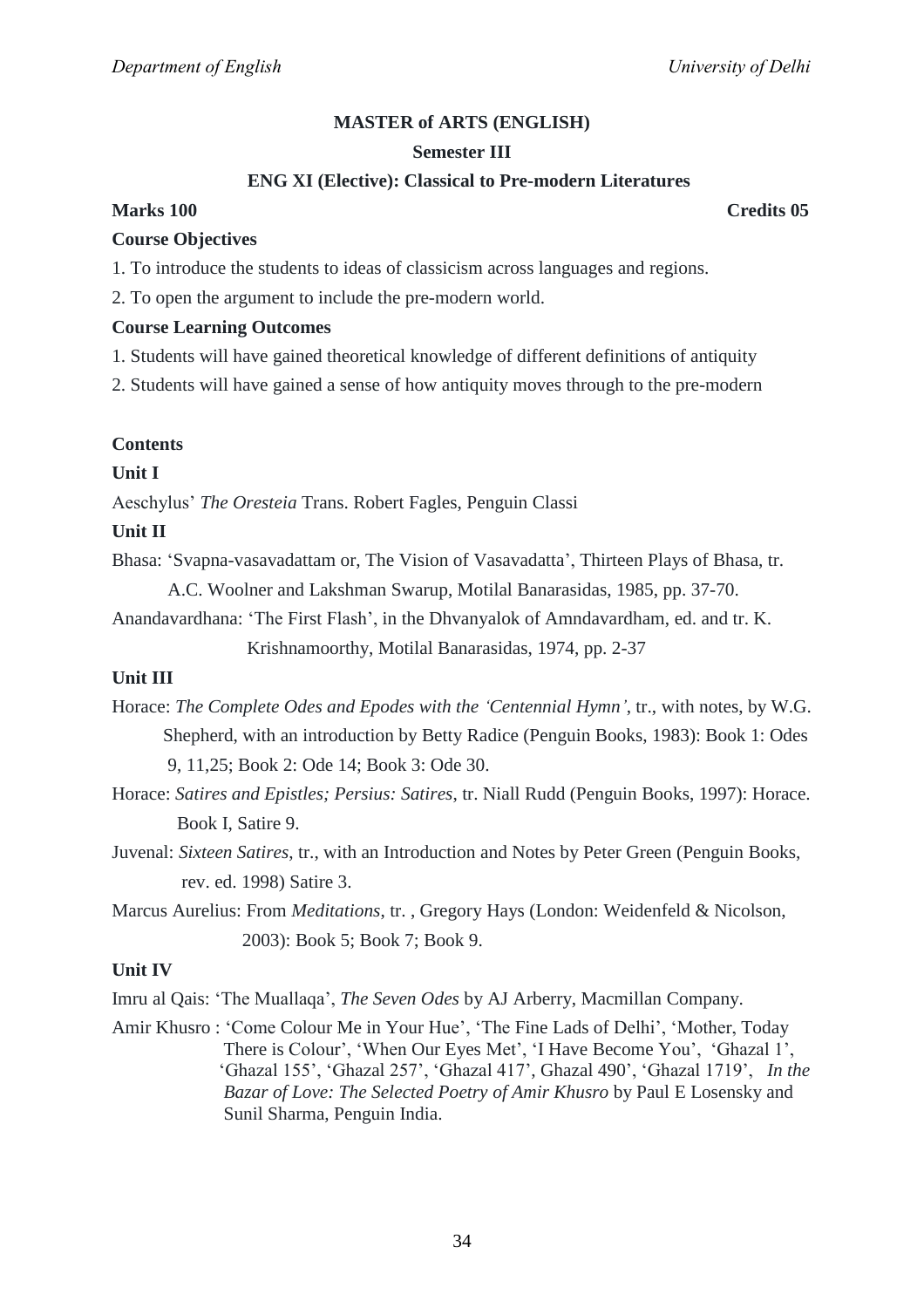‗Of Hamza, Muqbil, and Amar becoming blessed and acquiring occult gifts', ‗Of Amir Hamza's First Tryst with the apogee of elegance princess Mehr-Nigar', ‗Of Amir's departure for Mecca, and of his attaining Martyrdom in the victorious service of the prophet Muhammad; and the culmination of the dastan', 'Of the return journey of the lord of the auspicious planetary conjunction from the lands of QAF to the confines of Earth', *The Adventures of Amir Hamza* (Lakhnavi and Bilgrami) Trans. Musharraf Ali Farooqi, Aleph Book, India

## **Suggested Readings**

*Myth and Tragedy in Ancient Greece*, Jean-Pierre Vernant, trans. Janet Lloyd, Zone Books,

*Black Athena,* Martin Bernal*.* Rutgers University Press.

*A Rasa Reader: Classical Indian Aesthetics,* Sheldon Pollock, Columbia University Press.

*Sanskrit Play Production in Ancient India*, edited by Tarla Mehta, Motilal Banarsidass Publisher.

*Early Islamic Poetry and Poetics* edited by Suzanne Pinckney Stetkevych, Routledge.

*Abundance from the Desert*: Classical Arabic Poetry by Raymond Farrin, Syracuse University Press.

*Amir Khusraw: The Poet of Sultans and Sufis* by Sunil Sharma, Oneworld Publisher.

## **Teaching Plan:**

Unit 1: 13 weeks Unit 2: 13 weeks Unit 3: 13 weeks Unit 4: 13 weeks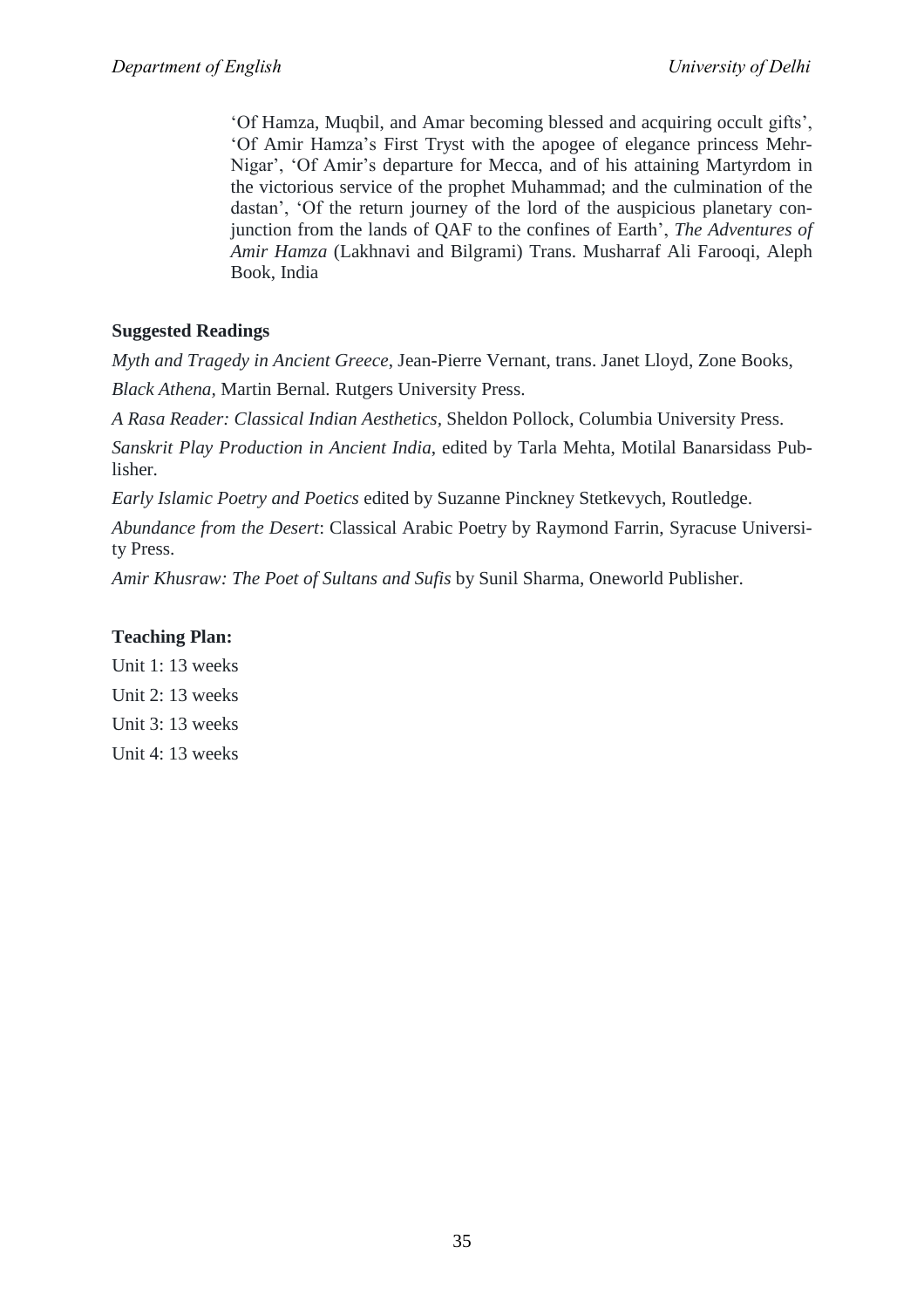## **MASTER of ARTS (ENGLISH) Semester III**

## **ENG XII (Elective): Poetry I**

## **Course Objectives:**

- 1. To uncover the radical potential of poetry.
- 2. To lay the foundations of genre based study embedded in historical context.

### **Course Learning Outcomes:**

- 1. A foundational level of fluency with the basics of poetry will have been achieved.
- 2. A basic understanding of strategies of poetic organisation will have been laid down.

## **Contents**

**Unit I**

## **Lyric Poetry**

Sappho: Fragment 31. From, *Sappho: A New Translation.* Trans. Mary Barnard (University of California Press: Berkeley, 1999).

Robert Burns: "John Anderson My Jo", "A Red Red Rose"

T. E. Hulme: "Embankment"

Bob Dylan: "Visions of Johanna", "Like a Rolling Stone"

Ann Carson: "Apostle Town"

Ghalib: "My naive heart, what ails you, what?"

"My wails need a lifetime to reach the heart, wait, O wait"

"Mir Taqi Mir, Of those who left the world behind, I too am one"

"Forgive me, forgive me my friends, I' m so very drunk"

Firaq Gorakhpuri: "Let not the quiet of dusk grow, it's too dark"

"A night, a slumber, a tale too"

From *Hazaron Khawaishen Aisi: The Wonderful World of Urdu Ghazals* selected, edited and translated by Anisur Rahman, Harper Collins (2018)

## **Unit II**

## **Meditative Poetry**

Henry Vaughan: "The Retreat"

G M Hopkins: "The Windhover", "The Candle Indoors"

Friedrich Holderlin: The Course of Life Rabindranath Tagore, Aguner Paroshmoni (The

**Marks 100 Credits 05**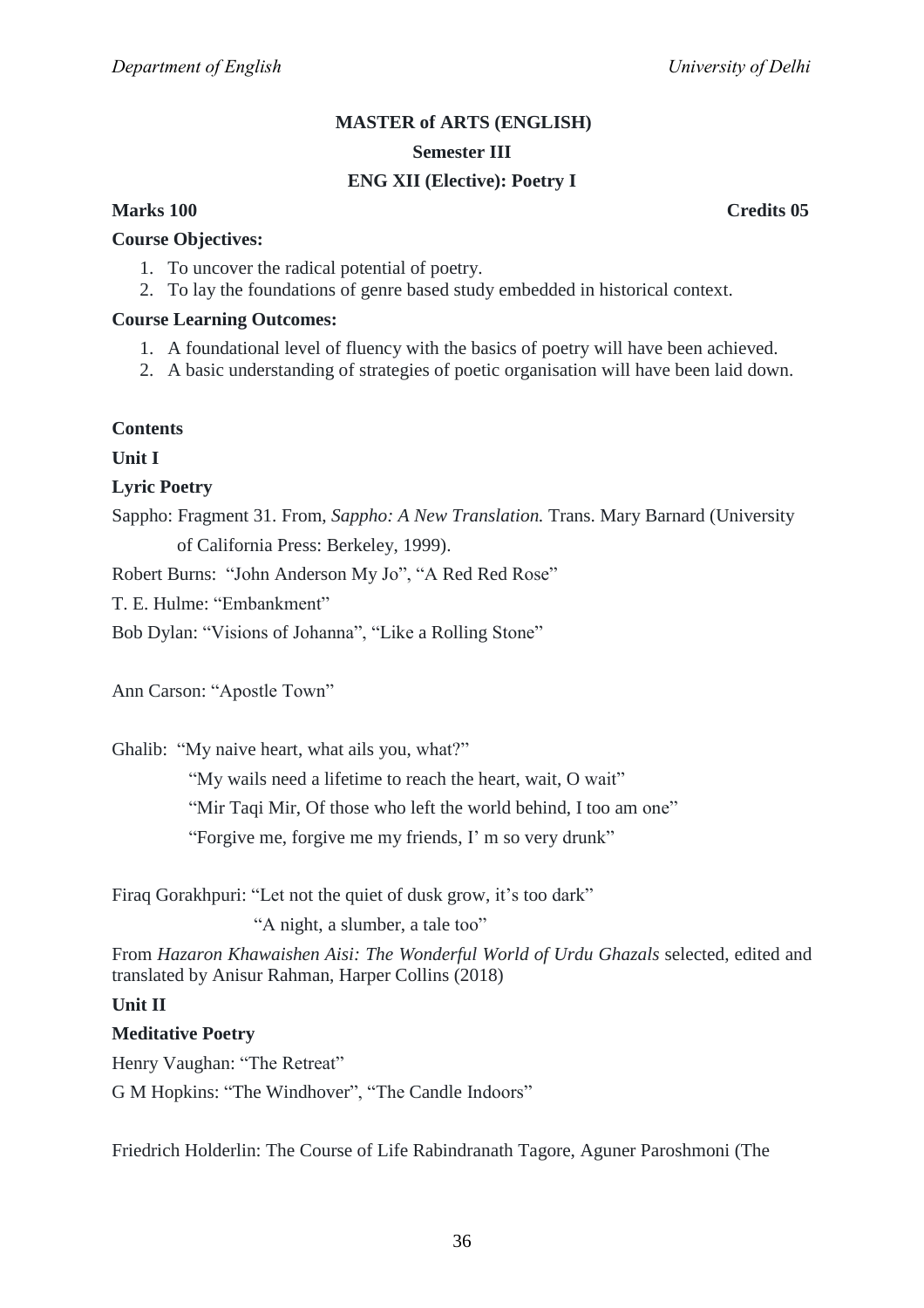## Philospher's Stone of Fire)

Seamus Heaney: "Digging"

| Lal Ded: Poems: "I will weep and weep for you, my Soul" |  |
|---------------------------------------------------------|--|
| "My Guru gave me but one precept"                       |  |
| "When can I break the bonds of shame?"                  |  |
| "Who can stop the eaves' drip during the frost?"        |  |
| "Thou art the earth, Thou art the sky"                  |  |
| "Hoping to bloom like a cotton flower"                  |  |

## **Unit III**

## **Ballad**

‗The Ancient Ballad of Chevy-Chase', Thomas Percy's Reliques of Ancient English Poetry

‗The Wife of Usher's Well' (79A, 79 B, 79), Francis James Child, English and Scottish Popular Ballads

The Ballad of John Henry (performed by Pete Seeger)

<https://www.youtube.com/watch?v=A9Zt0O2lyhk>

Goethe: 'The Erl-King' (trans. Walter Scott) [https://literaryballadarchive.com/PDF/Scott\\_8\\_Erl-King\\_f.pdf](https://literaryballadarchive.com/PDF/Scott_8_Erl-King_f.pdf)

ST Coleridge: The Rime of the Ancient Mariner, https://resources.saylor.org/wwwresources/archived/site/wpcontent/uploads/2014/05/ENGL404-Coleridge-The-Rime-of-the-Ancient-Mariner.pdf

## **Unit IV**

## **Elegy**

Catullus: Carmen 101

John Donne: The Autumnal (Elegy IX)

Ben Jonson: Elegy on His Son

Alfred Tennyson: Break, Break, Break

W.B. Auden: In Memory of W.B. Yeats

The Battle of Karbala: A Marsiya of Anis translated into English Verse with an Introduction by David Matthews, Rupa & Co (1994)

> Selected Stanzas: 1-11(Page no 35-38), 24-46 (Page no 41-47), 148- 165 (Page no 74-79), 177-194 (Page no 82-86)

## **Suggested Readings:**

Rene Wellek, "Genre Theory, The Lyric and Erlebnis" from Discriminations: Further Con*cepts of Criticism. (*New Haven, Yale University Press, 1970.)

Susan Stewart, Preface and Chapter I: In the Darkness, *Poetry and the Fate of Senses.* (University of Chicago Press, 2002)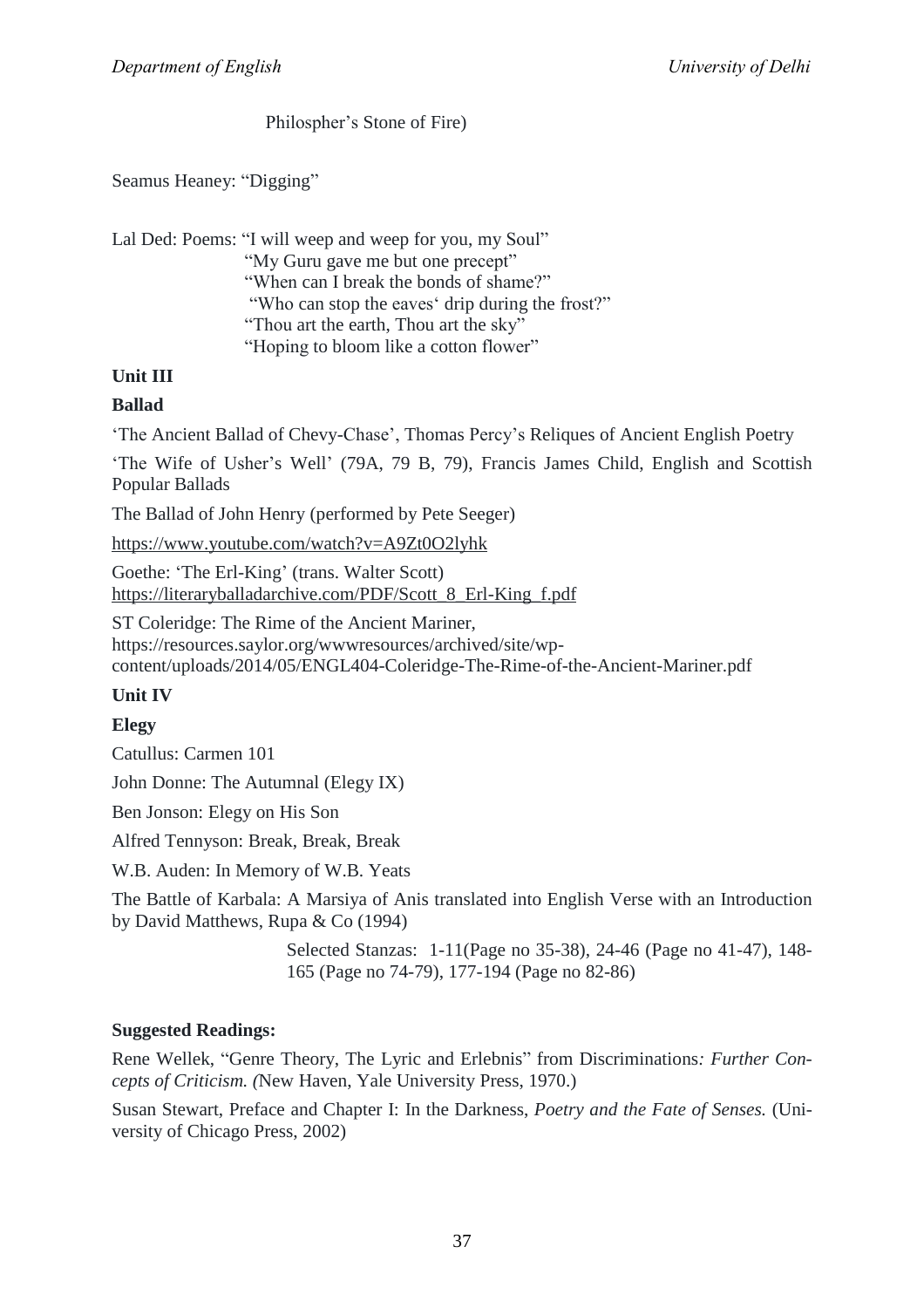Aamir Mufti, "Towards A Lyric History of India", *Boundary* 2, Volume 31, Number 2, Summer 2004, pp. 245-274, Duke University Press

Loius Lohr Martz, *The Poetry of Meditation*. (New Haven, Yale University Press, 1955)

Martin Heidegger, "...Poetically, Man Dwells..." from *Poetry, Language, Thought. Trans. Albert Hofstadter* (New York: Harper and Row, 1971)

Plato, *Ion*. <https://www.gutenberg.org/files/1635/1635-h/1635-h.htm>

Susan Manning, "Antiquarianism, Balladry and the Rehabilitation of Romance", James Chandler (ed.) *The Cambridge History of English Romantic Literature*. (Cambridge University Press, 2009)

Peter Sacks, *The English Elegy: Studies in the Genre from Spenser to Yeats*. (Johns Hopkins Press, 1985)

Jahan Ramzani, *The Poetry of Mourning, The Modern Elegy from Hardy to Heaney,* (University of Chicago Press, 1994)

W.E. B. Du Bois, Chapter VII, The Sorrow Songs from *The Souls of Black Folks,* 1903 [<https://www.gutenberg.org/files/408/408-h/408-h.htm>](https://www.gutenberg.org/files/408/408-h/408-h.htm)

## **Teaching Plan:**

Unit 1: 13 Weeks

Unit 2: 13 Weeks

Unit 3: 13 Weeks

Unit 4: 13 Weeks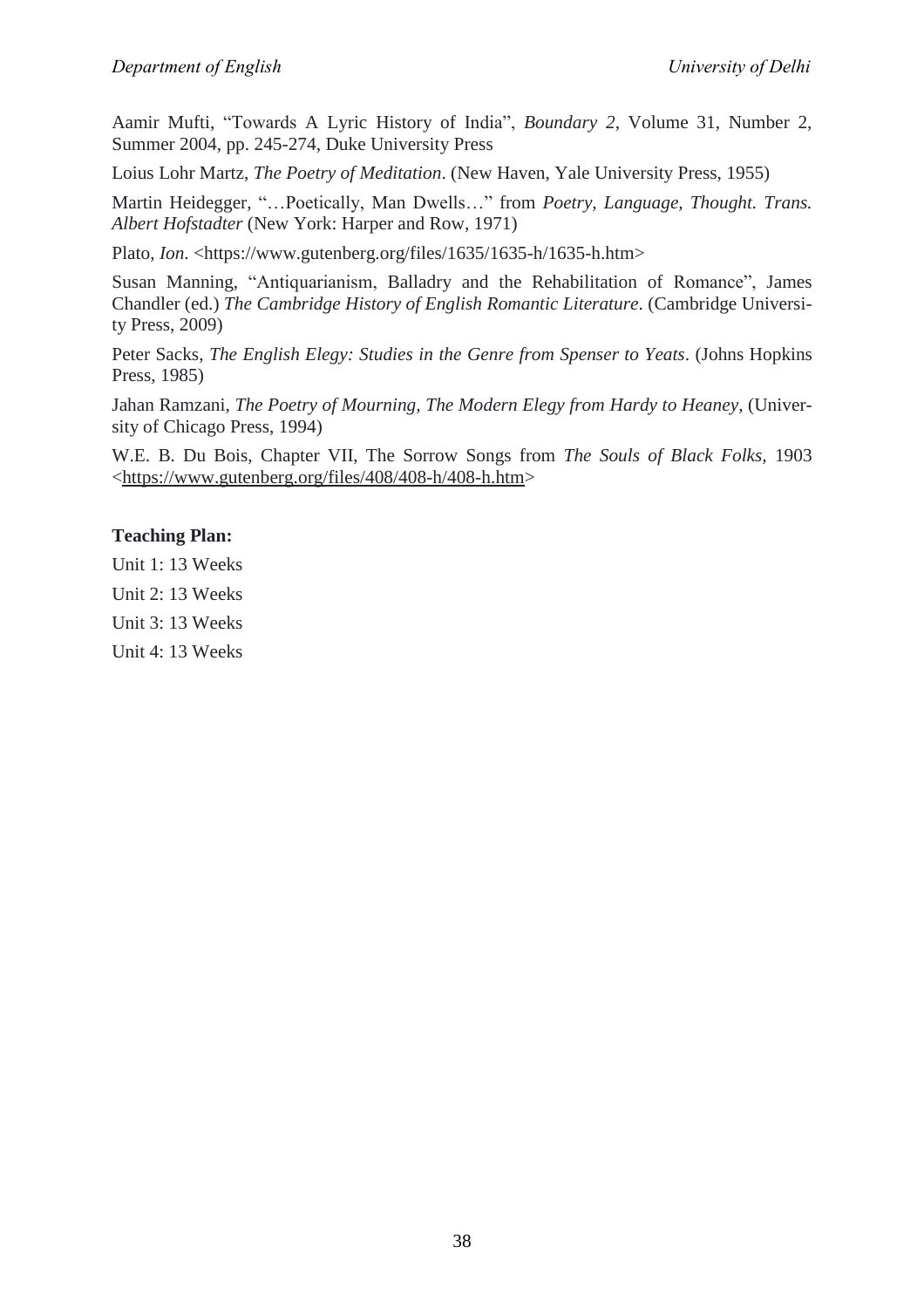## **Semester III**

## **ENG XIII (Elective): Politics, Literature and Philosophy**

## **Marks 100 Credits 05**

#### **Course Objectives:**

- 1. To amalgamate the three strands, politics, literature and philosophy.
- 2. To understand the principles of interdisciplinary study with regard to the three disciplines mentioned in the title.

#### **Course Learning Outcomes:**

1. The students will have achieved a basic understanding of the common principles underlined these three disciplines

2. A basic understanding of the intermingling of the philosophies of literature and politics will have have been established.

## **Contents**

## **Unit I**

Sophocles: *Antigone*. Trans. Diana J. Rayor. Cambridge UP, 2011. Print.

Thomas Hobbes: "Chapter 13" and "Chapter 14." *Leviathan*. Norton; 2020. Print.

## **Unit II**

Dante: *The Divine Comedy*. Trans. C. H. Sisson Oxford UP; 2008. Print.

Dante: *Monarchy*. Trans. & Ed. Prue Shaw. Cambridge UP, 1996. Print. **Unit III**

Niccolò Machiavelli: *The Prince.* Trans. Peter Bondanella. Ed. Maurizio Viroli. Oxford UP; 2008. Print.

Shakespeare: *King Richard III*. Ed. James R. Siemon. Bloomsbury; 2009. Print.

#### **Unit IV**

Martin Luther King Jr.: "I have a Dream," *The Norton Anthology of African American* Literature.Volume 2, Third edition. Norton; 2014. Pp. 69-72. Print.

Malcolm X: "The Ballot or the Bullet," *The Norton Anthology of African American* Literature.Volume 2, Third edition. Norton; 2014. Pp. 79-90. Print.

Hansda Sowvendra Shekhar : "They Eat Meat," "November is the Month of Migrations," "Getting Even," "Baso-jhi" and "The Adivasi will not Dance." The  *Adivasi Will Not Dance*. Speaking Tiger; 2017. Print.

#### **Suggested Readings:**

Quentin Skinner, *Visions of Politics* vol.2 (Cambridge UP, 2002)

PE Easterling and BMW Knox, eds., *The Cambridge History of Classical Literature* vol. 1: Greek Literature (Cambridge UP, 1985)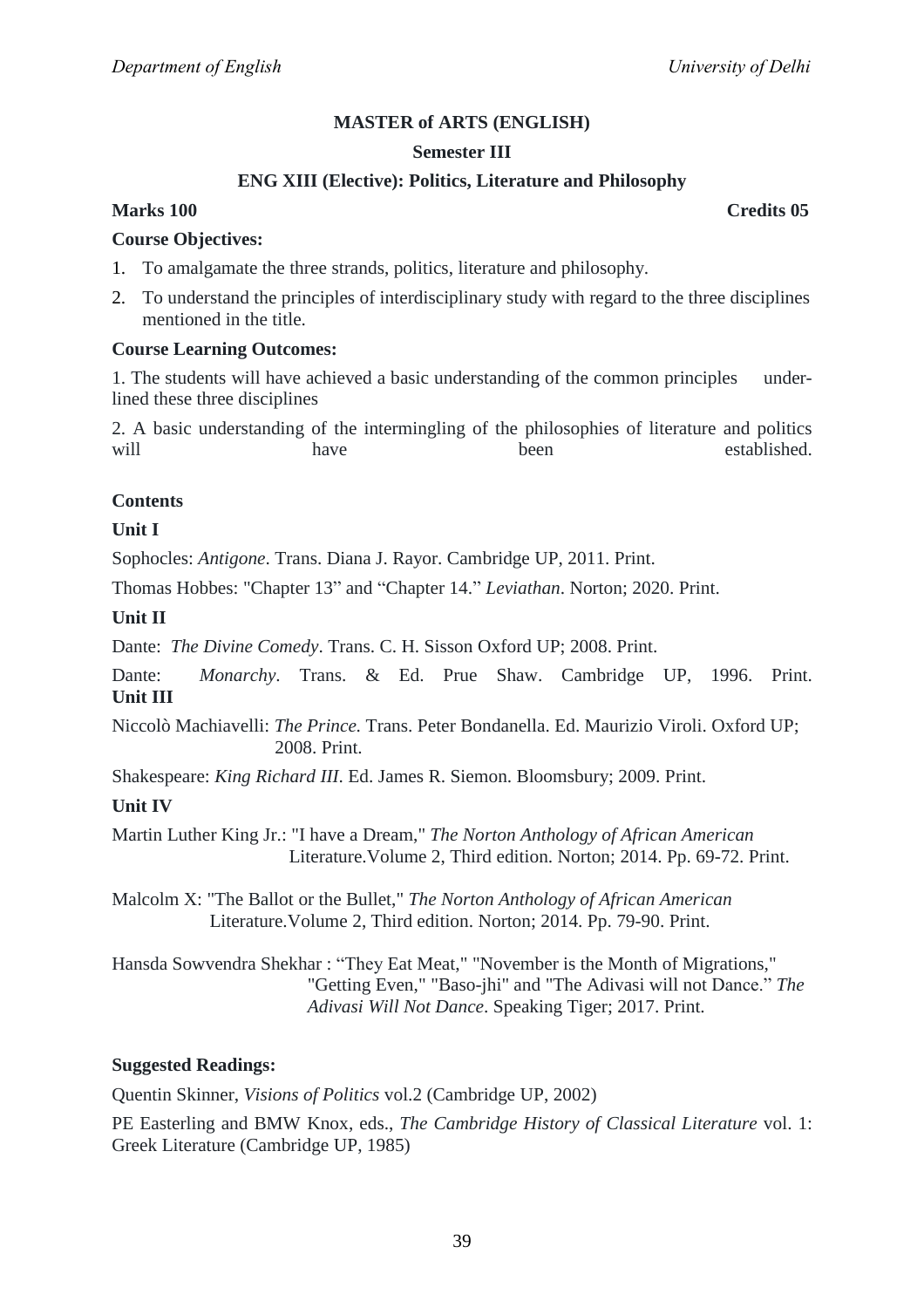CM Bowra, *Sophoclean Tragedy* (Oxford UP, 1965)

Jonathan N. Badger, *Sophocles and the Politics of Tragedy: Cities and Transcendence* (Routledge, 2013)

Leo Strauss, *The Political Philosophy of Hobbes* (U of Chicago P, 1952)

Patricia Springborg, ed. *The Cambridge Companion to Hobbes* (Cambridge UP, 2012)

Peter Saccio, *Shakespeare's English Kings: History, Chronicle and Drama* (Oxford UP, 2000)

EMW Tillyard, *Shakespeare's History Plays* (Vintage, 1975)

Joan M. Ferrante, *The Political Vision of the Divine Comedy* (Princeton UP, 1984)

Paul Stern, *Dante's Philosophical Life* (Pennsylvania UP, 2018)

## **Teaching Plan:**

Unit 1: 13 weeks

- Unit 2: 13 weeks
- Unit 3: 13 weeks

Unit 4: 13 weeks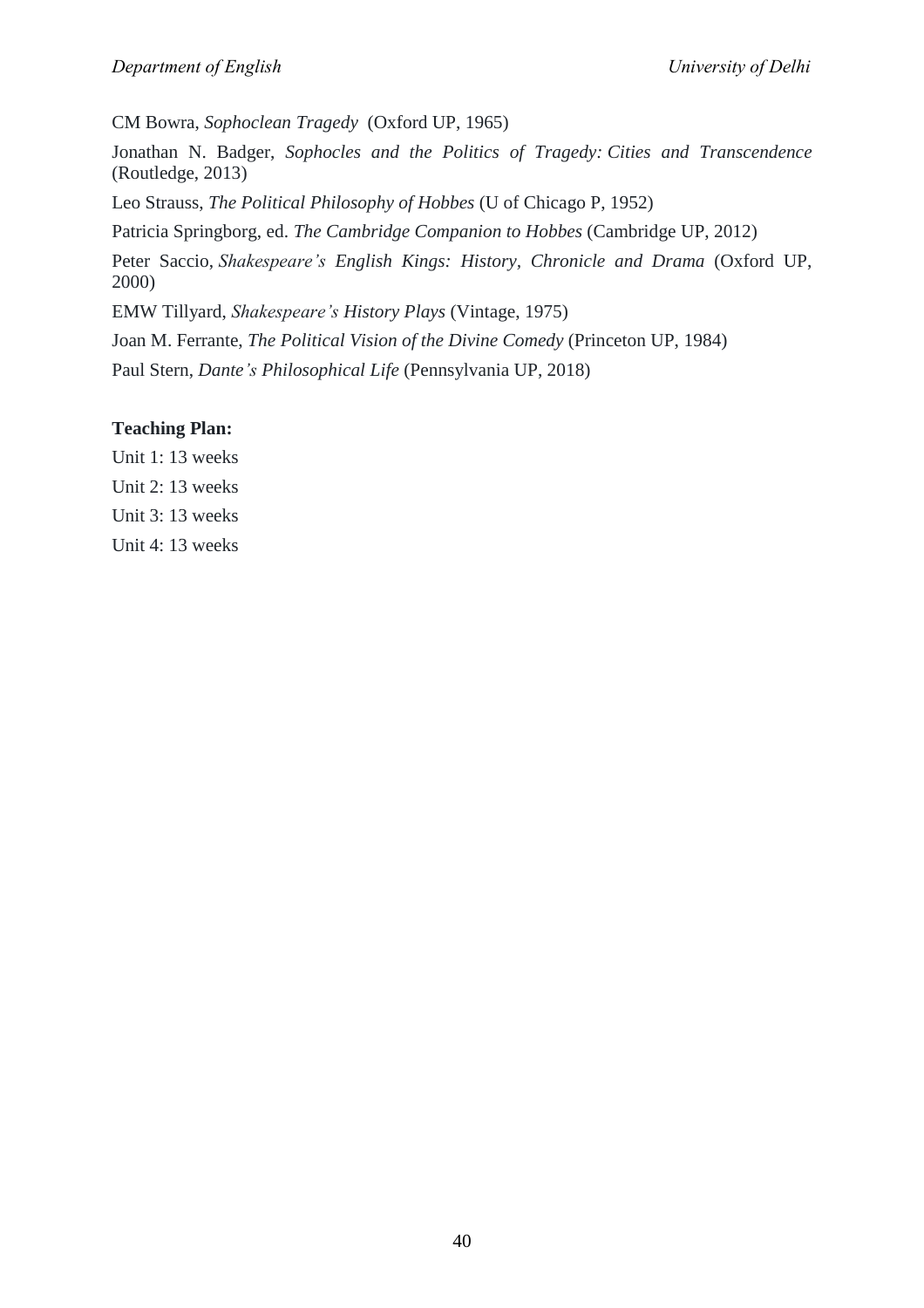#### **Semester III**

## **ENG XIV (Elective): Criticism and Theory II**

## **Marks 100 Credits 05**

#### **Course Objectives:**

- 1. To build on the foundations laid by the relevant core course.
- 2. To enable those who wish it to develop a specialised interest in the field.

#### **Course Learning Outcomes:**

- 3. Students will gain familiarity with a range of twentieth and twenty-first century theoretical approaches.
- 4. Students will acquire skills in the handling of theoretical issues related to the study of literature and culture.

#### **Contents**

**Unit I**

#### **Structuralism, Post-structuralism, New Formalism**

Tzvetan Todorov: ―Structural Analysis of Narrative,‖ *The Norton Anthology of Theory and Criticism*, edited by Vincent B. Leitch (New York: Norton, 2001), 2097-

2106.

- Vladimir Propp: "Morphology of the Folk-Tale," *Literary Theory: An Anthology* 2nd ed., edited by Julie Rivkin and Michael Ryan (Maiden, MA: Blackwell Publishing, 2004), 72-75.
- Jacques Derrida: "That Dangerous Supplement," Of Grammatology, trans. By Gayatri Chakravorty Spivak (Baltimore: Johns Hopkins University Press, 1976;2016),141-164.
- Roland Barthes: ―The Death of the Author,‖ *The Norton Anthology of Theory and Criticism*, edited by Vincent B. Leitch (New York: Norton, 2001), 1457-1461 & 1466-1470.

Marjorie Levinson: "What is New Formalism?," *PMLA* 122.2 (March 2007): 558-569.

#### **Unit II**

#### **Marxism and Literature**

- Karl Marx: "Grundrisse," *Literary Theory: An Anthology* 2<sup>nd</sup> ed., edited by Julie Rivkin and Michael Ryan (Maiden, MA: Blackwell Publishing, 2004), 650-653.
- Leon Trotsky: "The Formalist School of Poetry and Marxism," The Norton Anthology of  *Theory and Criticism*, edited by Vincent B. Leitch (New York: Norton, 2001), 1002-1017.
- Mikhail Bakhtin: "Rabelais and his World," *Literary Theory: An Anthology* 2<sup>nd</sup> ed., edited by Julie Rivkin and Michael Ryan (Maiden, MA: Blackwell Publishing, 2004),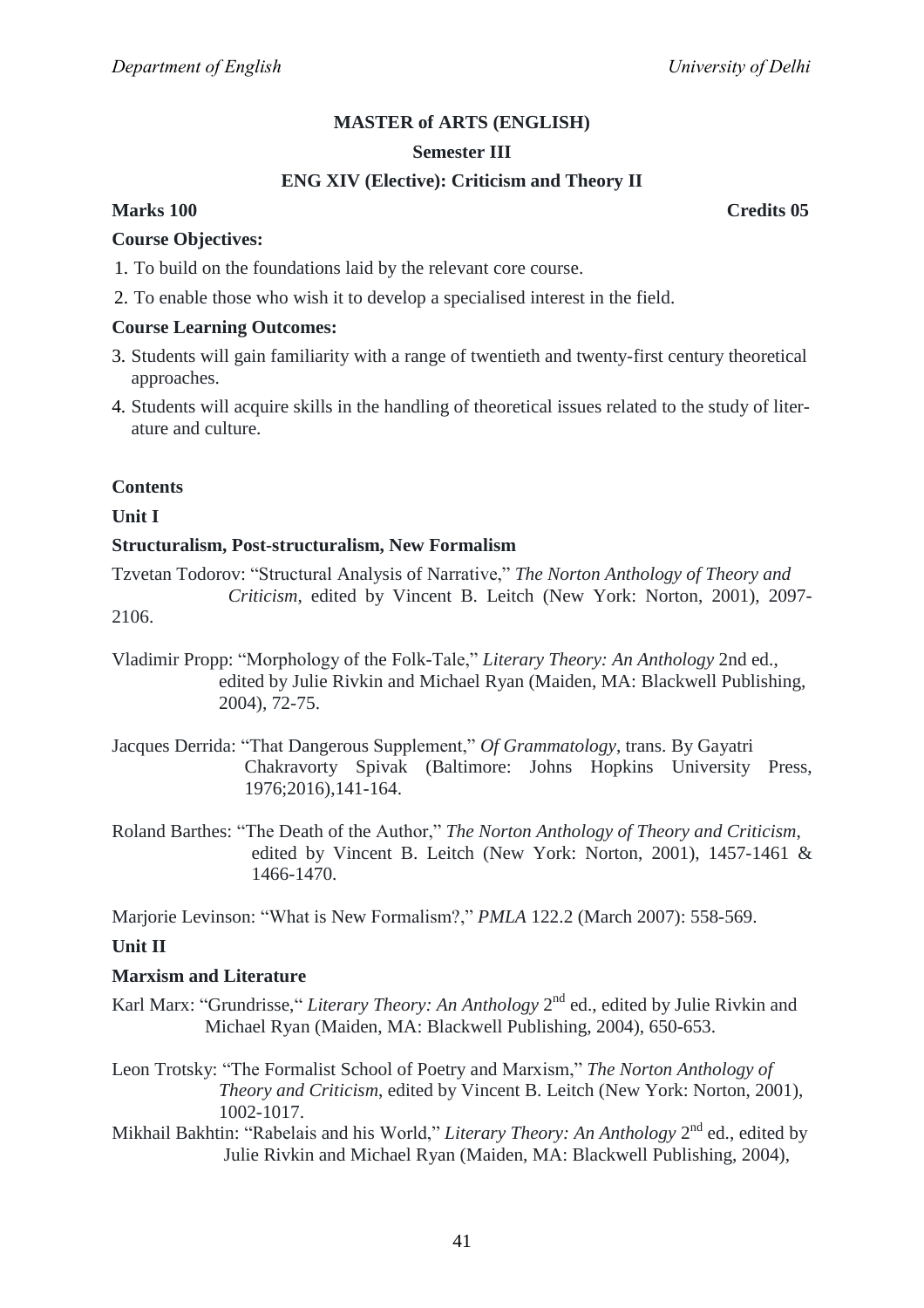686-692.

Fredric Jameson: "The Political Unconscious: Narrative as a Socially Symbolic Act," The  *Norton Anthology of Theory and Criticism*, edited by Vincent B. Leitch (New York: Norton, 2001), 1932-1960.

## **Unit III**

## **Theorizing 'Minority' and Minor Literature**

Gilles Deleuze and Felix Guttari: "What is a Minor Literature?" Kafka: Towards a Minor  *Literature*, *The Norton Anthology of Theory and Criticism*, edited by Vincent B. Leitch (New York: Norton, 2001), 1593-1601

Arjun Appaduari: "Fear of Small Numbers," in *Fear of Small Numbers*: An Essay on the Geography of Anger (Durham and London: Duke UP, 2006), Excerpt, 49-65 & 82-85.

Aamir Mufti: "Auerbach in Istanbul: Edward Said, Secular Criticism and the Question of Minority Culture,‖ *Critical Inquiry* 25.1 (1998): 95-125.

## **Unit IV**

## **Feminist and Queer Theory: Implications for Literary and Cultural Studies in India**

Nivedita Menon: ―Recovering Subversion,‖ *Recovering Subversion: Feminist Politics Beyond the Law* (Delhi: Permanent Black, 2004), 204-245.

- Sharmila Rege: "A Dalit Feminist Standpoint," *Gender and Caste*, edited by Anupama Rao (New Delhi: Kali, 2003), 90-101.
- Shohini Ghosh: 'The Troubled Existence of Sex and Sexuality: Feminists Engage with Censorship' in *Gender & Censorship: Essays in Contemporary Indian Feminism*, edited by Brinda Bose (New Delhi: Women Unlimited/Kali for Women, 1999; 2006), 233-259.

Akshay Khanna, "Introduction," *Sexualness* (New Delhi: New Text, 2016), 1 - 76.

## **Suggested Readings:**

Etienne Balibar, "*Homo nationalis*: An Anthropological Sketch of the Nation-Form," We the *People of Europe*: *Reflections on Transnational Citizenship.*

B.R. Ambedkar, "Representation of Minorities"

Ratna Kapur, *Erotic Justice: Law and the New Politics of Postcolonialism* (London: Glasshouse Press, 2005).

Zakia Pathak and Rajeswari Sunder Rajan, ―Shahbano,― *Feminists Theorize the Political*, ed. Judith Butler and Joan Scott.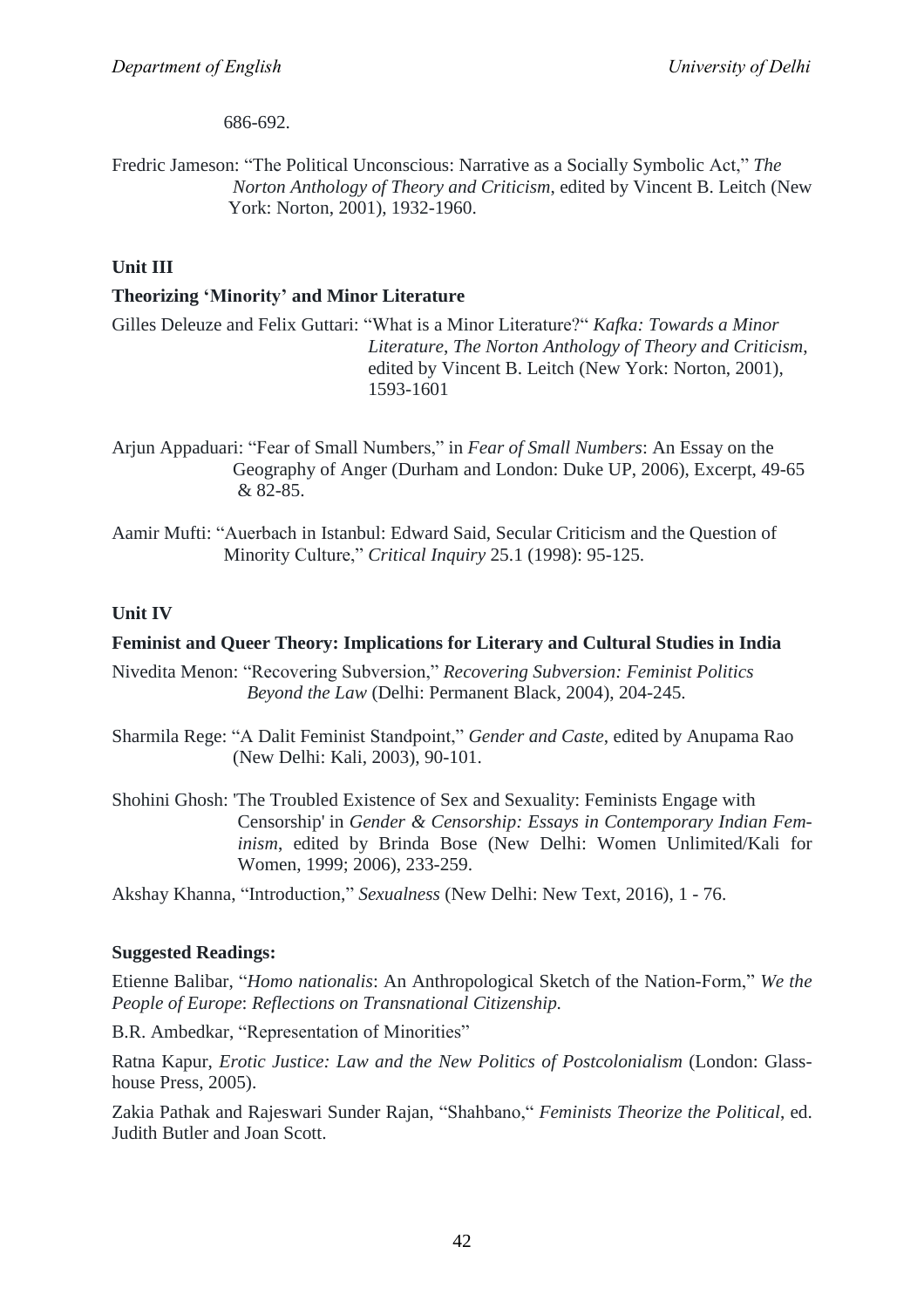Gopal Guru, "Dalit Women Talk Differently," Gender and Caste, Ed. Anupama Rao.

Sharmila Rege, *Writing Caste, Writing Gender: Narrating Dalit Women's Testimonies* Delhi: Zubaan Books, 2013

"Rape and Sexual Violence," Justice J.S. Verma Committee Report, January 23, 2013.

Akhil Katyal, *The Doubleness of Sexuality: Idioms of Same-Sex Desire in Modern India* , (New Delhi: New Text, 2016).

A. Revathi, *A Life in Transactivism*, as told to Nandini Murali.

## **Teaching Plan:**

Unit 1: 13 weeks

Unit 2: 13 weeks

Unit 3: 13 weeks

Unit 4: 13 weeks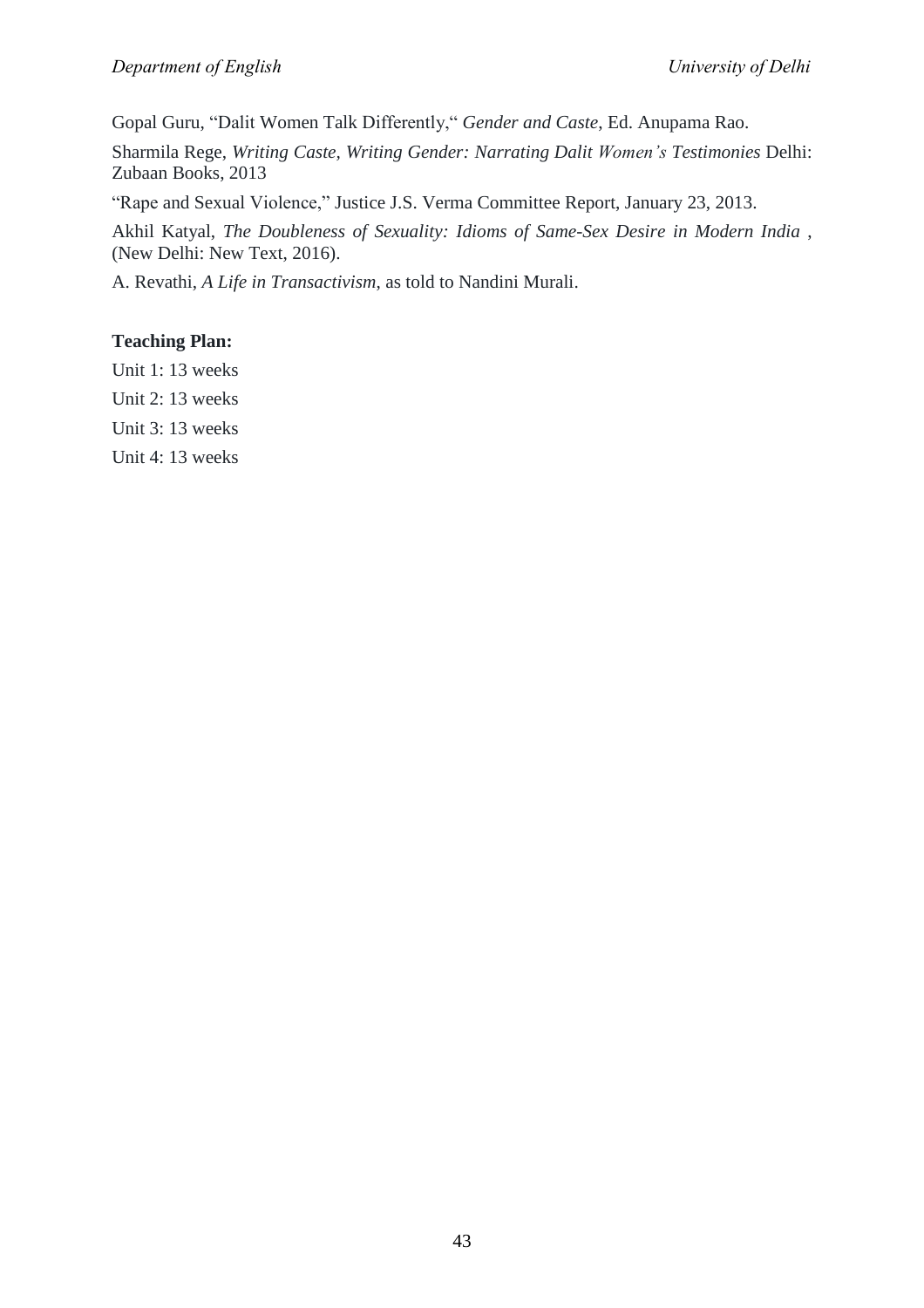## **Semester III**

## **ENG XV (Elective): Research Methodology**

## **Marks 100 Credits 05**

#### **Course Objectives**

1. To familiarize students with the basic concepts of research on the postgraduate level before heading towards higher dimensions of research.

2. To enable students to understand various paradigms of research, its tools, ethics and challenges related to English studies and related fields and develop creative and academic skills in them.

#### **Course Learning Outcomes**

By the end of this course, the students should be able to:

- 1. apply proper research methods pertinent to English studies and related fields
- 2. formulate their own research questions and write research papers.

## **Evaluation**

- Presentations / Research Proposals for internal assessment
- Term Paper for final evaluation

## **Contents**

#### **Unit I**

What is literary research? (This unit incorporates following essays from Research Methods in English Studies: Gabriele Griffin)

Textual Analysis as a Research Method (Catherine Belsey)

Archival Methods (Carolyn Steedman)

Discourse Analysis (Gabriele Griffin),

Creative Writing as a Research Method (Jon Cook)

#### **Unit II**

Introduction to research methodology (Research, Hypothesis. Analysis of data and interpretation)

Research question

Review of literature

Data collection- Primary and Secondary Sources

## **Unit III**

Components and Requirements

- Research Proposal/ Synopsis
- Research Paper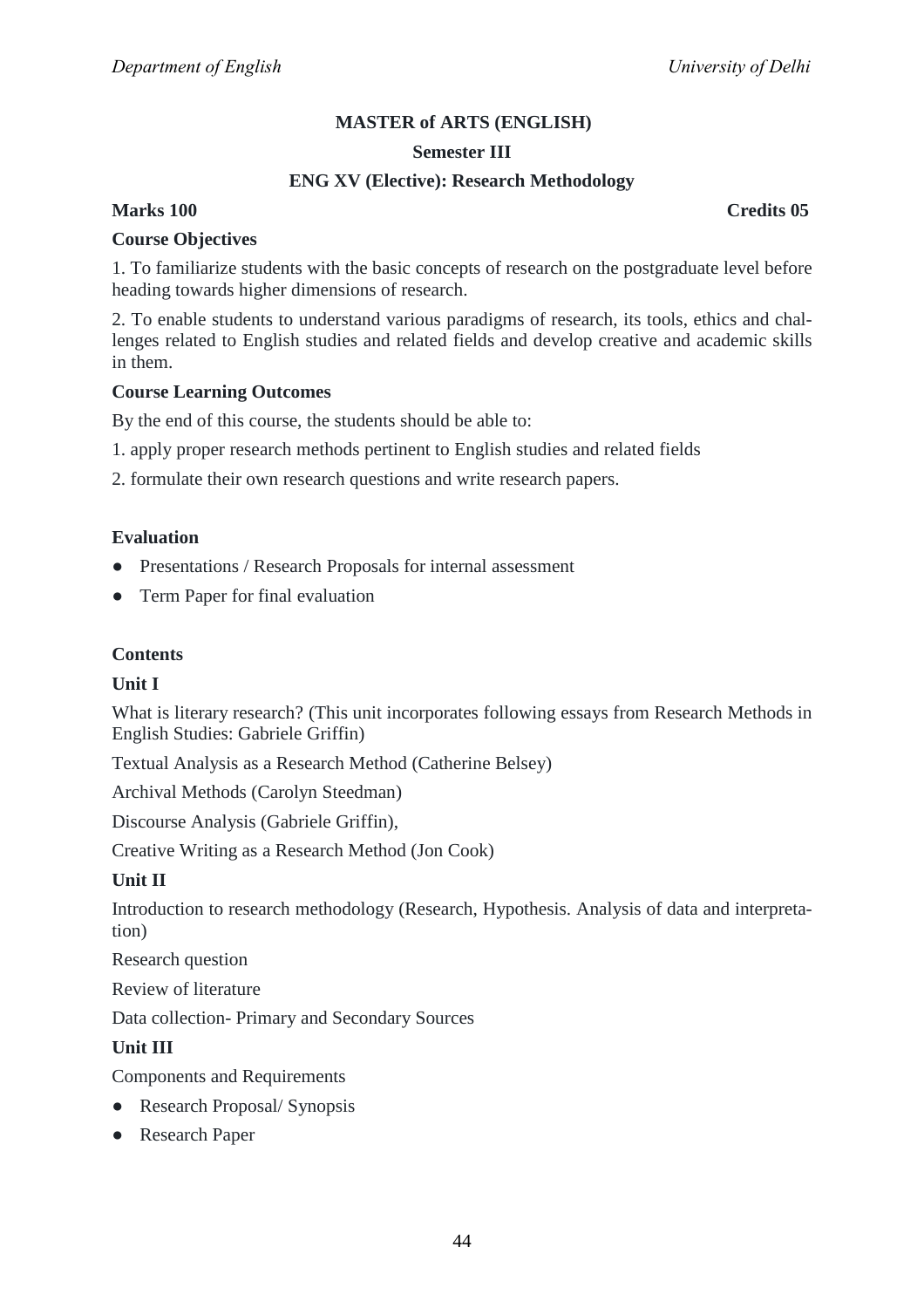• Thesis/Dissertation

Research tools

- MLA Style Sheet (Latest Edition)
- Chicago Manual of Style (Latest Edition)

Ethics in Research and Plagiarism

## **Unit IV**

Workshop and Presentation 1

Workshop and Presentation 2

\*The students will be divided into smaller groups for presentations

## **Suggested Readings**

*Research Methods in English Studies*: Gabriele Griffin *Research Methodology: Methods and Techniques*: C. R. Kothari *Research Methods in English:* M.P. Sinha Academic Writing 1: Paragraph: Alice Savage and Mausod Shafiei *Academic Writing: A Handbook for International Students*: Stephen Bailey *MLA handbook for Writers of Research Papers*: Latest edition *The Chicago Manual of Style:* Latest edition Quentin Skinner's "Motives, Intentions and Interpretation", *Visions of Politics*, Volume 1 By Quentin Skinner) Peter Winch's "Can we understand ourselves?', *Philosophical Investigations* 20: 3 July,

## **Teaching Plan**

Unit 1: 13 Weeks Unit 2: 13 Weeks Unit 3: 13 Weeks Unit 4: 13 Weeks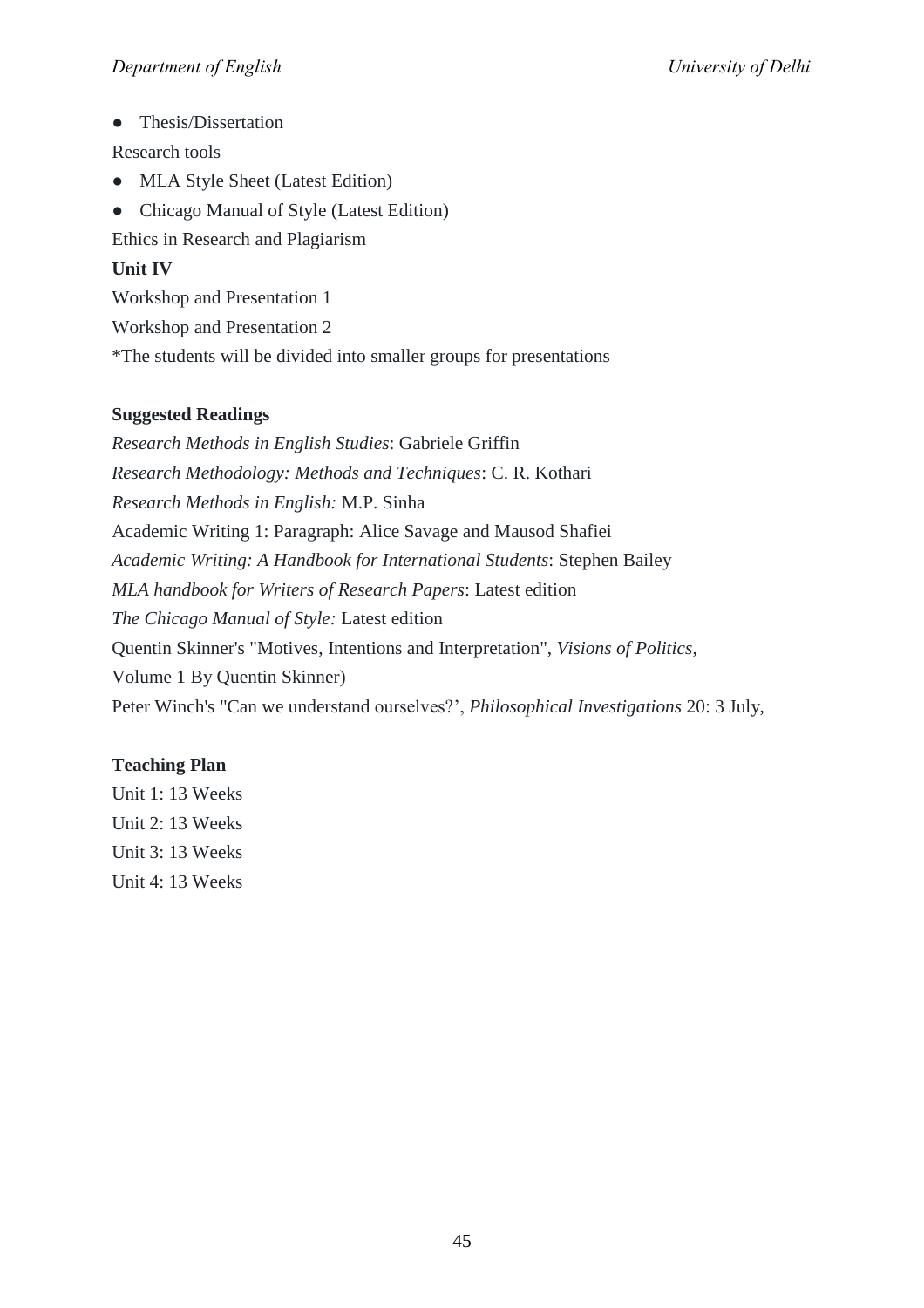## **MASTER of ARTS (ENGLISH) Semester III ENG XVI (Open Elective): Visual Studies**

## **Marks 100 Credits 04**

## **Course Objectives**

1. To train students to understand the social and cultural history within which works of art develop and change

2. To train students to interpret visuality and to read visual politics

## **Course Learning Outcomes**

1. A training in new ways of reading non-verbal social and cultural history

2. A training in interdisciplinary mode of thought

## **Contents**

## **Unit I**

Renaissance, Mannerism, Baroque:

Masaccio, Leonardo da Vinci, Titian, Caravaggio

Alberti: *On Painting* trans. John R Spencer (Yale UP, 1956)

## **Unit II**

18th and 19th Century: Reynolds, Kauffman, Constable, Turner

Joshua Reynolds, *Discourses* III, IV and VII (www.archive.org)

## **Unit III**

Impressionism and Post-Impressionism:

Manet, Monet, Degas, Cezanne, Mary Cassatt, Van Gogh

Roger Fry

## **Unit IV**

India in the 19th and 20th Century: Raja Ravi Verma, Abanindranath Tagore, Amrita Shergil, MF Hussain, Atul Dodia

E B Havell, Christopher Pinney

#### **Suggested Readings**

EF Gombrich, *Art and Illusion: A Study in the Psychology of Pictorial Representation* (Princeton UP, 1961) www.scribd.com

Kenneth Burke, *The Nude: A Study in Ideal Form* (Princeton UP, 1958)

Nicholas Mirzoeff, *An Introduction to Visual Culture* (London and New York: Routledge, 1992)

WJT Mitchell, *What Do Pictures Want?* (U of Chicago P, 2005)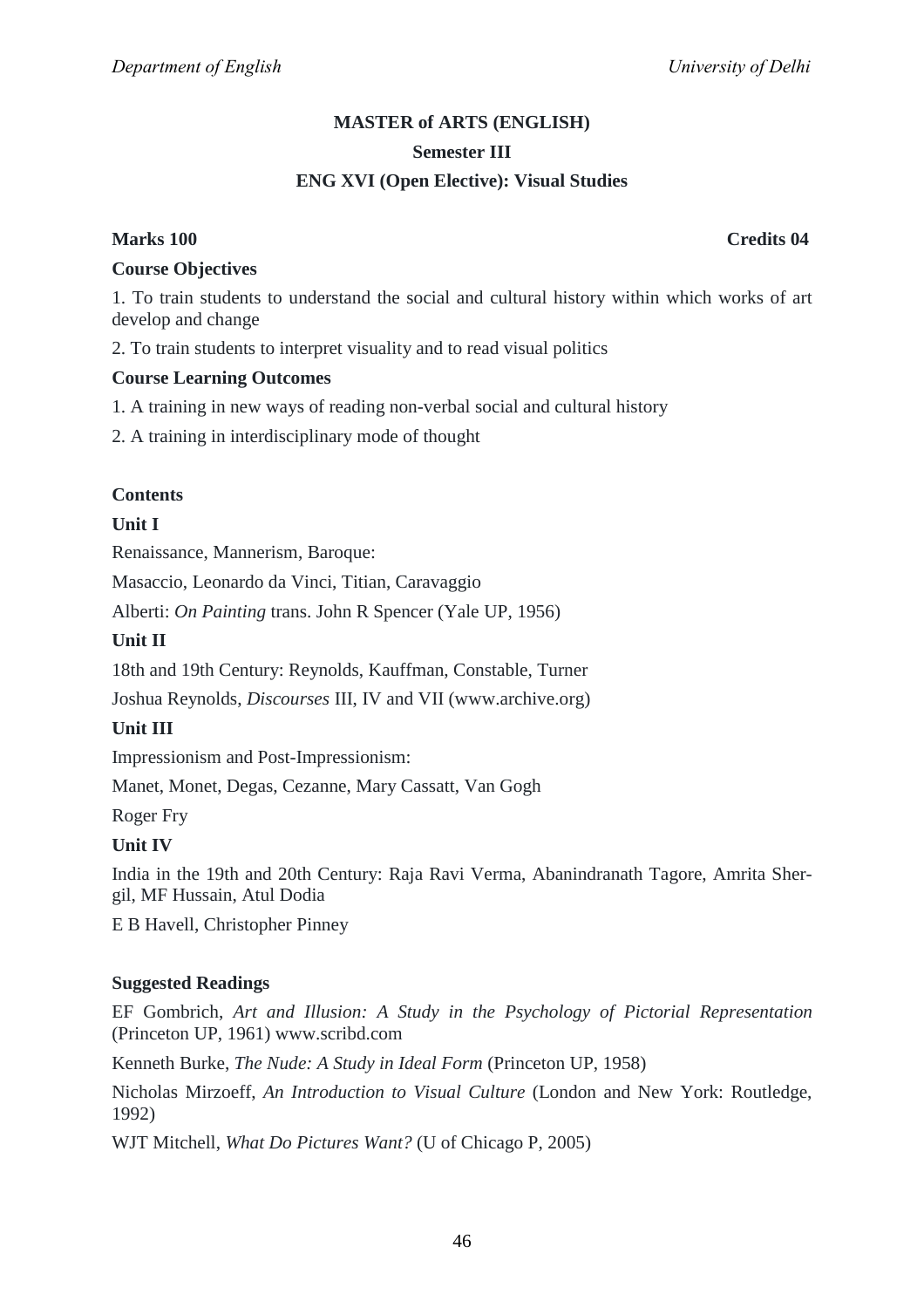Partha Mitter, *Art and Nationalism in Colonial India: 1850-1922* (Cambridge UP, 1994)

Tapati Guha Thakurta, *The Making of a New 'Indian' Art: Aesthetics and Nationalism in Bengal c 1850-1920* (Cambridge South Asian Studies 52, 1992)

## **Teaching Plan**

Unit 1: 13 weeks

- Unit 2: 13 weeks
- Unit 3: 13 weeks
- Unit 4: 13 weeks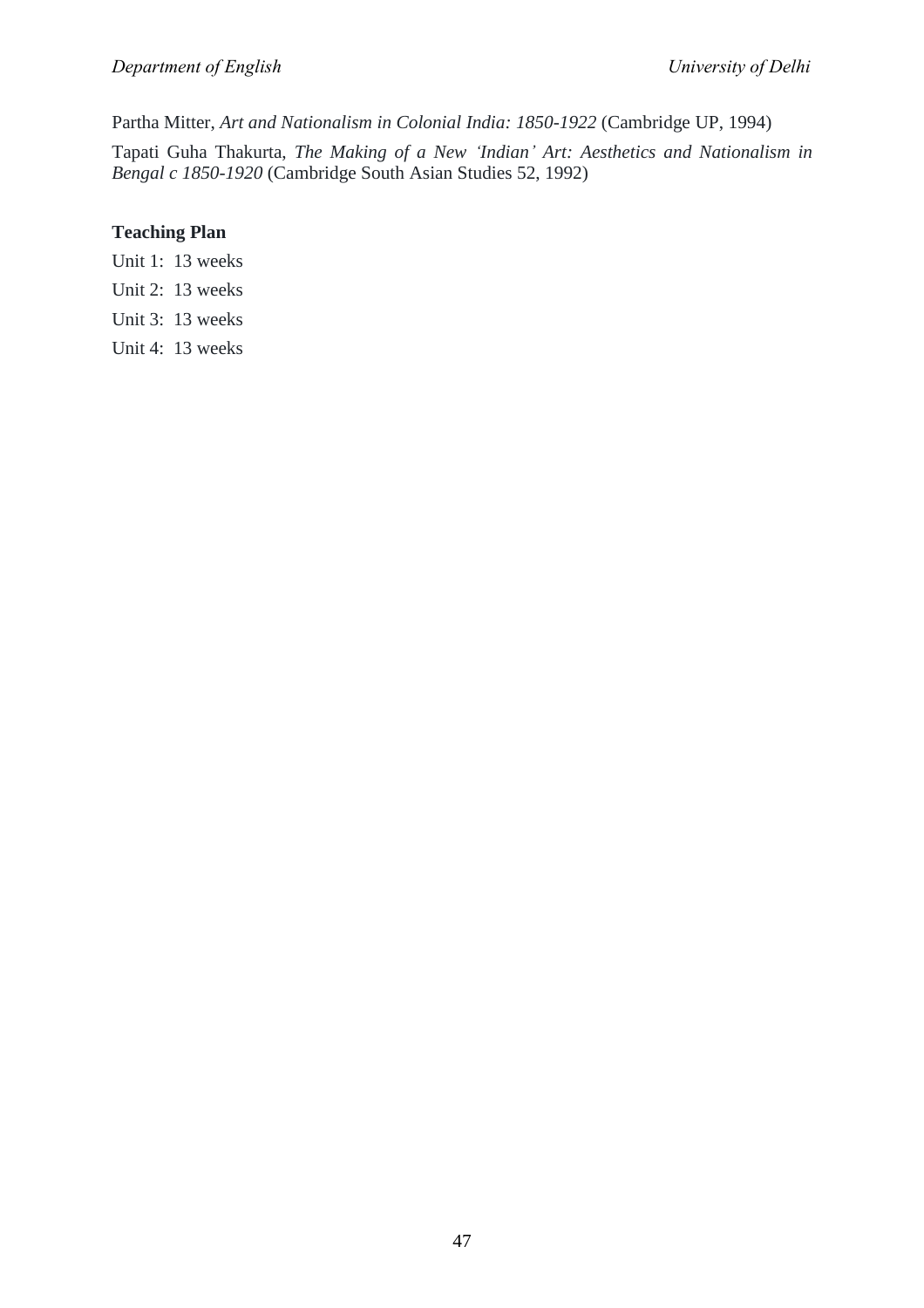#### **Semester III**

## **ENG XVII (Open Elective): Gender Studies**

## **Marks 100 Credits 04**

#### **Course Objectives**

1. This course will familiarise students with theorising about gender, be it feminism, queer studies or masculinity studies.

2. This course will introduce students to literary texts that prioritise issues of gender, both in India and the West.

#### **Course Learning Outcomes**

1. The student's knowledge of gender theory, its evolution from feminism to queer theory and masculinity studies will be strengthened.

2. The student will be taught to identify gender politics at work within a text.

3. The student will learn to interpret a text and read social change through the lens of gender.

#### **Contents**

## **Unit I**

Virginia Woolf: *Orlando*

Judith Butler: *Gender Trouble: Feminism and the Subversion of Identity* (New York and London: Routledge, 1990)

> Chapter 1: Subjects of sex/Gender/Desire "Women" as the subject of Feminism The compulsory order of Sex/Gender/Desire Language, Power, and the Strategies of Displacement pp.1-6, 25-34

> Chapter 2: Prohibition, Psychoanalysis, and the Production of the Heterosexual Matrix Gender complexity and the Limits of Identification pp.66-72 Chapter 3: Subversive Bodily Acts The Body Politics of Julia Kristeva

Monique Wittig: Bodily Disintegration and Fictive Sex Bodily Inscriptions, Performative Subversions pp. 79-92, 111-141

#### **Unit II**

Azar Nafisi: *Reading Lolita in Tehran*

Bama: *Karukku*

#### **Unit III**

Poetry

 $(i)$  HD: "Eurydice"; "Helen"

(ii) Adrienne Rich: "Aunt Jennifer's Tigers"; "Snapshots of a Daughter-in-law"

(iii) Amrita Pritam: "Meeting the Self"; "Image"; "The Scar of a Wound"; "Words/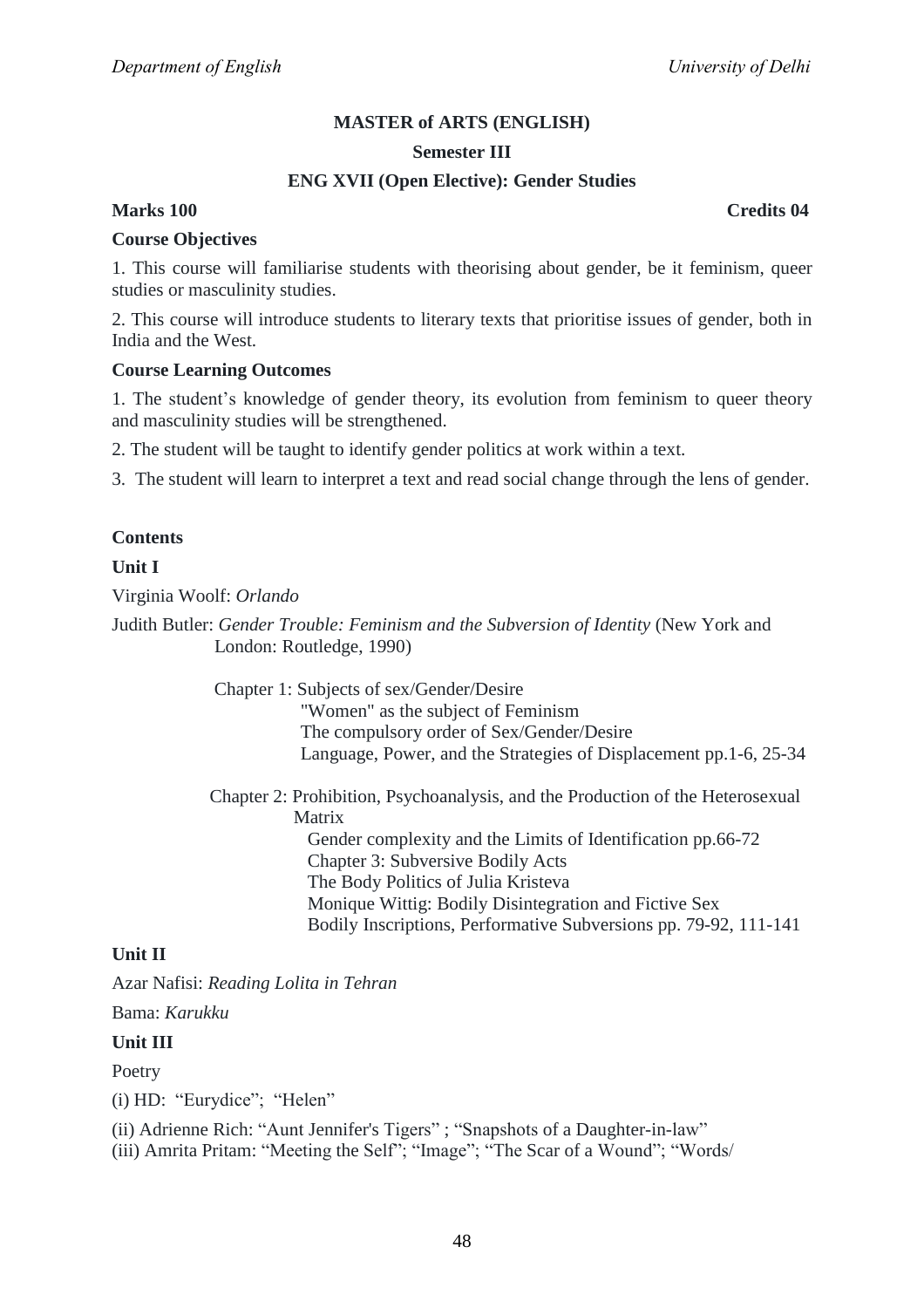Meanings"

(iv) Kamala Das: "The Dance of the Eunuchs"; "The Stone Age"; "The Old Play House; "Freaks"

(v) Sujata Bhatt: "White Asparagus"; "Language"; "My Mother's Way of Wearing a Sari"

## **Unit IV**

Alan Hollinghurst: *The Line of Beauty*

Radhika Chopra, Caroline Osella, Filippo Osella, eds.: *South Asian Masculinities: Contexts of Change, Sites of Masculinity* (Women Unlimited, 2004) Chapter 1: "Encountering Masculinity: An Ethnographer's Dilemma"

## **Suggested Readings**:

Julia Kristeva, *Revolution in Poetic Language* (New York: Columbia UP, 1974) Julia Kristeva, *Powers of Horror: An Essay in Abjection* (New York: Columbia UP, 1980) Monique Wittig, *The Straight Mind and Other Essays* (Beacon P, 1992) Ruth Vanita and Saleem Kidwai, eds. *Same-sex Love in India*: *Readings from Literature and History* (New York: St Martin's P, 2000)

Judith Kegan Gardiner, *Masculinity Studies and Feminist Theory: New Directions* (New York: Columbia University Press, 2002)

## **Teaching Plan:**

- Unit 1: 13 weeks
- Unit 2: 13 weeks
- Unit 3: 13 weeks
- Unit 4: 13 weeks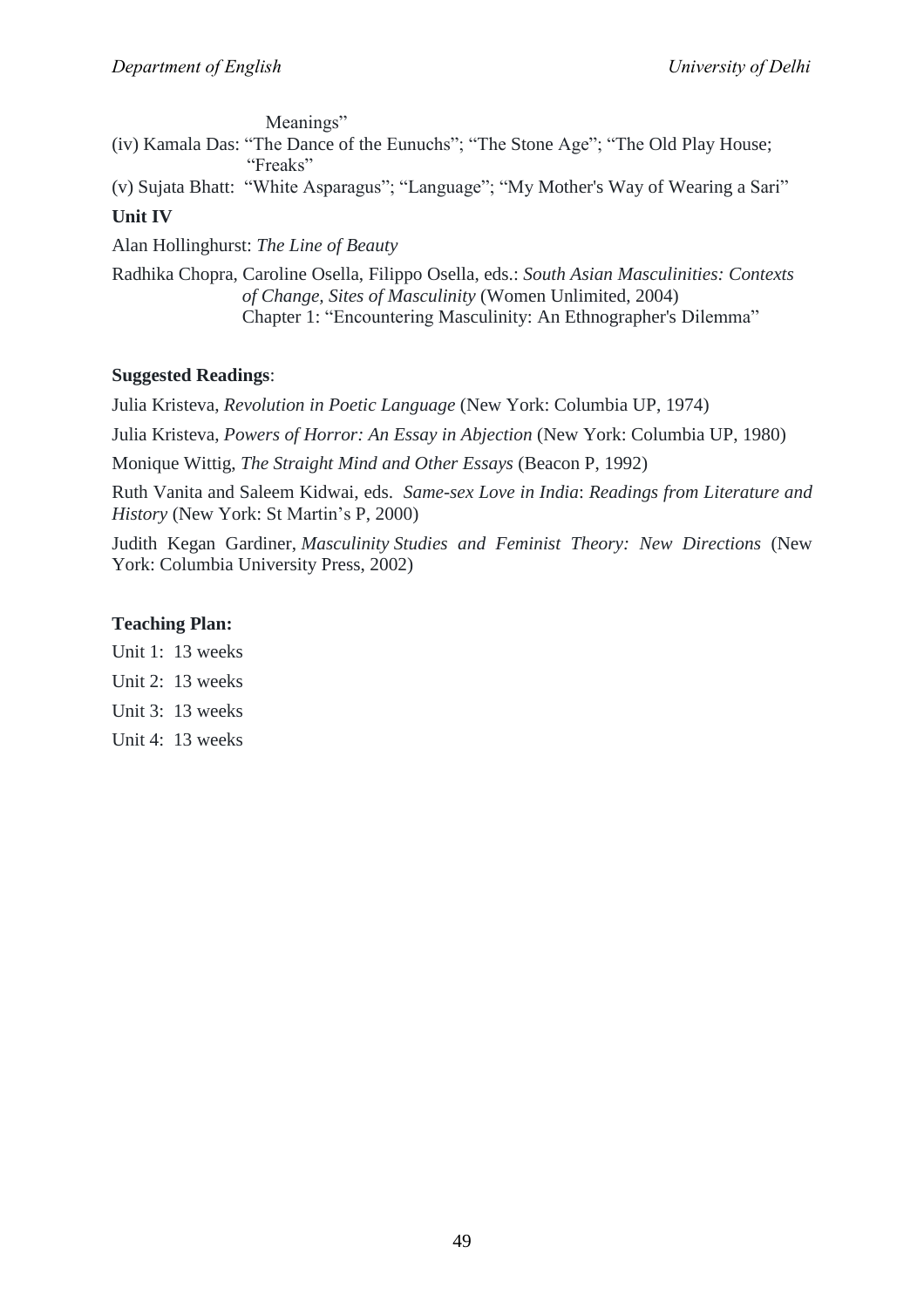#### **Semester IV**

## **ENG XVIII (Core): The Long Twentieth Century**

## **Marks 100 Credits 05**

#### **Course Objectives**

1. To familiarise the students with the literary trends/movements that evolved in the course of the 20th Century

2. To enable the students to analyse texts and identify the generic distinctions across prominent milieus and regions

#### **Course Learning Outcomes**

1. An understanding of what constitutes the twentieth century will have been established.

2. The foundations of representation and genre will also have been established.

#### **Contents:**

## **Unit I**

T.S.Eliot: *Murder in the Cathedral* (1935)

Tennessee Williams: *A Streetcar named Desire* (1947)

## **Unit II**

L.Frank Baum: *The Wonderful Wizard of OZ* (1900)

J R R Tolkien: *The Hobbit* (1937)

#### **Unit III**

James Joyce: *A Portrait of the Artist as a Young Man* (1916)

Ernest Hemingway: *For Whom the Bell Tolls* (1940)

## **Unit IV**

W H Auden: Musee de Beaux Arts, Lullaby, September 1, 1939

Dylan Thomas: Do not go gentle into that good night, Love in the asylum

Anne Michaels: Memoriam, A Height of Years from The Weight of Oranges (McClelland & Stewart Inc., 1986)

Faiz Ahmed Faiz: Dogs, Love do not ask, Freedom's Dawn Faiz translated by Victor G Kiernan (1971)

Agha Shahid Ali: Postcard from Kashmir, A Butcher, I see Kashmir from Delhi at Midnight

Anne Michaels: Memoriam, A Height of Years from *The Weight of Oranges* (McClelland & Stewart Inc., 1986)

#### **Suggested Readings:**

*The Hybrid Muse: Postcolonial Poetry*, Jahan Ramzani, University of Chicago.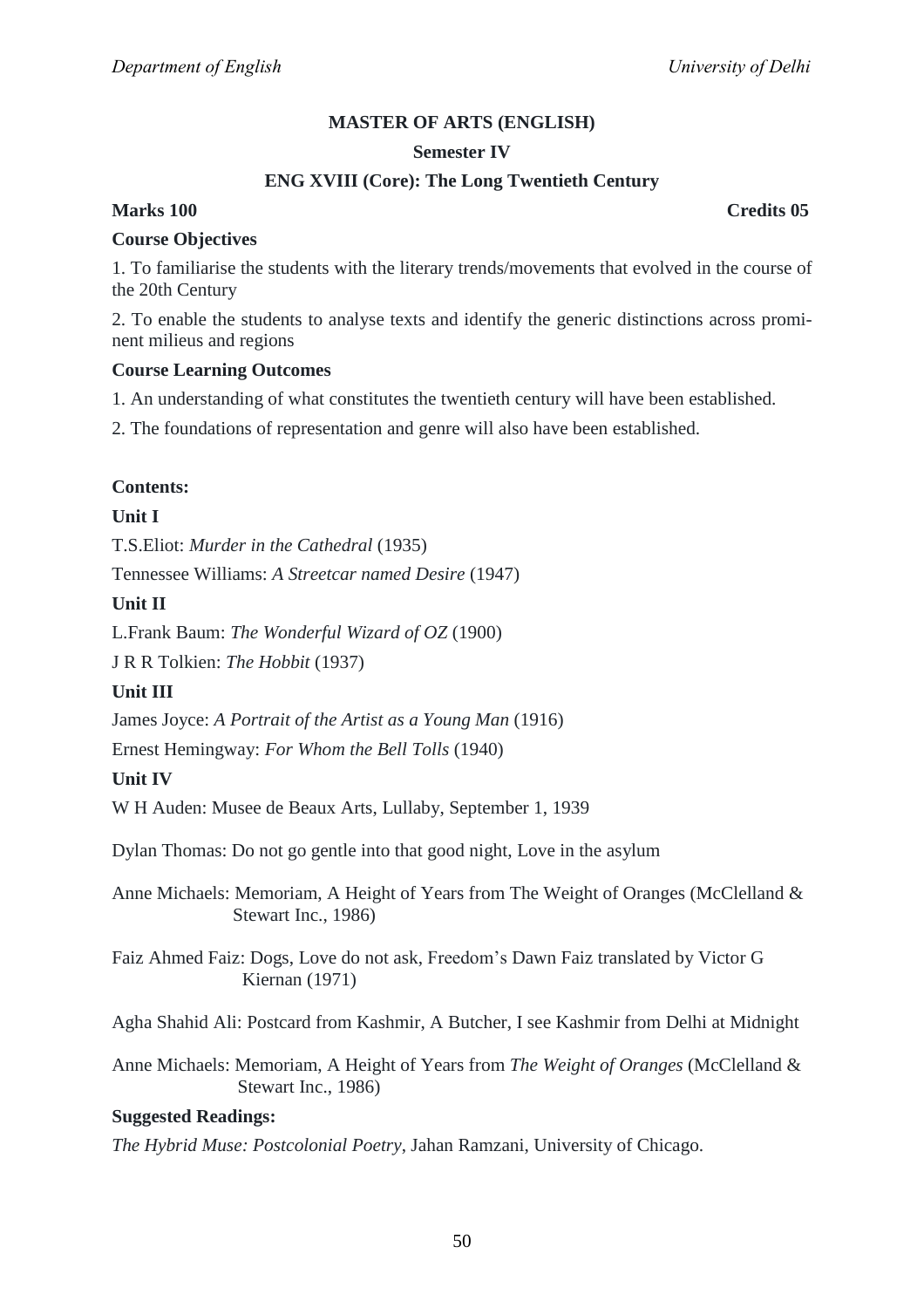*Twentieth Century Poetry: Selves and Situations*, Peter Robinson, Oxford University Press.

*Aestheticism & Modernism: Debating Twentieth-century Literature 1900-1960*, Richard Danson Brown, Suman Gupta, Routledge

*The Popular & the Canonical: Debating Twentieth-century Literature 1940-2000*, David Johnson, Routledge.

## **Teaching Plan:**

- Unit 1: 13 weeks
- Unit 2: 13 weeks
- Unit 3: 13 weeks
- Unit 4: 13 weeks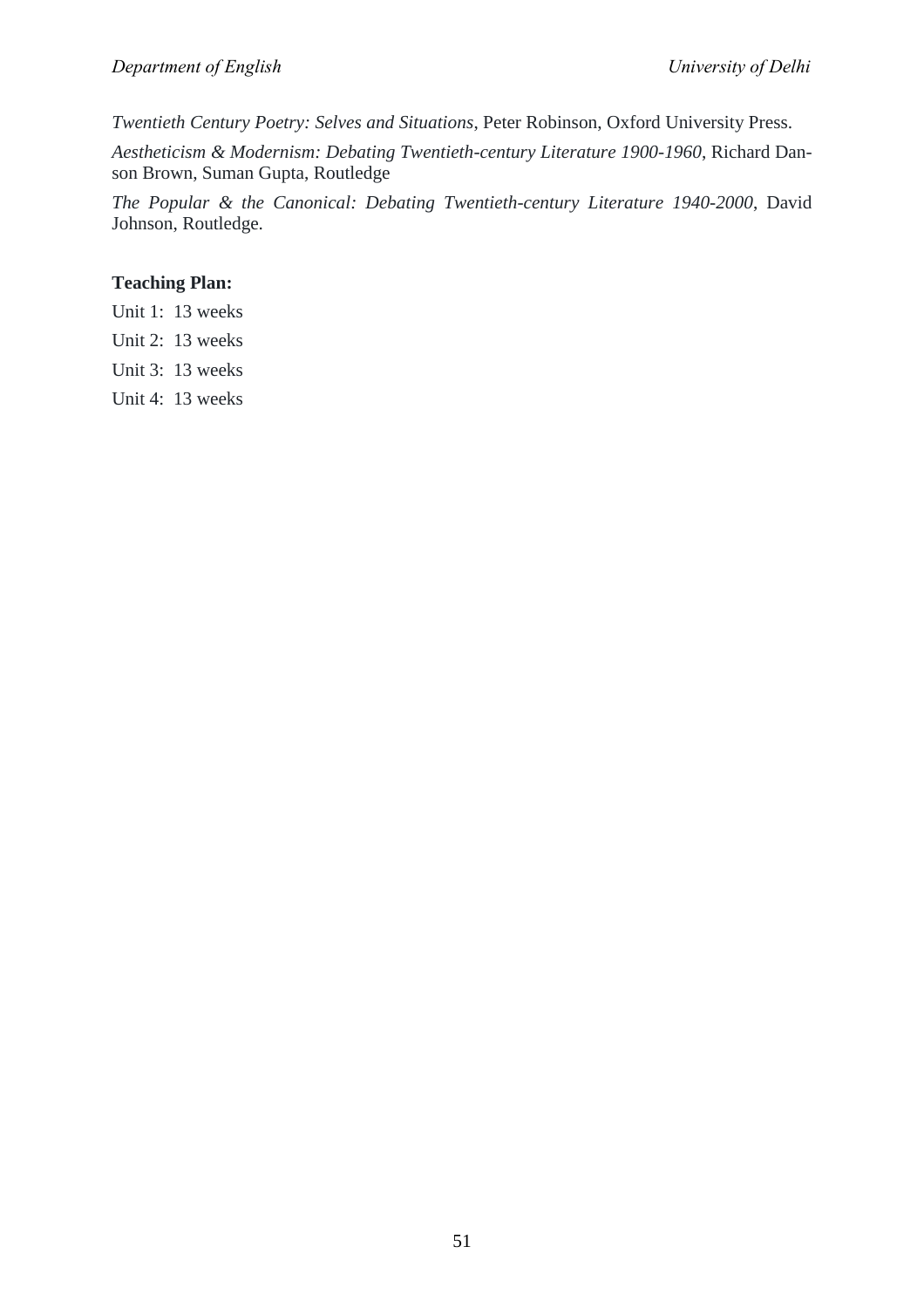# **MASTER of ARTS (ENGLISH) Semester IV**

## **ENG XIX (Core): Dalit Studies**

## **Marks 100 Credits 05**

## **Course Objectives**

(1) To train the students in a multi-genre approach to Dalit writings

(2) To move toward an understanding of a Dalit aesthetic

## **Course Learning Outcomes**

(1) A raising of social and cultural consciousness with regard to the need for liberation and change

(2) A movement toward a new kind of literary and social history

## **Contents:**

## **Unit I**

G. Kalyan Rao: *Untouchable Spring* (Translated from Telugu by Alladi Uma and M. Sridhar. New Delhi: Orient BlackSwan, 2010.)

B.R. Ambedkar: *Annihilation of Caste* (Bombay: Thacker and Co, 1946)

## **Unit II**

Baby Kamble: *The Prisons We Broke* (Translated from Marathi by Maya Pandit. New Delhi: Orient BlackSwan, 2011)

Sharmila Rege: *Against the Madness of Manu: B.R. Ambedkar's Writings on Brahmanical Patriarchy*. New Delhi: Navayana, 2013)

## **Unit III**

Premanand Gajvee: *The Strength of Our Wrists* (Translated from Marathi by Shanta Gokhale and M.D. Hatkanangalekar. New Delhi: Navayana, 2013.)

Jotiba Rao Phule: *Gulamgiri* (Collected Works of Mahatma Jotirao Phule. Volumes I. Translated by P.G. Patil. Bombay: Education Department, Government of Maharashtra, 1991.)

## **Unit IV**

Poetry: Namdeo Dhasal: 'Mandakini Patil: A Young Prostitute: The Collage I Intend'

(Marathi)

Nirav Patel: ‗The Song of Our Shirt' (Gujarati)

M.R. Renukumar: 'The Question Paper' (Malayalam)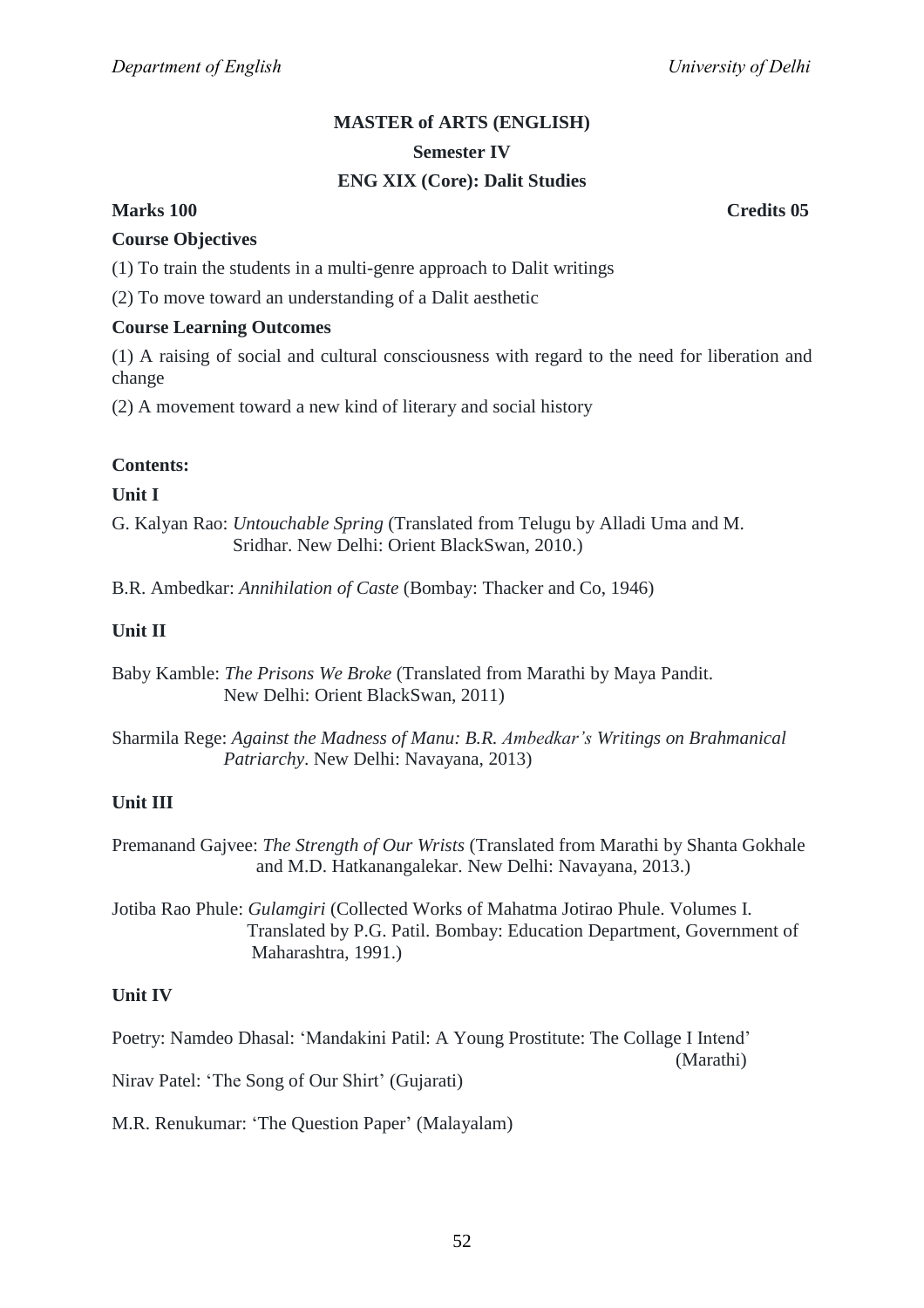Lal Singh Dil: 'The Outcasts' (Punjabi)

Balbir Madhopuri:' My Old Man' (Punjabi)

Mohandas Namishrai: ‗We will Fight' (Hindi)

Rajni Tilak: 'Beat of a Thousand Feet' (Hindi)

Challapalli Swaroopa Rani: ‗Water' (Telugu)

Basudev Sunani: 'Prayer' (Odia).

Sharankumar Limbale: *Towards an Aesthetic of Dalit Literature: History, Controversies and Considerations*. (Translated from Marathi by Alok Mukherjee. New Delhi: Orient Longman, 2004.)

## **Suggested Readings:**

Abraham, Joshil K. and Misrahi-Barak, Judith. *Dalit Literatures in India*. (Ed.) New Delhi: Routledge, 2016. Basu, Swaraj. *Readings on Dalit Identity: History, Literature and Religion*. New Delhi: Orient BlackSwan, 2016. Nagaraj, D.R. *The Flaming Feet and Other Essays: The Dalit Movement in India*. Ranikhet: Permanent Black, 2010. Sinha, Archana and Alam, Mukhtar. *Dalit Muslims – Double Exclusion: A Study on the Dalit Muslims in Selected States of India*. Delhi: Indian Social Institute, 2010.

## **Teaching Plan**

Unit 1: 13 Weeks Unit 2: 13 Weeks Unit 3: 13 Weeks Unit 4: 13 Weeks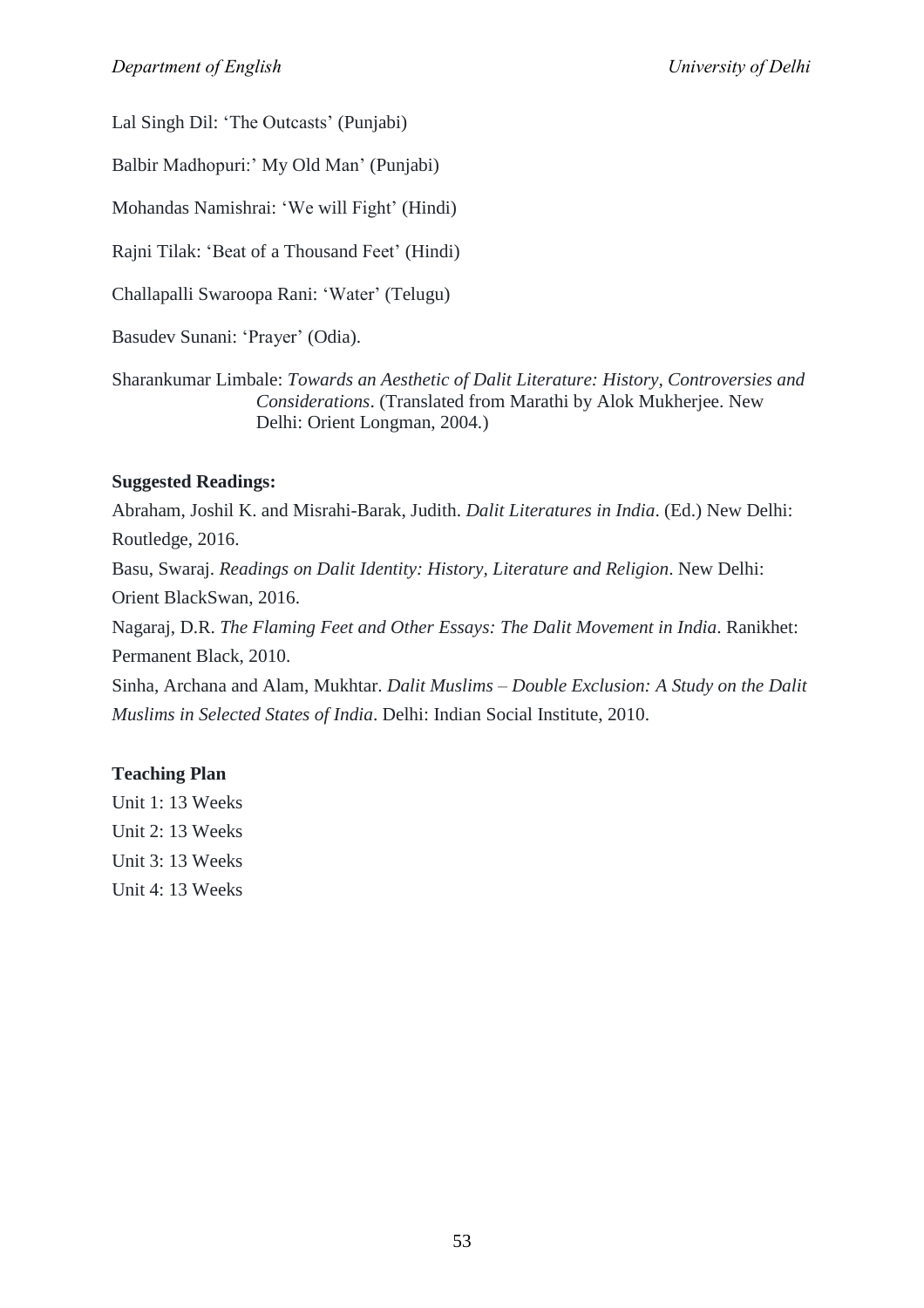#### **Semester III**

#### **ENG XX (Elective): Aesthetics and Literature**

## **Marks 100 Credits 05**

#### **Course Objectives**

- 1. To study the ways in which art and literature is understood by engaging with aspects of form, beauty, taste, rhythm and feeling as well as with symbols, icons, allegory and other rhetorical ways, in order to appreciate the disinterested study of art and literature.
- 2. To analyse and understand the social and practical dimensions of aesthetics.

#### **Course Learning Outcomes**

- 1. To inculcate disinterested and critical study of art and literature.
- 2. An appreciation of the ways in which different cultural modes of aesthetic studies function so that a comparative framework can be generated and fostered.

#### **Contents**

#### **Unit I**

#### **Foundational Texts**

Longinus: *On the Sublime* (Translations: A.O. Prickard or Thomas R.R. Stebbing)

Rabindranath Tagore: "The Significance of a Poem," "Literary Creation" and "Sense of Beauty" (The Oxford Tagore Translations, edt. Sukanta Chaudhuri).

Friedrich Schiller: *On the Aesthetic Education of Man* (Letters 6,11, 12, 13,14, 15, 16 , 21)

Arindam Chakrabarti:, "Refining the Repulsive: Toward an Indian Aesthetics of the Ugly and the Disgusting.‖ *(Bloomsbury Research Handbook of Indian Aesthetics and the Philosophy and Art).*

### **Unit II**

#### **Defining Form**

Arthur C. Danto: From *The Transfiguration of the Commonplace: A Philosophy of Art* (Chapters 1, 3, 4, 6, 7)

Maurice Merleau Ponty: From The Visible and the Invisible (Chapter 4—The Intertwining-the Chiasm).

Susanne K. Langer: From *Feeling and Form* (Part I, "The Art Symbol").

Jacques Ranciere: From *Aesthetics and Its Discontents* (Introduction and Part I-Politics of Aesthetics)

#### **Unit III**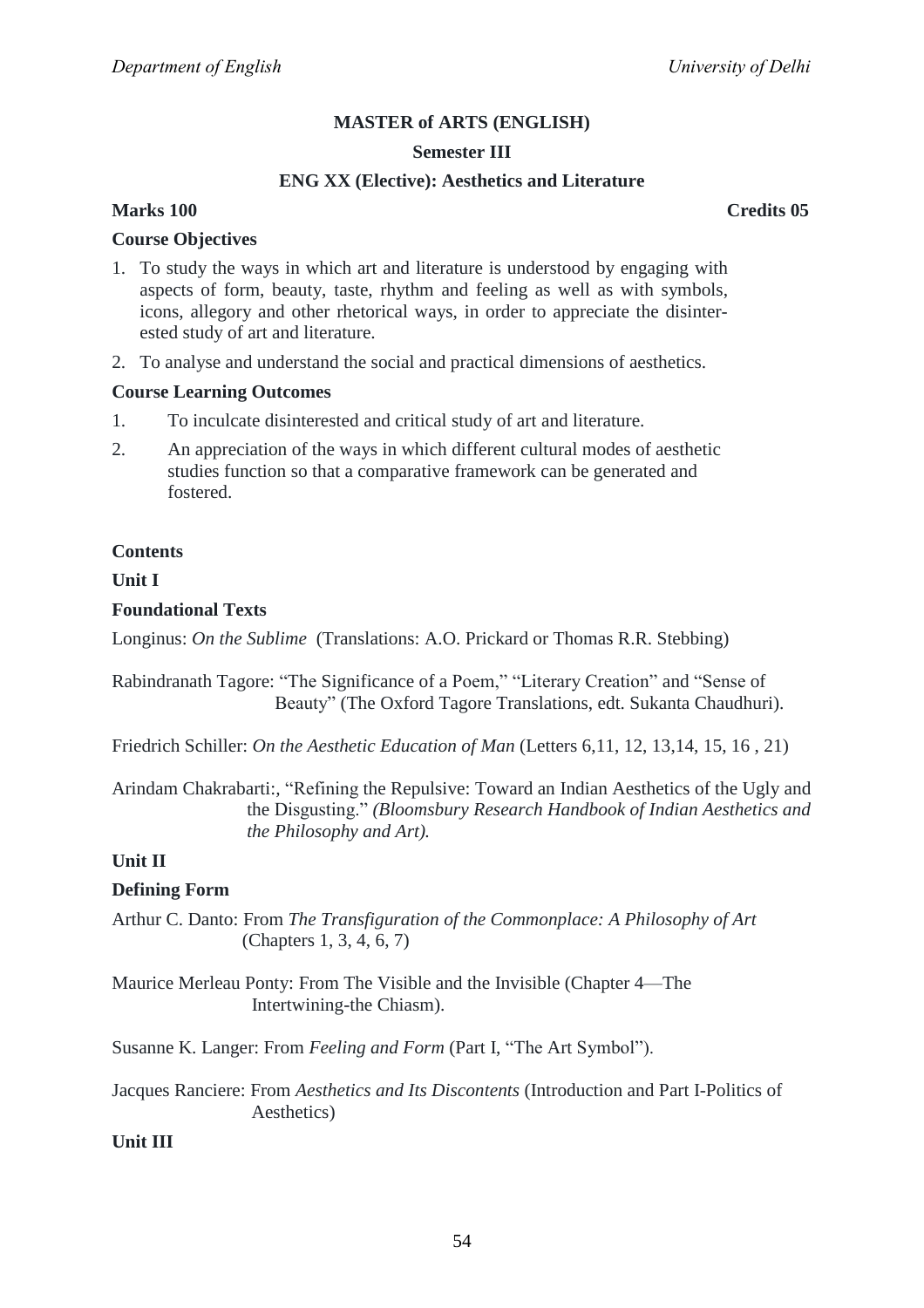## **Aesthetics and the Social**

Mikhail Bakhtin: "Author and Hero in Aesthetic Activity," Art and Answerability: Early Philosophical Essays Filippo Tommaso Marinetti: *Manifesto of Futurism*

Elaine Scarry: From *On Beauty and Being Just* (Parts I and II)

Tridip Suhrud: *Towards a Gandhian Aesthetics (Bloomsbury Research Handbook of Indian \ Aesthetics and the Philosophy and Art)*

## **Unit IV**

## **Art Practice**

John Keats: On Shakespeare and "Eternal Poetry": Letter to J. H. Reynolds, 17, 18 April

1817

On the Imagination and "a Life of Sensations rather than of Thoughts": Letter to Benjamin Bailey, 22 November 1817 On Negative Capability: Letter to George and Tom Keats, 21, ?27 December 1817 On the Aims of Poetry: Letter to J. H. Reynolds, 3 February 1818 On Axioms and the Surprise of Poetry: Letter to John Taylor, 27 February 1818

Mukund Lath: "Thoughts on Svara and Rasa: Music as Thinking/Thinking as Music" (*Bloomsbury Research Handbook of Indian Aesthetics and the Philosophy and Art*).

Benodbehari Mukhopadhya: *Chitrkar: The Artist* (translated by K. G. Subramanyan. Calcutta, Seagull Books, 2006)

## **Suggested Readings**

Edmund Burke, *A Philosophical Enquiry into the Origin of our Ideas on the Sublime and the Beautiful* (1757) [www.gutenberg.org](http://www.gutenberg.org/)

Gotthold Ephraim Lessing, *Laocoon* (1766) www.archive.org

VS Sethuraman, *Indian Aesthetics: An Introduction* (Trinity P, 2000)

## **Teaching Plan:**

- Unit 1: 13 weeks
- Unit 2: 13 weeks
- Unit 3: 13 weeks
- Unit 4: 13 weeks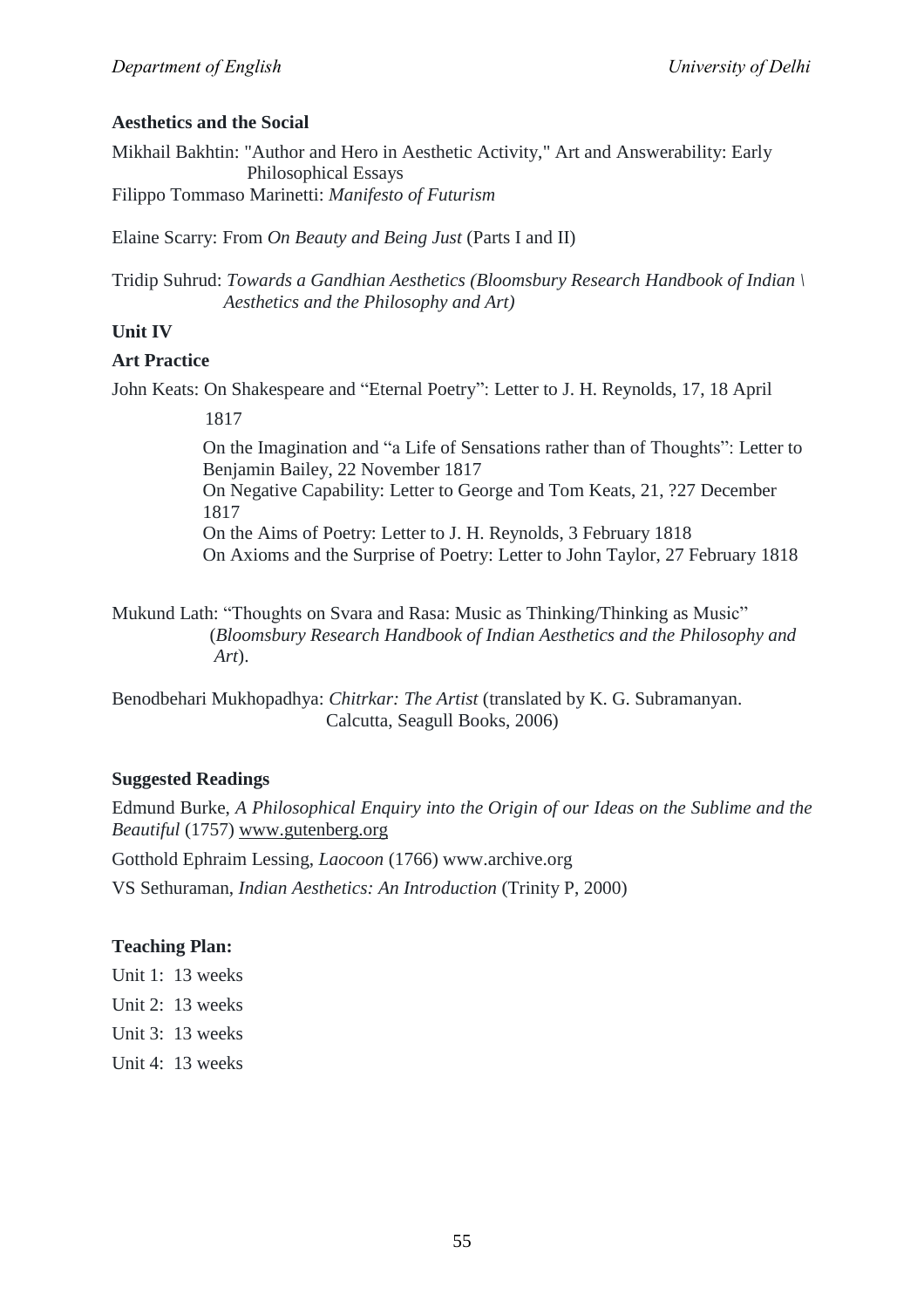## **Semester IV**

## **ENG XXI (Elective): Introduction to the Study of Language**

## **Marks 100 Credits 05**

#### **Course Objectives**

- 1. To familiarise the students to the approaches to the study of language and
- 2. To impart to the students a linguistic perspective to the study of English.

#### **Course Learning Outcomes**

1. After the successful completion of the course, a student should be able to understand and, to an extent, analyse both the social and formal aspects of language in general and English in particular.

#### **Contents**

## **Unit I**

## **Approaches to the study of language**

(a) The properties of language, its origin and evolution

Fromkin et al: Chapters 1 & 2

Pinker: Chapters 1, 2 & 3

(b) Major thinkers: Pre-Saussurean; Saussure and structuralism; and Chomsky and the

biolinguistic approach

Walton: Chapter 2

Sanders: Chapters 4, 5, & 8

Smith: Chapter 1

(c) Language varieties and linguistic diversity

Fromkin et at: Chapter 5

Akmajian: Chapter 7

Wardaugh: Chapters 2 & 7

#### **Unit II**

## **Language Ideology and Policy**

(a) Language, ideology and power

Milroy: Ideology of standard language

Eckert and McConnell-Ginet: Chapters 1 & 2

(b) Language policy and planning

Wright: Language policy and language planning

(c) English in the new order

Phillipson: English in the New World Order

**Unit III**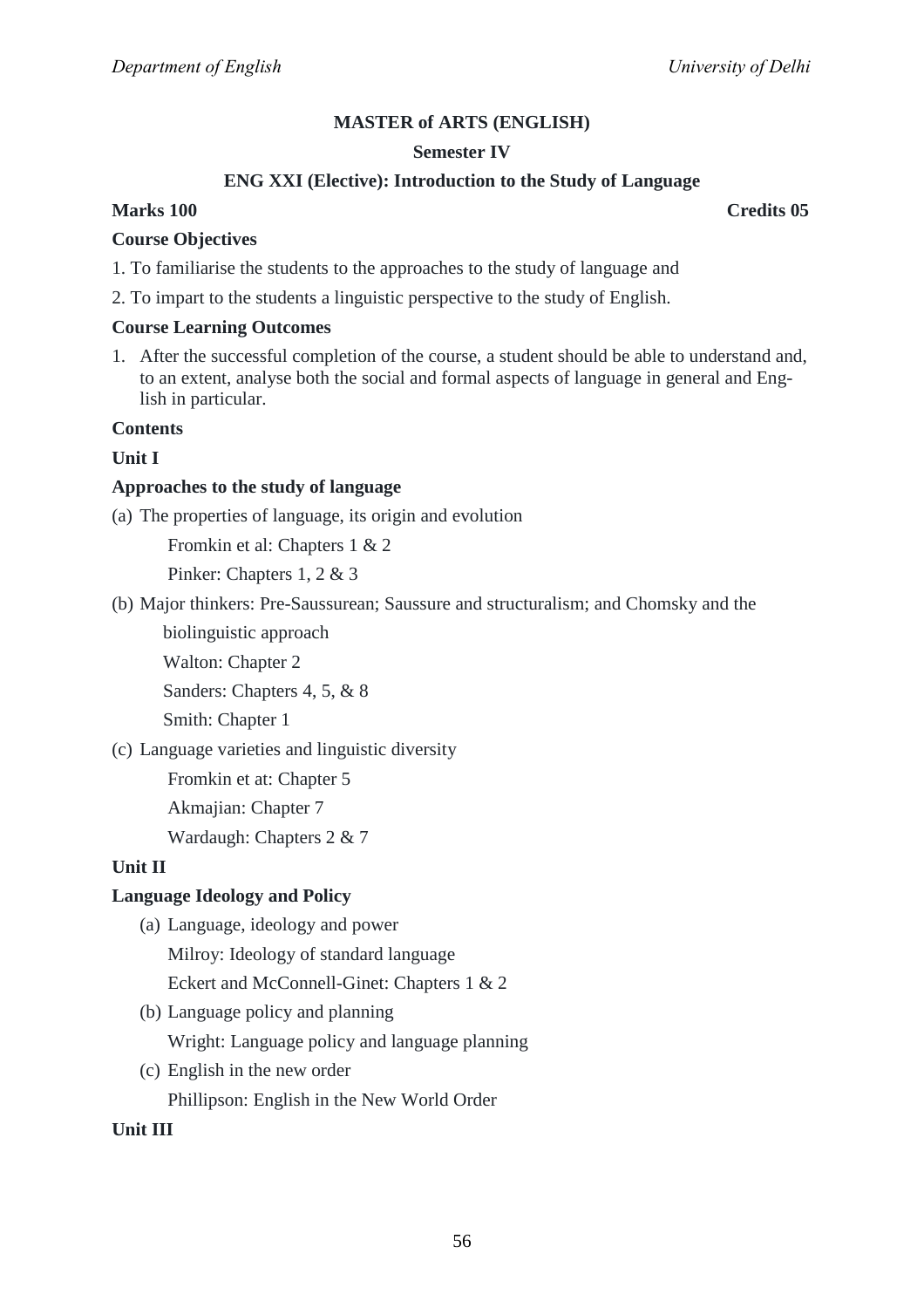## **Elements of English I Sounds and words**

- (a) Segmental aspects: articulation and classification of English speech sounds Fromkin et al: Chapter 6
- (b) Syllable and suprasegmental features: stress, intonation, and rhythm Fromkin et al: Chapter 6
- (c) Word: Morpheme, structure of words, and word formation Fromkin et al: Chapter 3

## **Unit IV**

## **Elements of English II Structure and meaning**

- (a) Syntactic categories, constituents and structure of sentence Fromkin et al: Chapter 4
- (b) Theories of meaning, meaning relationships, compositionality of meaning

Fromkin et al: Chapter 5

Chierchia and McConnell-Ginet: Chapter 1

(c) Pragmatics and Discourse Analysis

Hall et all: Chapter 4

Akmajian et al: Chapter 9

Meyer: Chapter 3

## **Suggested Readings:**

Akmajian, Adrian, Richard A Demers, and Robert M Harnish. 2010. *An introduction to language and communication*. Cambridge, MA: MIT Press. (Sixth edition)

Austin, Granville. 1966. Language and the Constitution: The half-hearted compromise. In Granville Austin, *The Indian Constitution: Cornerstone of a nation*, New Delhi: Oxford University Press. Also in Asha Sarangi ed. 2009. *Language and politics in India*. New Delhi: Oxford University Press.

Bourdieu, Pierre. 1991. The Production and reproduction of legitimate language. Chapter I of *Language and symbolic power*. Cambridge: Polity.

Chierchia, Gennaro and Sally McConnell-Ginet. 1990. Meaning and Grammar, Second Edition An Introduction to Semantics. The MIT Press Cambridge, Massachusetts London, England

Eckert, Penelope and Sally McConnell-Ginet. 2003. Language and Gender. Cambridge University Press.

Fromkin, Victoria, Robert Rodman, and Nina Hyams. 2017. *An introduction to the study of language*. Boston, MA: Cengage. (Eleventh Edition)

Hall, Christopher J, Patrick H Smith and Rachel Wicaksono. 2011. *Mapping applied linguistics: A guide for students and practitioners*. New York: Routledge.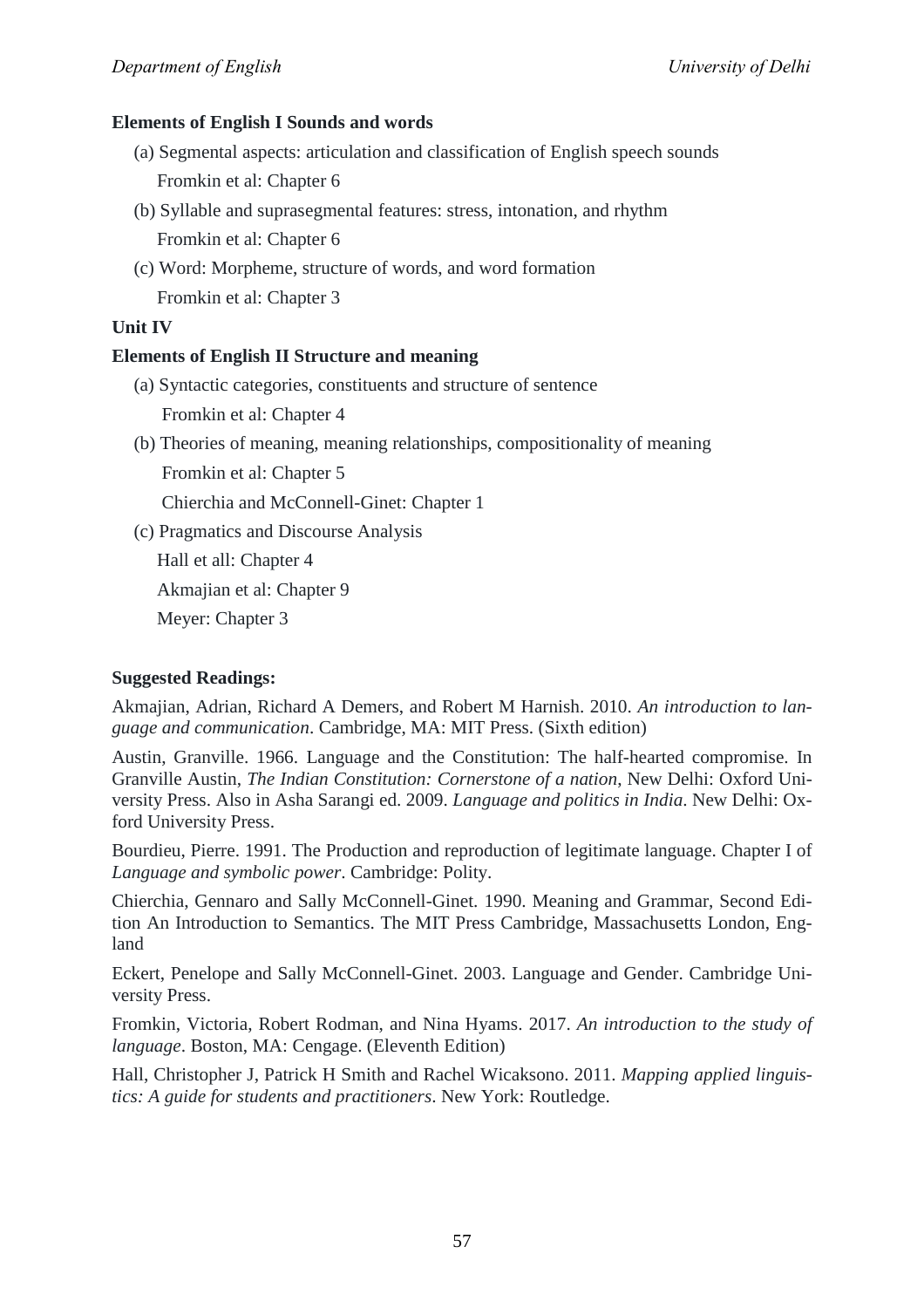Hymes, Dell. 1996. Speech and Language: On the Origins and Foundations of Inequality among Speakers. Chapter 3 of *Ethnography, linguistics, narrative inequality: Toward an understanding of voice*. London: Taylor and Francis.

Kachru, Braj. 2005. *Asian Englishes: Beyond the Canon*. Aberdeen: Hong Kong University Press.

Ladefoged, Peter and Keith Johnson. 2011. A course in phonetics. Wadsworth, Cengage Learning

Meyer, Charles F. 2009. *Introducing English linguistics*. Cambridge: Cambridge University Press.

Milroy, James. 2007. Ideology of standard language. In Carmen Llamas, Louise Mullany, and Peter Stockwell eds. *The Routledge companion to sociolinguistics*. London: Routledge.

Pandit, Maya. 2014. Global vs. Local: Problematizing the cultural politics of English. In Alladi Uma, K Suneetha Rani and D Murali Manohar eds. 2014. *English in the dalit context*. Hyderabad: Orient BlackSwan.

Phillipson, Robert. 2000. English in the new world order: Variations on a theme of linguistic imperialism and "world" English. In Thomas Ricento ed. *Ideology, politics, and language policies*. Amsterdam: John Benjamins.

Pinker, Steven. 2003 The Language Instinct. Penguin.

Sanders, Carol. 2004. The Cambridge Companion to Saussure. Cambridge University Press.

Smith, Neil. 1999. *Chomsky: Ideas and ideals*. Cambridge: Cambridge University Press.

Walton, David. 2012. *Doing cultural theory*. London: Sage.

Sonntag, Selma K. 2001. Ideology and policy in the politics of the English language in North India. In Thomas Ricento ed. *Ideology, politics, and language policies*. Amsterdam: John Benjamins.

Wardaugh, Ronald. 2006. *An introduction to sociolinguistics*. Malden, MA: Blackwell.

Wright, Sue. 2007. Language policy and language planning. In Carmen Llamas, Louise Mullany, and Peter Stockwell eds. *The Routledge companion to sociolinguistics*. London: Routledge.

## **Teaching Plan:**

- Unit 1: 13 weeks
- Unit 2: 13 weeks
- Unit 3: 13 weeks
- Unit 4: 13 weeks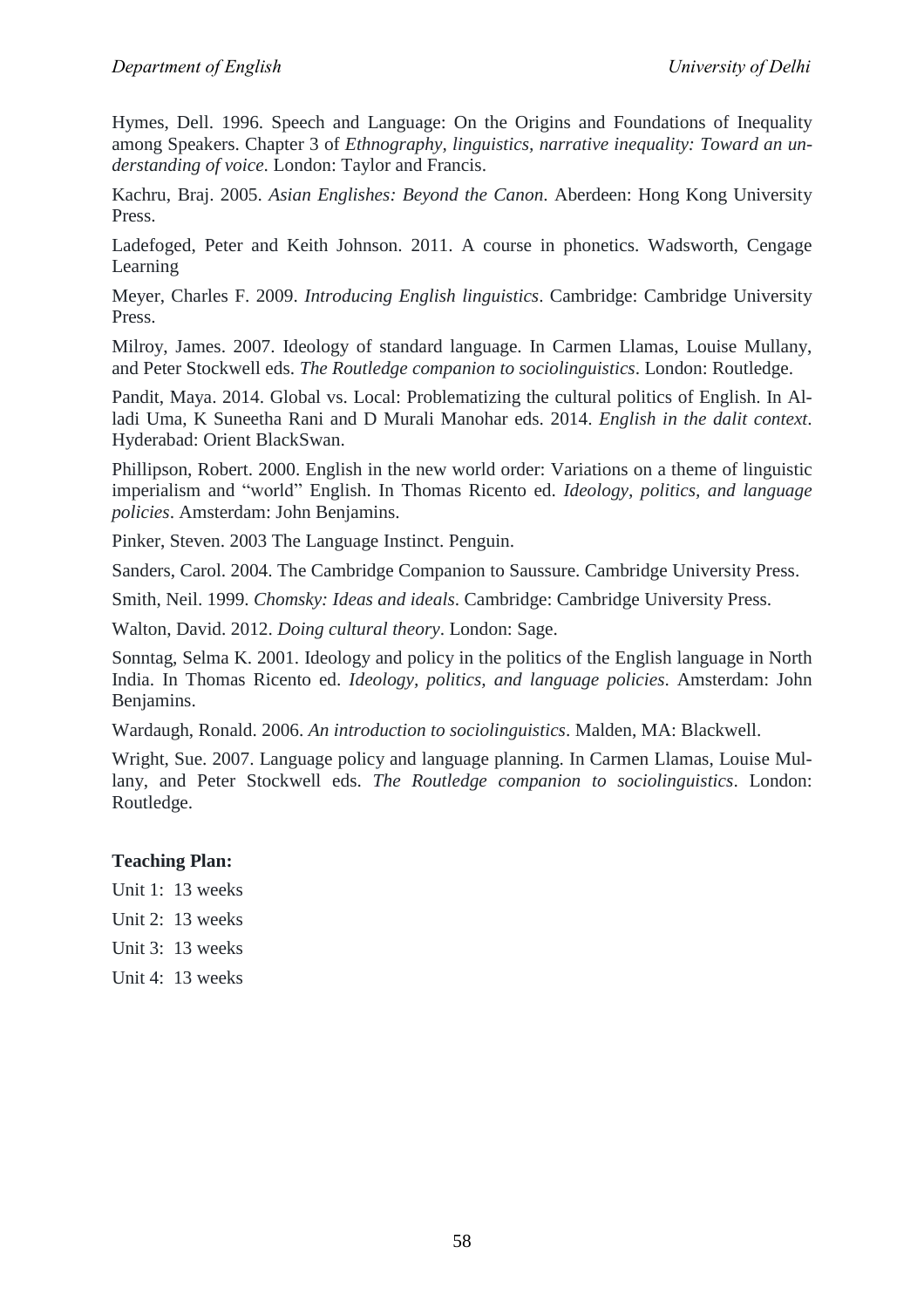# **MASTER of ARTS (ENGLISH) Semester IV**

## **ENG XXII (Elective): Poetry II**

## **Marks 100 Credits 05**

## **Course Objectives:**

(1) This course, like Poetry I, is organised by genre and takes forward some of the arguments and possibilities of poetry and poetics outlined in the earlier course.

(2) The idea is not to study poetry purely in terms of periods but also in terms of styles, stylistics, and performance. The critical/theoretical readings enhance, contextualize, and complicate some of the arguments and themes of the course.

## **Course Learning Outcomes:**

(1) Students will gain a critical appreciation of varied genres of poetry and their contexts building upon skills and insights they acquired in Poetry I.

(2) They will get a sense that poetry is not only written text but also the spoken word and has oral as well as aural possibilities.

## **Contents**

## **Unit I**

## **Narrative Poetry**

Isaiah: Chapters 1-10

Lord Byron: *Don Juan,* Cantos 1 and 2

Edgar Allen Poe: "The Raven"

Henry W Longfellow: "Paul Revere's Ride"

#### **Unit II**

## **Nonsense Poetry**

Edward Lear: "The Owl and the Pussycat"

Lewis Carroll: "Jabberwocky"

Mervyn Peake: "Rhymes Without Reason"

Sukumar Ray: "Tyansh Goru," and "Head Officer Boro Babu" from Abol Tabol (translated by Sukanta Chaudhuri)

## **Unit III**

## **Modernist Poetry**

W B Yeats: "Lapis Lazuli," "Byzantium"

Wallace Stevens: "Peter Quince at the Clavier"

T S Eliot: *The Waste Land*

Elizabeth Bishop: "Questions of Travel," "Arrival at Santos," in *The Complete Poems 1927-1979* (New York: FSG)

## **Unit IV**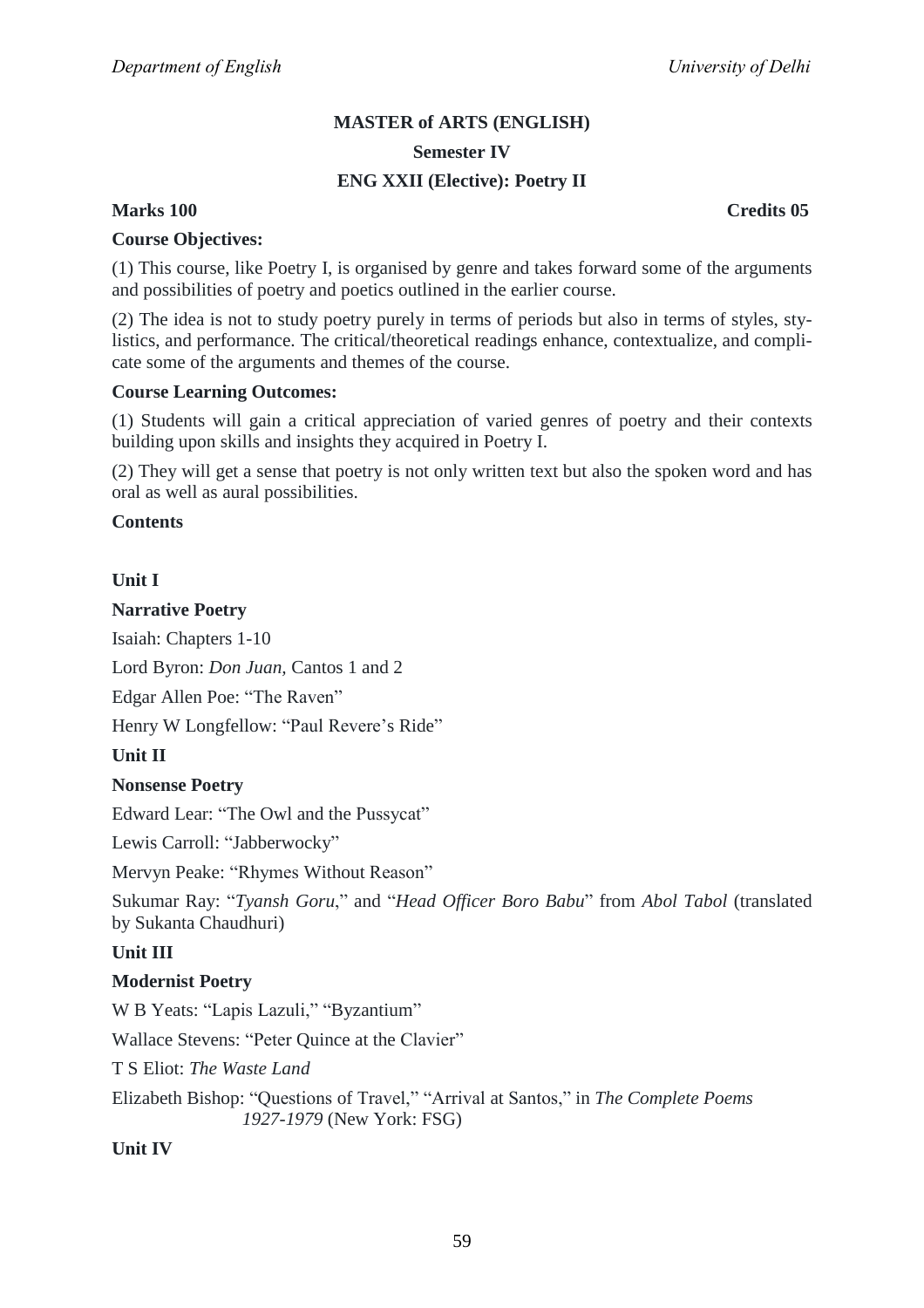## **Performance/ Slam Poetry**

Grace Nichols: "Hurricane hits England," "Weeping Women," Benjamin Zephaniah: "Dis poetry," "Talking Turkeys" John Agard: "Listen Mr Oxford Don," "Put the Kettle On," Kate Tempest: "My Shakespeare", "Europe is Lost" Rafeel Ziadeh: "We Teach Life, Sir", "Shades of Anger" Mark Smith: "My Father's Coat", "Small Boy"

## **Suggested Readings:**

Brian McHale, "Beginning to Think about Narrative in Poetry," Narrative 17 (2009): 11-30.

Peter Hühn and Jörg Schönert, "Introduction: The Theory and Methodology of the Narratological Analysis of Lyric Poetry.‖ In *The Narratological Analysis of Lyric Poetry: Studies in English Poetry from the 16th to the 20th Century*, edited by Peter Hühn and Jens Kiefer. Berlin: de Gruyter, 2005, 1–14.

Michael Heyman, "An Indian Nonsense Naissance" in *The Tenth Rasa: An Anthology of Indian Nonsense*. New Delhi: Penguin, 2007.

Bruce Heiden, *Narrative in Poetry: A Problem of Narrative Theory*

G.K. Chesterton, "A Defence of Nonsense," in *The Defendant* 

Noel Malcolm, *The Origins of English Nonsense* (Harper Collins, 1999)

George Orwell, "Nonsense Poetry," in *Shooting an Elephant and Other Essays.* 

Wim Tigges, *An Anatomy of Literary Nonsense* (Rodopi, 1988)

Emile Cammaerts, *The Poetry of Nonsense* (E. P. Dutton, 1926)

Gilles Deleuze, *The Logic of Sense*, Trans. Mark Lester (Columbia University Press, 1990)

"Introduction: Is There a There There?" from Sean Latham and Gayle Rogers, *Modernism: Evolution of an Idea* (London: Bloomsbury, 2015), pp. 1-16.

## **Teaching Plan:**

- Unit 1: 13 weeks
- Unit 2: 13 weeks
- Unit 3: 13 weeks
- Unit 4: 13 weeks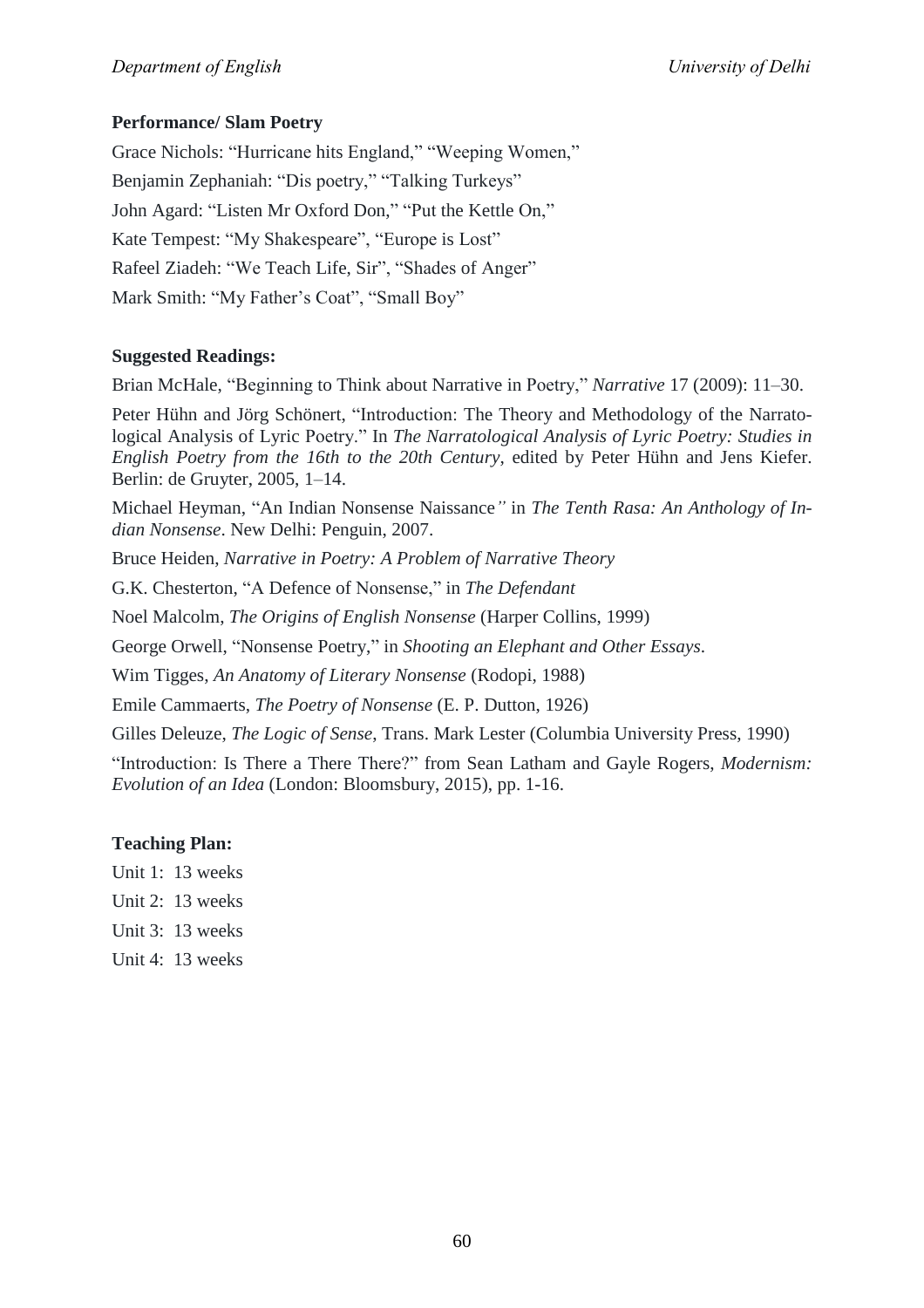## **Semester II**

## **ENG XXIII (Elective): Literatures of the Americas**

## **Marks 100 Credit 05**

#### **Course Objectives:**

(1) This introductory course offers insights into the literatures of the Americas written in English and in translation.

(2) It reflects the shift away from US-centric writings in American Studies to a more hemispheric focus wherein issues of race, settler colonial violence, memory, and immigration are highlighted.

#### **Course Learning Outcomes:**

(1) This course will introduce students to writings across the Americas.

(2) It will enable them to think about a body of writings that is varied and complex and enables critical perspectives on the Americas.

## **Contents**

## **Unit I**

Herman Melville: *Moby Dick* (1851; Penguin Books, 2003)

Amy Tan: "Rules of the Game," from *The Joy Luck Club* (New York: Penguin, 2006)

#### **Unit II**

Ralph Ellison: *Invisible Man* (1952; Penguin Classics, 2016)

James Baldwin: *The Fire Next Time* (Penguin Books, 1963)

#### **Unit III**

Gabriel Garcia Marquez: *One Hundred Years of Solitude*, Trans. Gregory Rabassa (Penguin India, 1996)

Jorge Luis Borges: "Funes the Memorious," in *Labyrinths*, Trans. Donald A. Yates and James

E. Irby (New Directions, 1962)

#### **Unit IV**

Lorraine Hansberry: *A Raisin in the Sun* (New York, London: Samuel French, 1959)

Arthur Miller,: "Tragedy and the Common Man" from *The Theater Essays* of Arthur Miller (Viking Press, 1978) pp. 3-7.

#### **Suggested Readings:**

Hector St John de Crevecoeur, *Letters from An American Farmer*, Letter III (1782; London: J M Dent & Sons Ltd, 1951)

A N Kaul, *The American Vision* (New Haven: Yale University Press, 1963)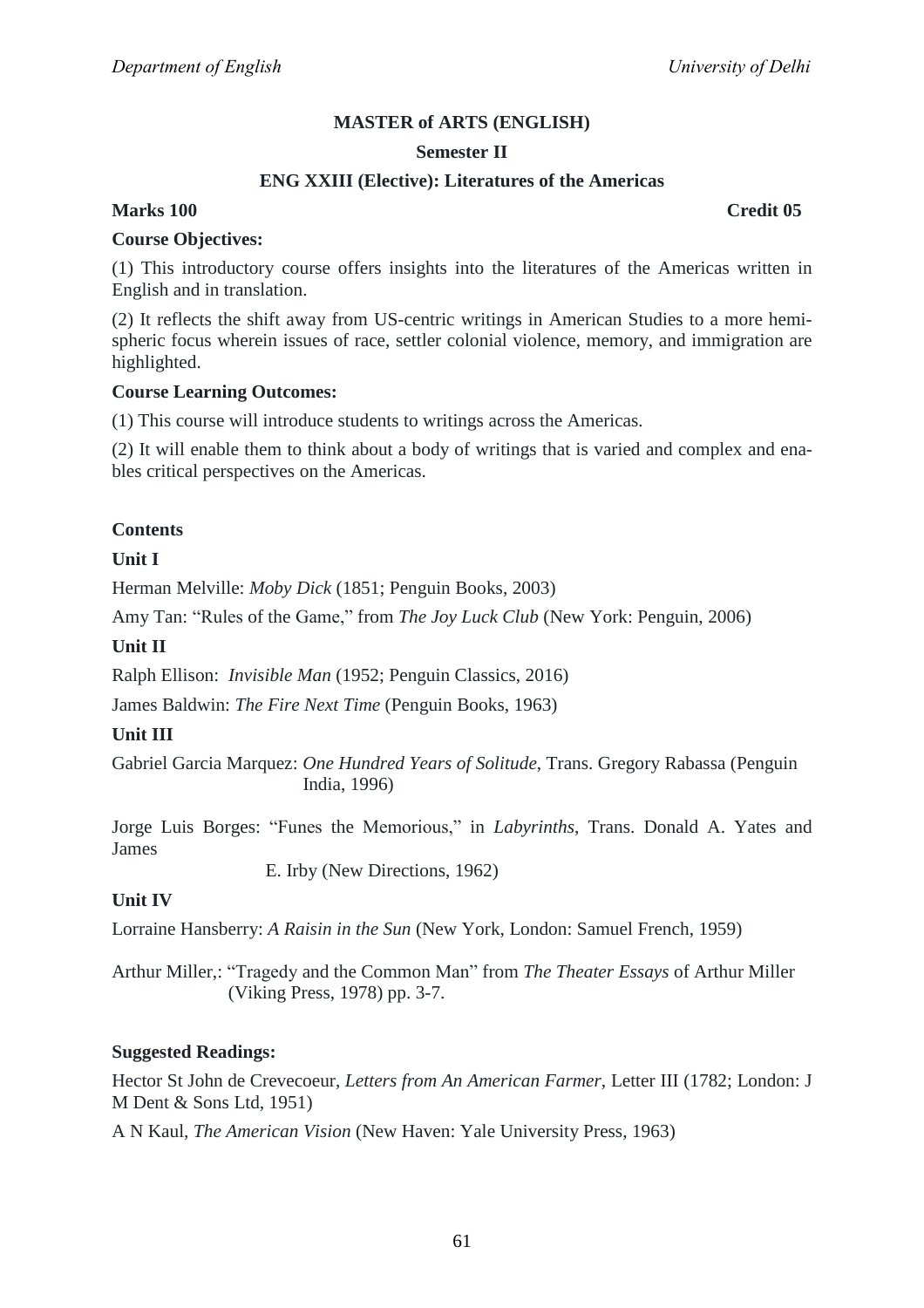F O Matthiessen, *The American Renaissance* (New York, London: Oxford University Press, 1941)

Richard Wright, *Native Son* (1940; Harper Perennial, 2005)

## **Teaching Plan**

Unit 1: 13 weeks

- Unit 2: 13 weeks
- Unit 3: 13 weeks
- Unit 4: 13 weeks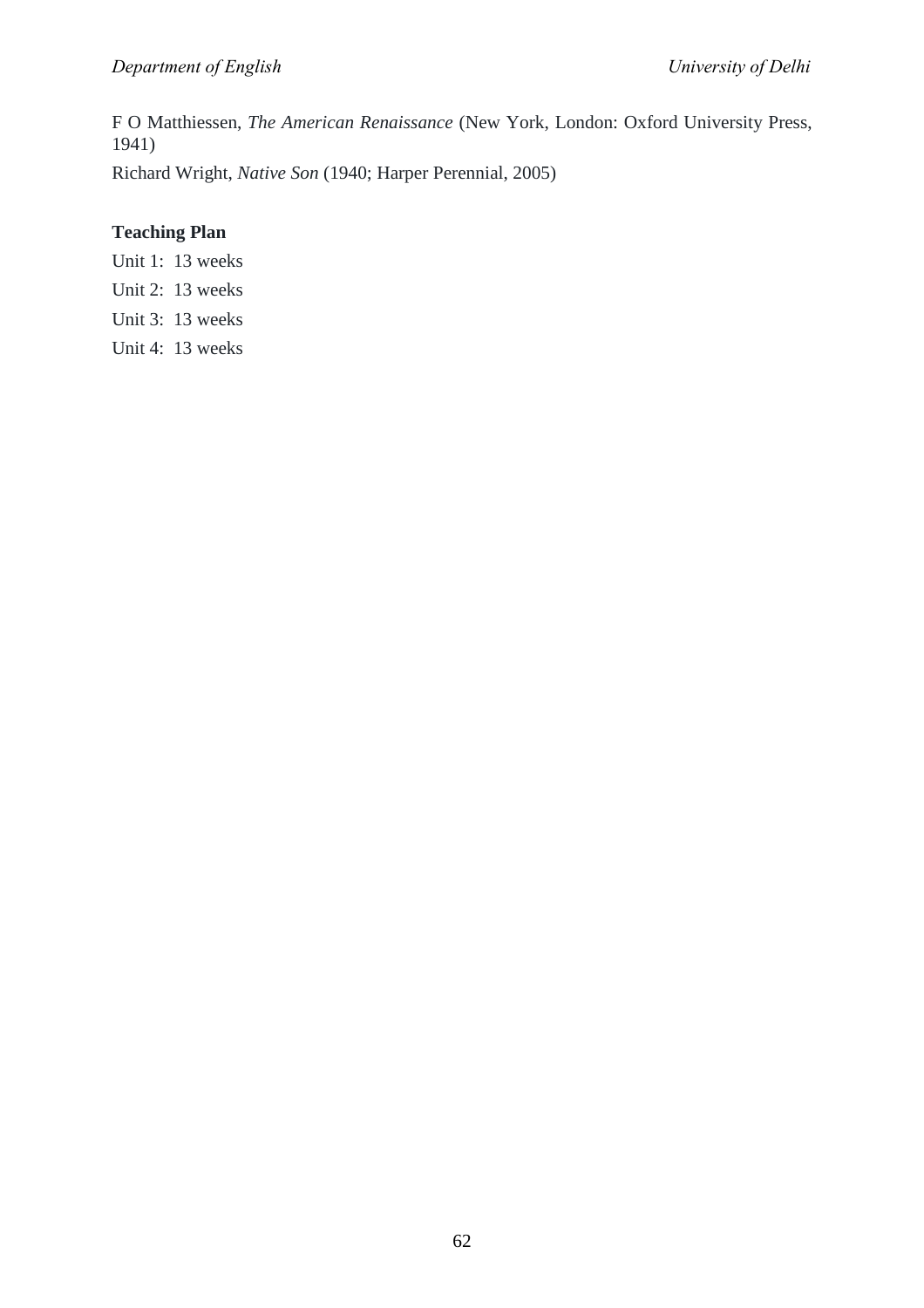## **Semester IV**

## **ENG XXIV (Elective): Religion and Literature**

**Marks 100 Credits 05**

#### **Course Objectives**

1. To study the ways in which religion and literature engage with each other - -- as modes of humanistic thought --- across systems of belief and geopolitical contexts, so that they continue shape the world today

2. To analyse the range of literary modes --- such as folk narrative, iconology, discursive essay, allegory and devotional lyric --- that enable such an engagement

#### **Course Learning Outcomes**

- 1. An ability to evaluate the continuing significance of patterned relationships that emerge in fields such as identity-construction, state formation, and aesthetic representation
- 2. An appreciation of the way in which different modes of rhetoric and narrative reconfigure themselves to express the changing realities of the relationship between religion and literature

## **Contents**

**Unit I**

#### **Foundational Readings (West)**

Jonathan Z. Smith, "Religion, Religions, Religious."

Rodolf Otto, *The Idea of the Holy* (Chapters I, II, III, IV)

E. R. Dodds, The Greeks and the Irrational (Chapters I, II and VIII)

Mircea Eliade *The Sacred and the Profane* (Introduction, Chapters 1 and II)

#### **Unit II**

## **Foundation Readings (Indian subcontinent and the East)**

Hermann Oldenberg: *The Religion of the Veda* (Chapters I and II).

Friedhelm Hardy: *Viraha Bhakti: The Early History of Krsna Devotion in South India* (Parts One, Two, Five and Six)

Diana Eck: "The Deity: The Image of God" (in *The Life of Hinduism*. Edt. J.S. Hawley and V.

Narayanan)

A. Azfar Moin: *The Millennial Sovereign: Sacred Kingship and Sainthood in Islam* (Chapters I and II).

**Unit III**

## **Orality, Magic, Storytelling**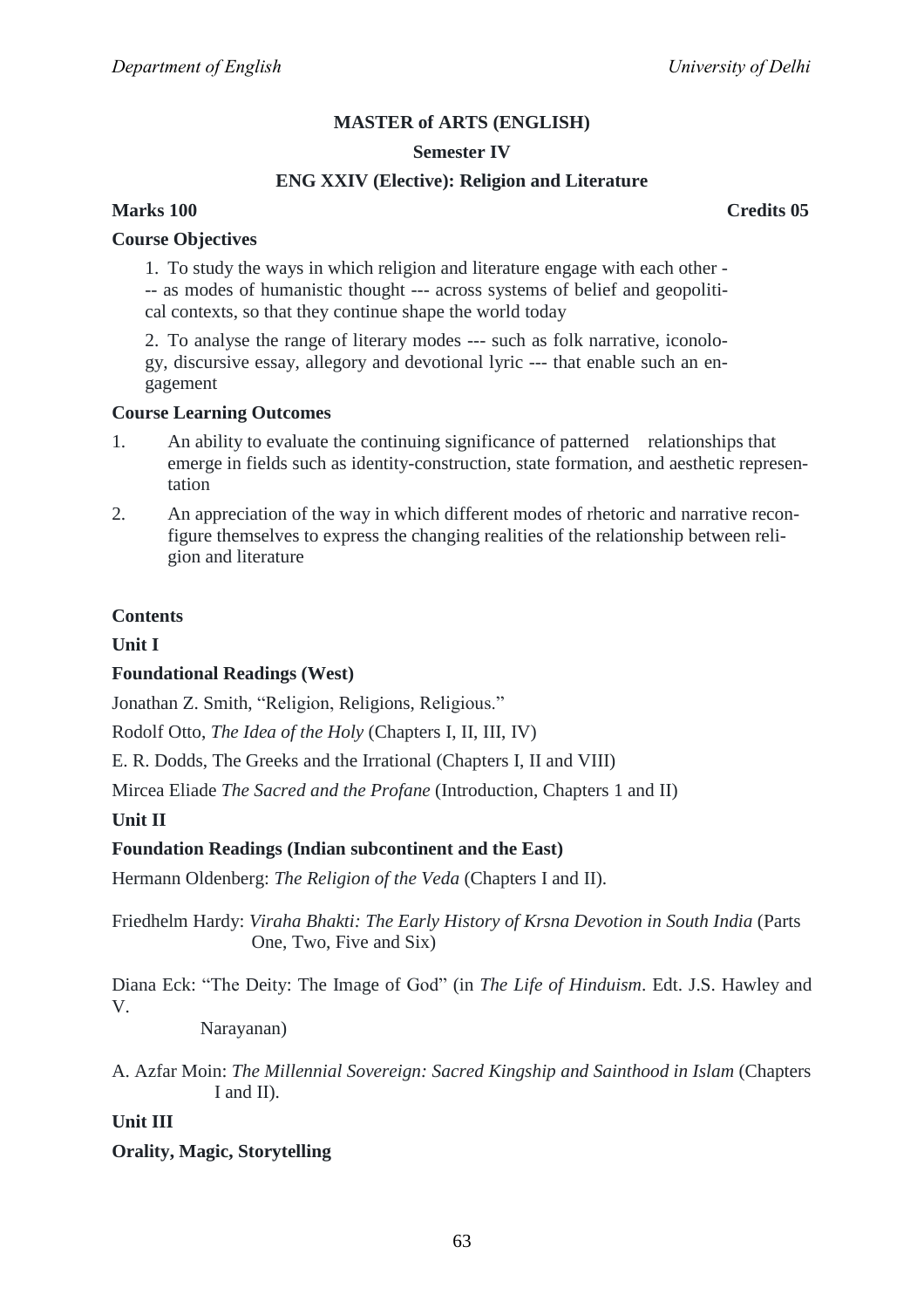Keith Thomas: *Religion and the Decline of Magic* (Prologue, Chapters 2-6, Chapter 19 and Chapter 22).

Mary Douglas: *Purity and Danger* (Chapter 2 and Chapter 4).

Kirin Narayan**:** *Storytellers, Saints and Scoundrels: Folk Narrative in Hindu Religious Teaching.* (Part I-Chapters 2; Part II-Chapter 5; Part III, Conclusions)

## **Unit IV**

## **Experiencing Literature**

John Bunyan: *The Pilgrim's Progress, P*art 1, (1678) Thomas Traherne: 'Wonder' William Blake: 'The Divine Image' (from *Songs of Innocence*) Dante Gabriel Rosetti: 'Autumn Song' Gerard Manley Hopkins: 'Spring and Fall' William Butler Yeats: 'Crazy Jane talks to the Bishop' Lal Ded: 'I, Lalla set out to bloom like a cotton flower'

## **Suggested Readings**

Cleanth Brooks, *Community, Religion, and Literature Essays*, University of Missouri Press, 1995.

Manav Rathi, *Postsecular Imagination: Postcolonialism, Religion, and Literature*, 2013.

Louise Lee, Mark Knight, *Religion, Literature and the Imagination: Sacred Worlds*, Bloomsbury Academic, 2009

Vasudha Dalmia & amp; Heinrich von Stietencron, (ed.) *Representing Hinduism: The construction of religious traditions and national identity*, Delhi: Sage Publications, 1995

Will Kymlicka (ed) *The Rights of Minority Cultures*, Oxford: OUP, 1995

David George Mullan, *Religious Pluralism in the West: An Anthology Oxford*: Wiley-

Blackwell, 1997

A Chapman, J Coffey and B Gregory (eds) *Seeing Things Their Way: Intellectual History and*

*the Return of Religion*, New York: U of Notre Dame, 2009

## **Teaching Plan**

Unit 1: 13 Weeks

Unit 2: 13 Weeks

Unit 3: 13 Weeks

Unit 4: 13 Weeks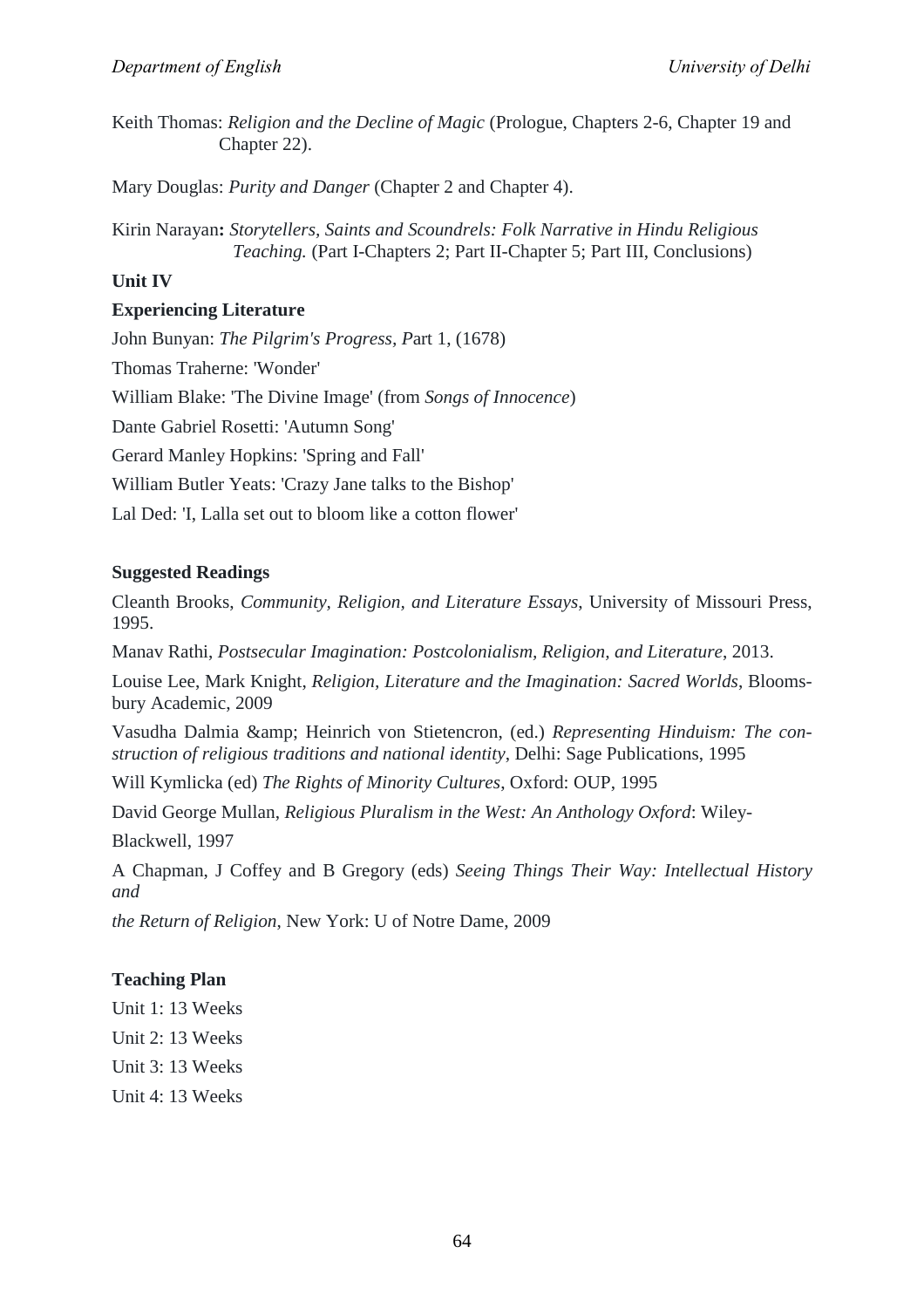## **MASTER of ARTS (ENGLISH) Semester IV**

## **ENG XXV (Elective): Dissertation**

## **Marks 100 Credits 05**

## **Outline:**

1. The ability to formulate research questions and conduct independent research

2. To write an extended analytical piece based on such research

3. To learn the basics of academic writing, including formatting as per MLA Style

## **Outcomes:**

- 1. To learn organisation and argumentation
- 2. To attempt to formulate an original argument
- 3. To use secondary sources responsibly

## **Requirements:**

Only those who have taken the Research Methodology Course will be eligible to enroll for the Dissertation.

No more than 120 students will be enrolled in any semester.

The Dissertation will be marked on 100. There is no Internal Assessment component for this course.

Further details about the Dissertation will be circulated to all enrolled students at the beginning of every semester.

65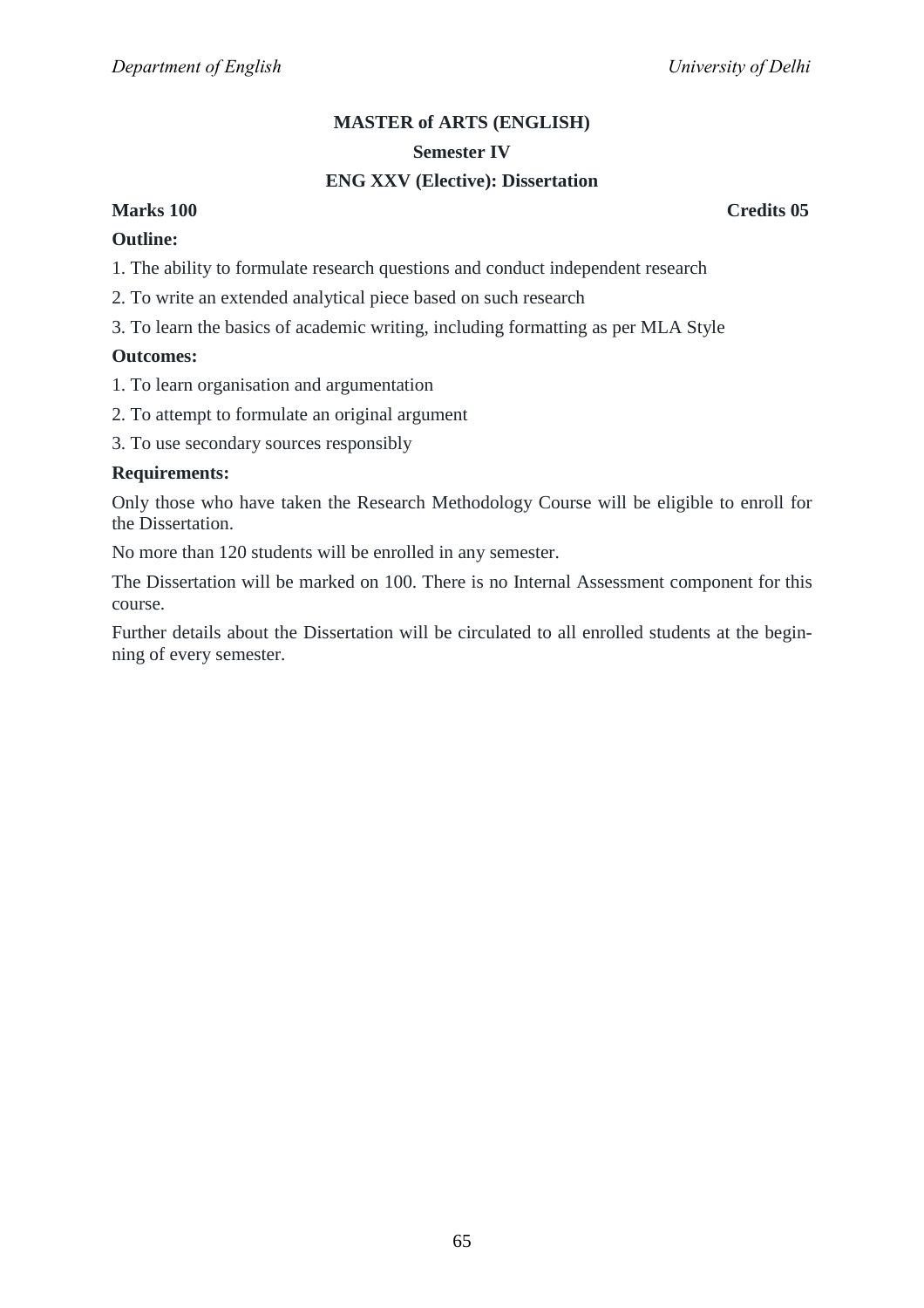#### **Semester IV**

## **ENG XXVI (Open Elective): Discursive Prose**

## **Marks 100 Credits 04**

#### **Course Objectives**

To familiarise the students with the various ways in which prose writings have evolved down the ages

To enable the students to analyse prose writings/non fiction writings and identify the formal aspects that differentiates each genre

#### **Course Learning Outcomes**

An understanding of what constitutes prose writings will have been established.

The foundations of representation and genre will also have been established.

#### **Contents:**

#### **Unit I**

#### **Environmental Humanities**

Amitav Ghosh: "Part I: Stories", *The Great Derangement: Climate Change and the Unthinkable*. Penguin Books. 2016.

Arundhati Roy: ―The Greater Common Good‖ from, *The Algebra of Infinite Justice*, Penguin Books, 2001

Dipesh Chakrabarty: "The Climate of History: Four Theses." *Critical Inquiry*. 35.1. (2009): 197-222.

#### **Unit II**

#### **Medical Humanities**

Samuel Pepys: ―June 1655*", Eyewitness Accounts: London's Great Plague*. Amberley Publishing, 2014.

Atul Gawande: "Whose Body Is It, Anyway?", " "When Doctors Make Mistakes",  *Complications*, Profile Books, USA.

Michel Foucault: "The Old Age of the Clinic", "The Lesson of the Hospitals" from, *The Birth of the Clinic: An Archaeology of Medical Perception*, (Translated from the French by A.M. Sheridan), Routledge, 1994.

Susan Sontag: ―Illness as Metaphor,‖ *Illness as Metaphor and AIDS and Its Metaphors*. Penguin Modern Classics, 1991.

#### **Unit III**

#### **Travel Narratives**

Frater, Alexander: "Prologue", "Chapter 1" and "Chapter 2". *Chasing The Monsoon: A Modern Pilgrimage Through India,* Picador, 2011 (Selections)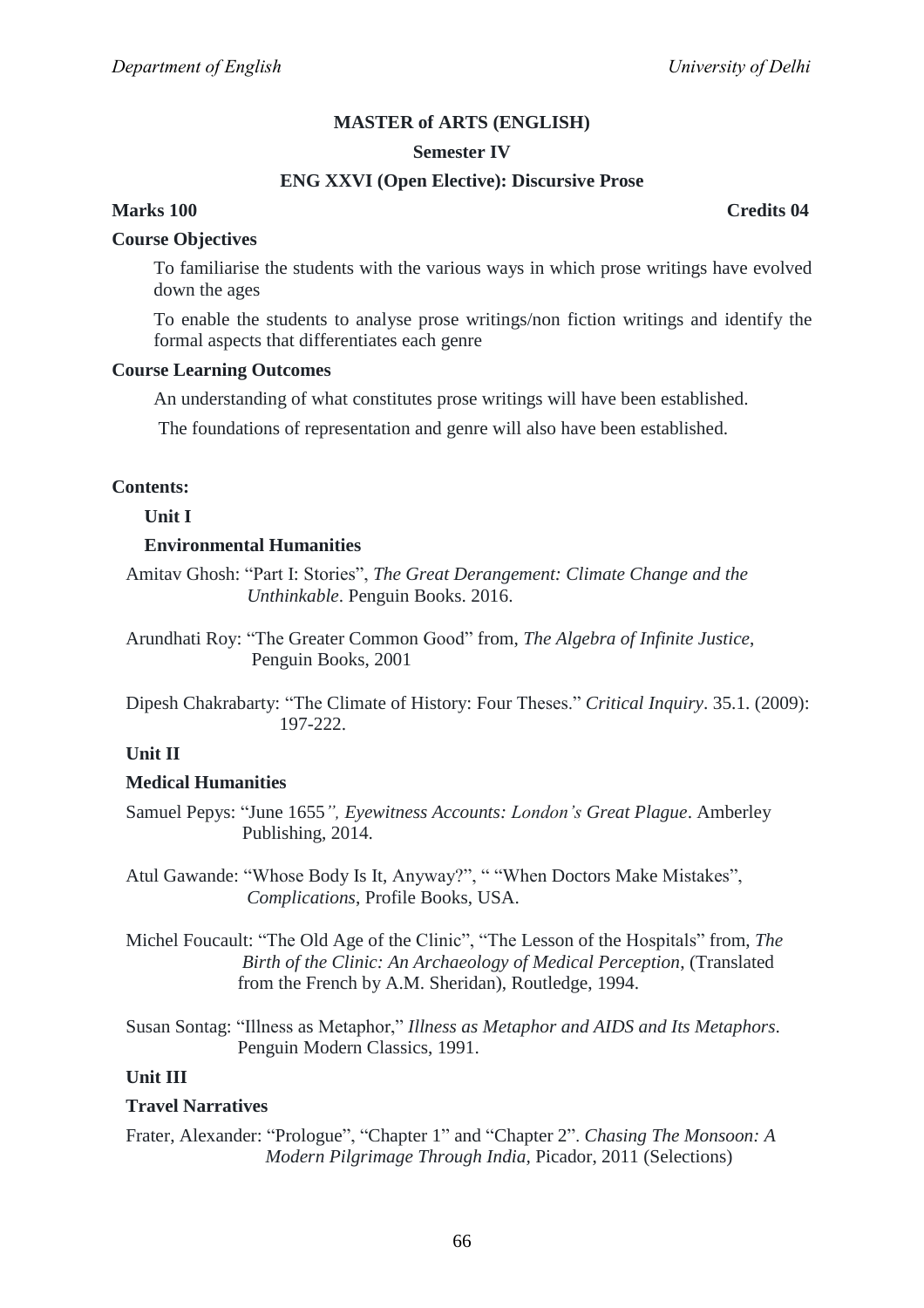- Sidonie Smith: ‗The Logic of Travel and Technologies of Motion'. *Moving Lives Twentieth-Century Women's Travel Writing*, University of Minnesota Press. 2001.
- Lauren Elkin: "Flâneuse ing", *Flâneuse: Women Walk the City in Paris, New York, Tokyo, Venice and London*. Farrar, Straus and Giroux*,* 2017.

## **Unit IV**

## **Writings on Food**

- Gopal Guru: "Food as a Metaphor for Cultural Hierarchies". University of Pennsylvania, 2009. [<http://casi.ssc.upenn.edu/index.htm>](http://casi.ssc.upenn.edu/index.htm)
- Arjun Appadurai: "How to Make a National Cuisine: Cookbooks in Contemporary India". Comparative Studies in Society and History 30.1 (Jan 1988) 3-24.

Jhumpa. Lahiri: "Indian Takeout: How a family of pirates from Rhode Island brought home all the flavors of Calcutta in a single suitcase." [<https://www.foodandwine.com/articles/indian-takeout>](https://www.foodandwine.com/articles/indian-takeout)

Yasmin Alibhai- Brown: "Prologue" and "Paradise Found, AD-68-1920". *The Settler's Cookbook: A Memoir of Love, Migration and Food*. London: Portobello Books, 2008.

## **Suggested Readings**

Raphl Russel, Daud Rahbar, Edward Said

Pieter Vermeulen: ‗Anthropocene Agencies', *Literature and the Anthropocene*, Routledge.

Jacques Derrida, *Memoirs of the Blind: The Self-portrait and Other Ruins*, Musée du Louvre

University of Chicago Press, 1993

Pico Iyer. *Falling Off the Map: Some Lonely Places of The World*.. Vintage, 1994

Carole Counihan and Penny Van Esterik (ed.)*Food and Culture: A Reader*. New York: Routledge.2013

Bourdieu, Pierre. 1984. Distinction: A Social Critique of the Judgement of Taste. Cambridge, MA: Harvard University Press, 1984.

Rob Nixon, "The Anthropocene: The Promise and Pitfalls of an Epochal Era." From *Future Remains: A Cabinet of Curiosities for the Anthropocene*, (Ed.) Gregg Mitman, Marco Armiero and Robert Emmett. University of Chicago Press, 2018.

Michel Foucault, ―Panopticism‖ from *Discipline and Punishment: The Birth of the Prison* (Translated from the French by Alan Sheridan), Vintage, 1995.

## **Teaching Plan:**

Unit 1: 13 weeks Unit 2: 13 weeks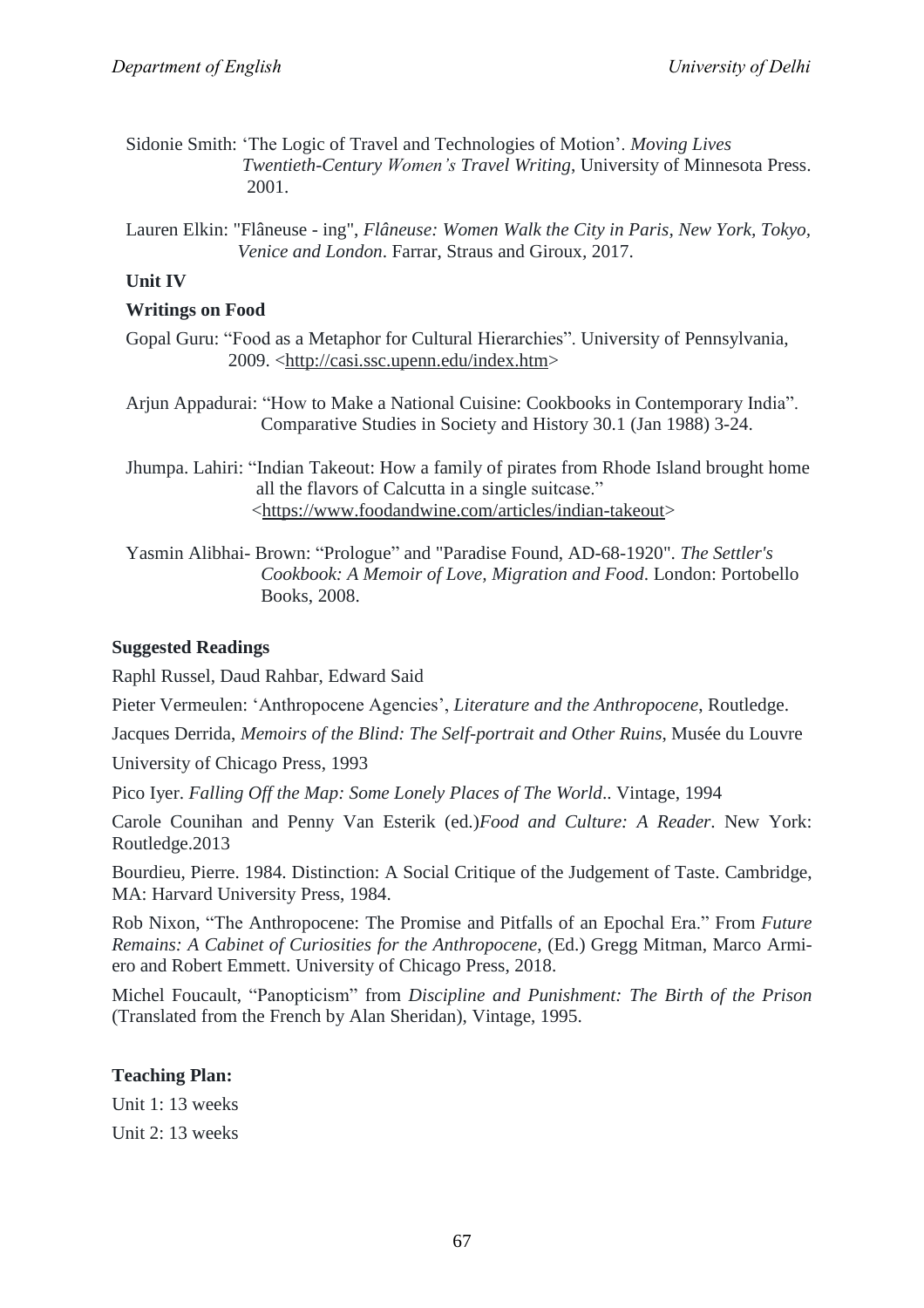Unit 3: 13 weeks Unit 4: 13 weeks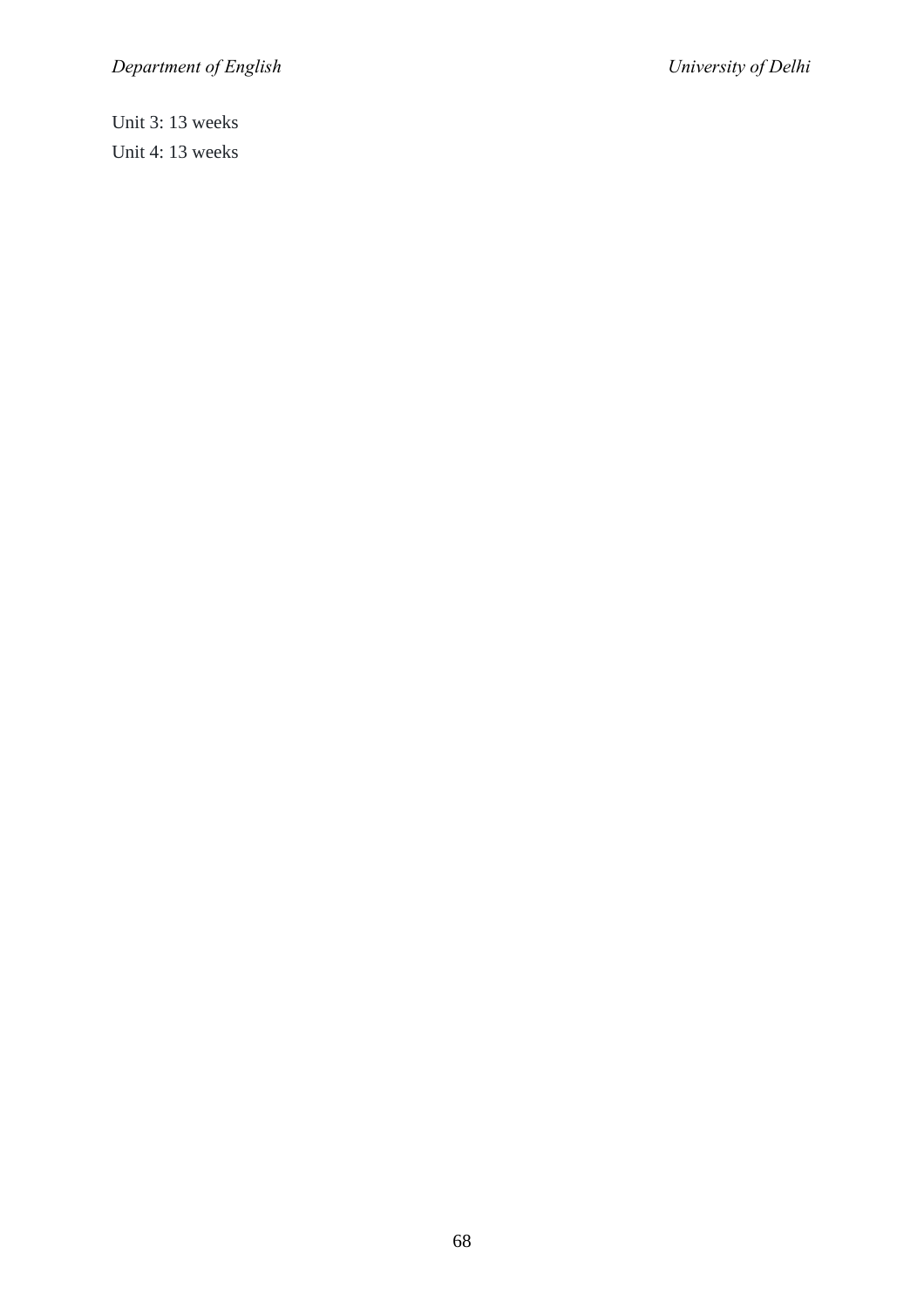#### **Semester IV**

#### **ENG XXVII (Open Elective): Violence and Memory Studies**

## **Marks 100 Credits 04**

#### **Course Objectives:**

This course offers an introduction to the ways in which violence is represented, remembered, and memorialized across varied contexts. The trajectory of the course ranges from the Holocaust to the Partitions in South Asia to Israel/Palestine. While each of these 'events' can be seen as singular, the readings will highlight continuities and disjunctions within and amongst the larger structures of violence and war. The literary and critical readings deal with themes such as trauma, exile, the idea of the refugee, borders, and the nation-state.

#### **Course Learning Outcomes:**

Students will acquire a sense of the ways in which violence is represented and remembered in specific contexts and across times. They will gain insights into the theoretical as well as social aspects of violent 'events' and how they are commemorated.

**Contents:**

**Unit I**

#### **The Holocaust**

Primo Levi: *If This Is a Man*. Trans. Stuart Woolf (London: Abacus, 1987. First Pub. 1958)

Shoshana Felman and Dori Lau: *Testimony: Crises of Witnessing in Literature, Psychoanalysis, and History*, pp. xiii-xx.

#### **Unit II**

#### **Partitions of South Asia, 1947**

|      | Ritu Menon and Kamla Bhasin: "Honourably Dead: Permissible Violence Against Women," |
|------|-------------------------------------------------------------------------------------|
|      | Borders and Boundaries: Women in India's Partition (New                             |
|      | Delhi: Kali for Women, 1998, pp. 31-64                                              |
|      | "Borders and Bodies: Recovering Women in the Interest of                            |
|      | the Nation," Borders and Boundaries: Women in India's Parti-                        |
| tion |                                                                                     |
|      | (New Delhi: Kali for Women, 1998) pp. 65-130.                                       |

Sa'adat Hasan Manto: "Open It" in *Black Margins: Saadat Hasan Manto Stories*, trans. M. ] Asaduddin, ed. Muhammad Umar Memon (New Delhi: Katha, 2003).

Cathy Caruth: "Introduction: The Wound and the Voice," Unclaimed Experience: Trauma,  *Narrative and History* (Baltimore: The John Hopkins University Press, 1996), pp. 1-9 and 113-117.

Rajinder Singh Bedi: ―Lajwanti.‖ Trans. Rajinder Singh Bedi, *India Partitioned: The Other Face of Freedom*, Ed. Mushirul Hasan (New Delhi: Roli, 1995), pp. 177-189.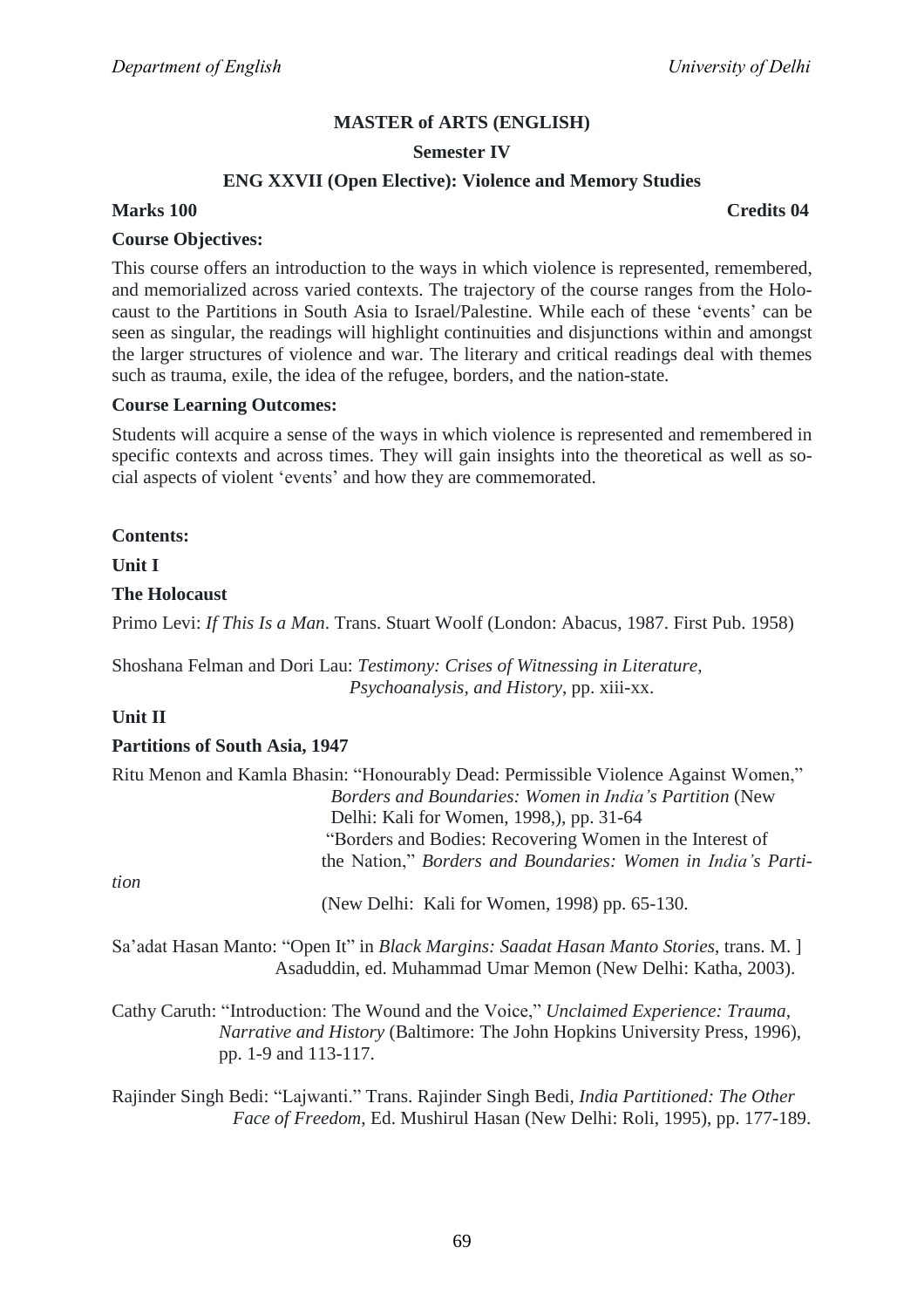Jamila Hasmi: ―Banished.‖ *An Epic Unwritten: The Penguin Book of Partition Stories from Urdu* Ed. Muhamad Umar Memon (New Delhi: Penguin, 1998), pp. 87-105.

## **Unit III**

## **Partitions of South Asia, 1971**

Saleha Chowdhury: "The Daughter," *Fault Lines: Stories of 1971*, Eds. Niaz Zaman and Asif Farrukhi, (Dhaka: The University Press, 2008), pp. 120-129.

Kamila Shamsie: *Kartography*, (Orlando: Harcourt: 2004).

Cara Cilano: "Introduction: The Deep Wounds of Nations," *National Identities in Pakistan: The 1971 War in contemporary Pakistani Fiction* (London and New York: Routledge, 2011), pp. 1-13

Nayanika Mookherjee: The Spectral Wound: Sexual Violence, Public Memories, and the Bangladesh War of 1971 (Durham and London, UK: Duke UP, 2015), Preface (pp. xv-xx) and Introduction (pp. 1- 28).

## **Unit IV**

## **Israel/ Palestine**

Ghassan Kanafani: "Returning to Haifa." Palestine's Children; Returning to Haifa and Other Stories. Trans. Barbara Harlow and Karen E. Riley (Boulder, London: Lynne Riener Publishers, 2000), pp. 149-196.

Adania Shibli: Touch. Trans. Paula Haydar (Northampton, MA: Clockroot Books, 2010).

#### **Suggested Readings:**

Stef Craps, Postcolonial Witnessing: Trauma Out of Bounds (New York: Palgrave Macmilan, 2013).

Marianne Hirsch, "Marked by Memory: Feminist Reflections on Trauma and Transmission." *Extremities: Trauma, Testimony, and Community* (Urbana and Chicago: University of Illinois Press, 2002), pp. 71-91.

Ana Douglass and Thomas A. Vogler, *Witness and Memory: The Discourse of Trauma* (New York & London: Routledge, 2003), pp. 1-53.

Rajeswari Sunder Rajan, "Life After Rape: Narrative, Rape and Feminism," Real and Imag*ined Women: Gender, Culture and Postcolonialism* (London: Routledge, 1993).

Willem van Schendel, "Partition Studies" The Bengal Borderland, pp. 24-38.

Yasmin Saikia, "Beyond the Archive of Silence: Narratives of Violence of the 1971 Liberation War of Bangladesh," *History Workshop Journal* 58 (2004): 274-286.

Edward Said, *The Question of Palestine* (Vintage, 1992).

## **Teaching Plan**:

Unit 1: 13 weeks